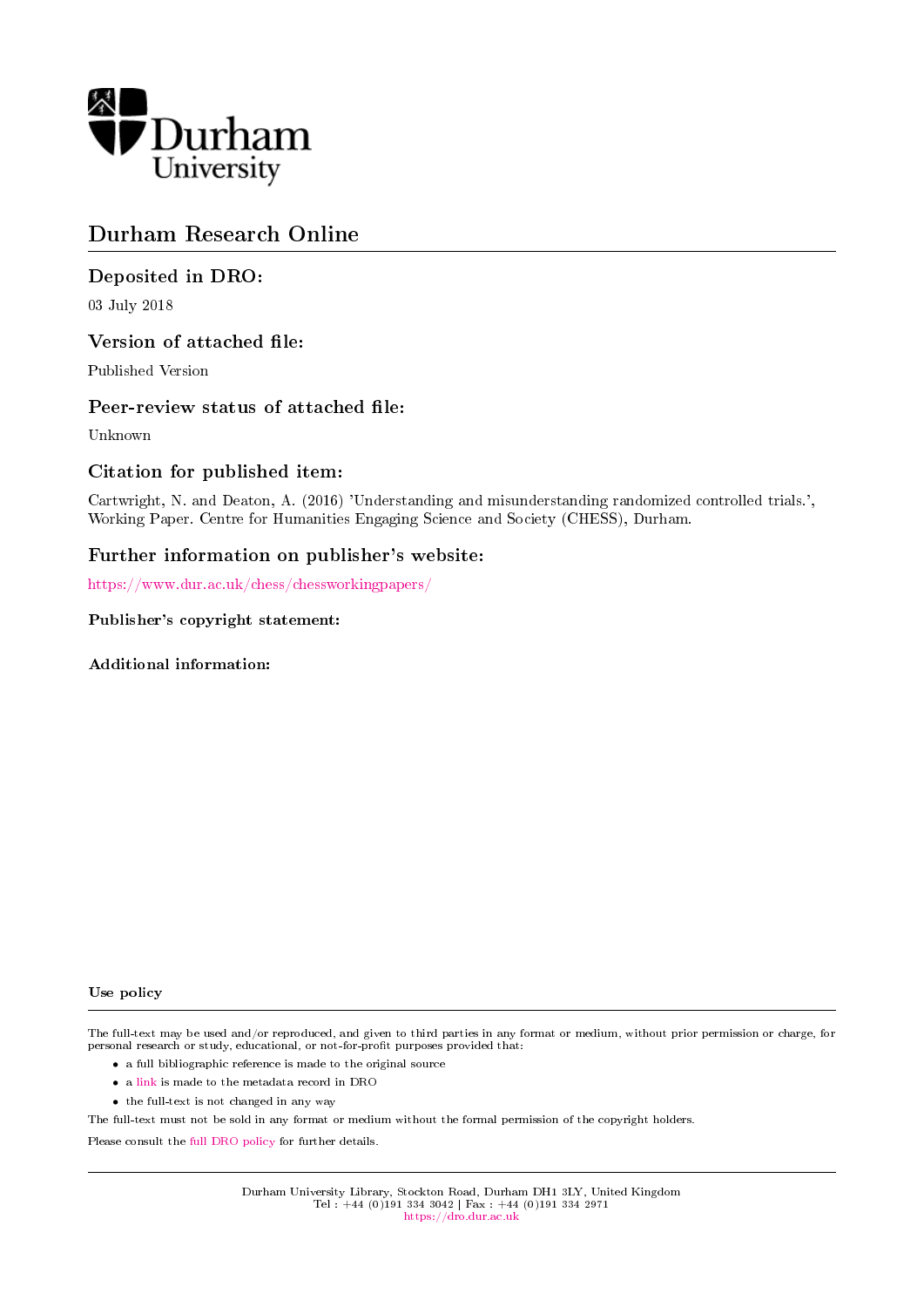# Understanding and misunderstanding randomized controlled trials

Angus Deaton, Princeton University and Nancy Cartwright, Durham University and UCSD

CHESS Working Paper No. 2016-05 [Produced as part of the Knowledge for Use (K4U) Research Project] Durham University August 2016













The K4U project has received funding from the European Research Council (ERC) under the European Union's Horizon 2020 research and innovation programme (grant agreement No 667526 K4U) The above content reflects only the author's view and that the ERC is not responsible for any use that may be made of the information it contains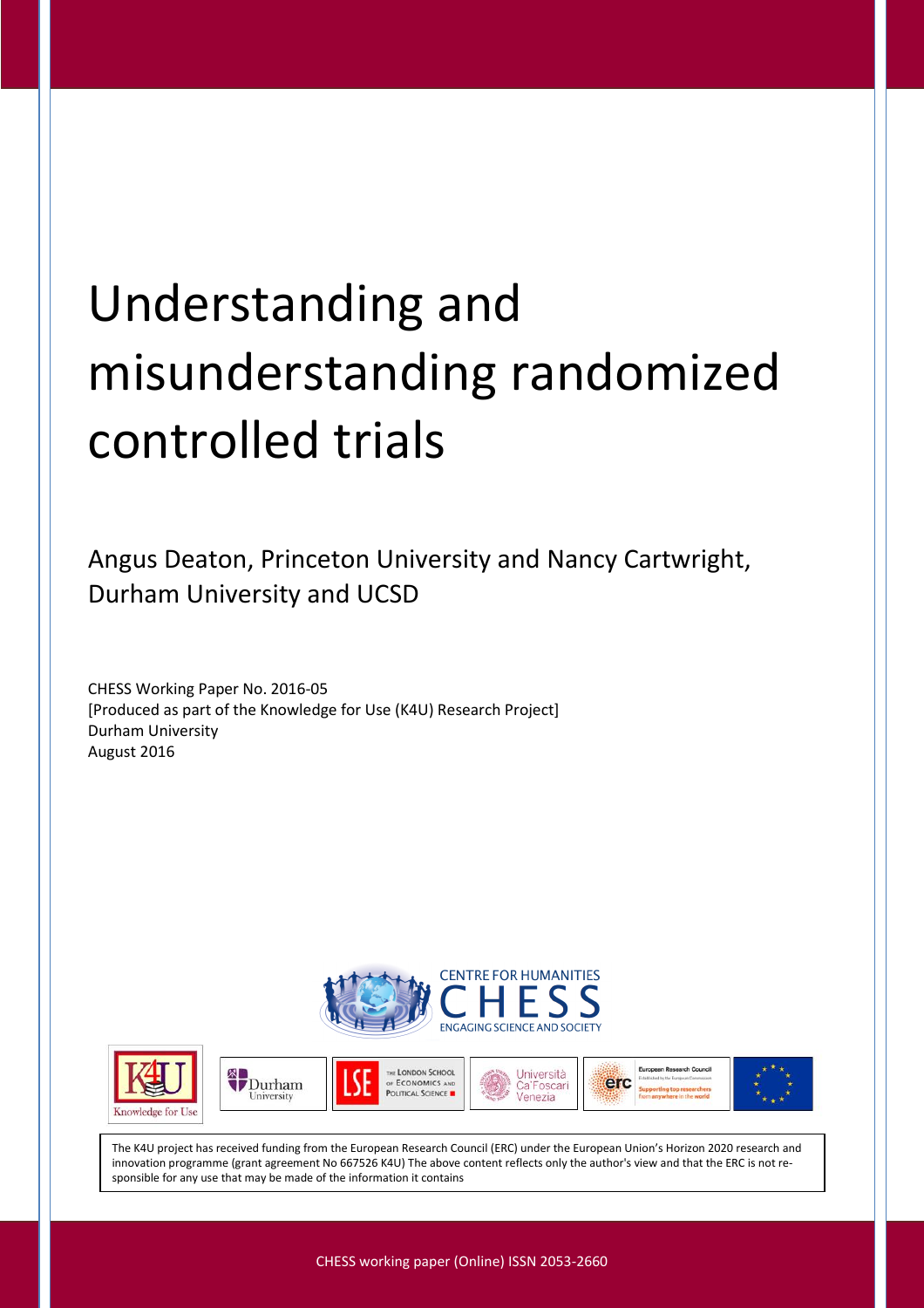## Understanding and misunderstanding randomized controlled trials

Prof Sir Angus Deaton and Prof Nancy Cartwright

Prof Sir Angus Deaton Woodrow Wilson School Princeton University Princeton, NJ 08544 Email: deaton <at> princeton.edu

Prof Nancy Cartwright Philosophy Department Durham University 50 Old Elvet Durham DH1 3HN Email: nancy.cartwright <at> durham.ac.uk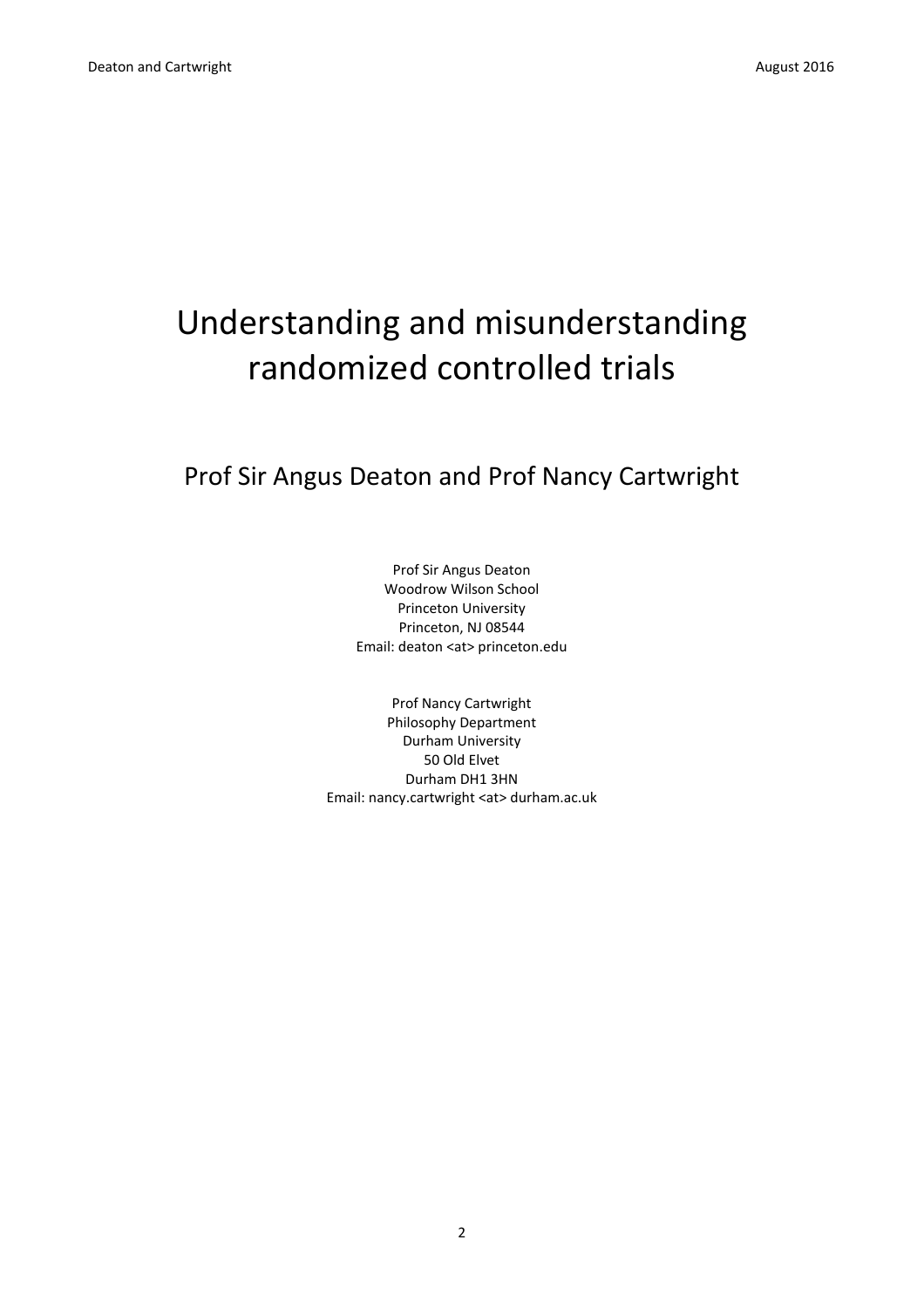We acknowledge helpful discussions with many people over the many years this paper has been in preparation. We would particularly like to note comments from seminar participants at Princeton, Columbia and Chicago, the CHESS research group at Durham, as well as discussions with Orley Ashenfelter, Anne Case, Nick Cowen, Hank Farber, Bo Honoré, and Julian Reiss. Ulrich Mueller had a major influence on shaping Section 1 of the paper. We have benefited from generous comments on an earlier version by Tim Besley, Chris Blattman, Sylvain Chassang, Steven Durlauf, Jean Drèze, William Easterly, Jonathan Fuller, Lars Hansen, Jim Heckman, Jeff Hammer, Macartan Humphreys, Helen Milner, Suresh Naidu, Lant Pritchett, Dani Rodrik, Burt Singer, Richard Zeckhauser, and Steve Ziliak. Cartwright's research for this paper has received funding from the European Research Council (ERC) under the European Union's Horizon 2020 research and innovation program (grant agreement No 667526 K4U). Deaton acknowledges financial support through the National Bureau of Economic Research, Grants 5R01AG040629-02 and P01 AG05842-14 and through Princeton University's Roybal Center, Grant P30 AG024928.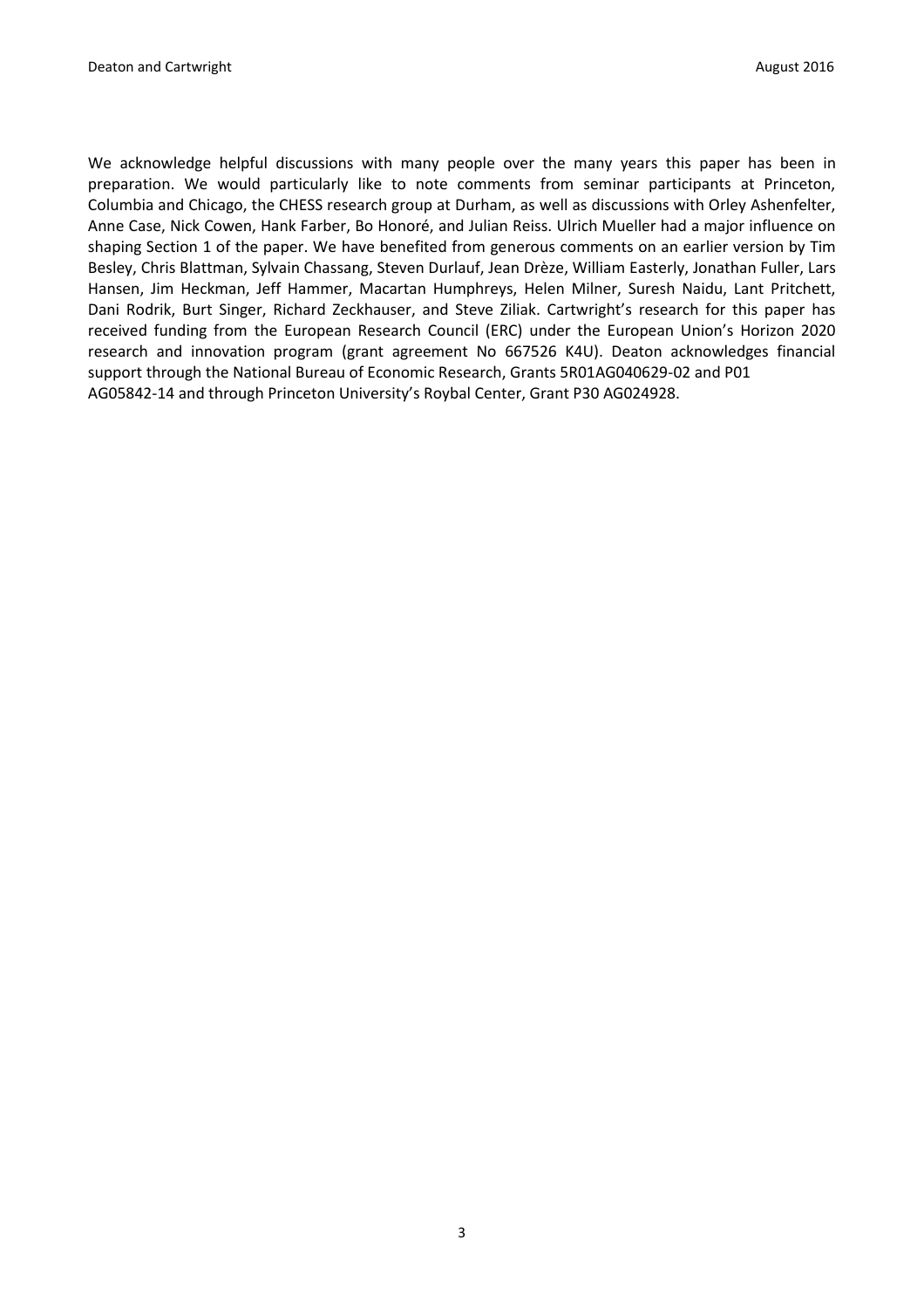#### ABSTRACT

RCTs are valuable tools whose use is spreading in economics and in other social sciences. They are seen as desirable aids in scientific discovery and for generating evidence for policy. Yet some of the enthusiasm for RCTs appears to be based on misunderstandings: that randomization provides a fair test by equalizing everything but the treatment and so allows a precise estimate of the treatment alone; that randomization is required to solve selection problems; that lack of blinding does little to compromise inference; and that statistical inference in RCTs is straightforward, because it requires only the comparison of two means. None of these statements is true. RCTs do indeed require minimal assumptions and can operate with little prior knowledge, an advantage when persuading distrustful audiences, but a crucial disadvantage for cumulative scientific progress, where randomization adds noise and undermines precision. The lack of connection between RCTs and other scientific knowledge makes it hard to use them outside of the exact context in which they are conducted. Yet, once they are seen as part of a cumulative program, they can play a role in building general knowledge and useful predictions, provided they are combined with other methods, including conceptual and theoretical development, to discover not "what works," but why things work. Unless we are prepared to make assumptions, and to stand on what we know, making statements that will be incredible to some, all the credibility of RCTs is for naught.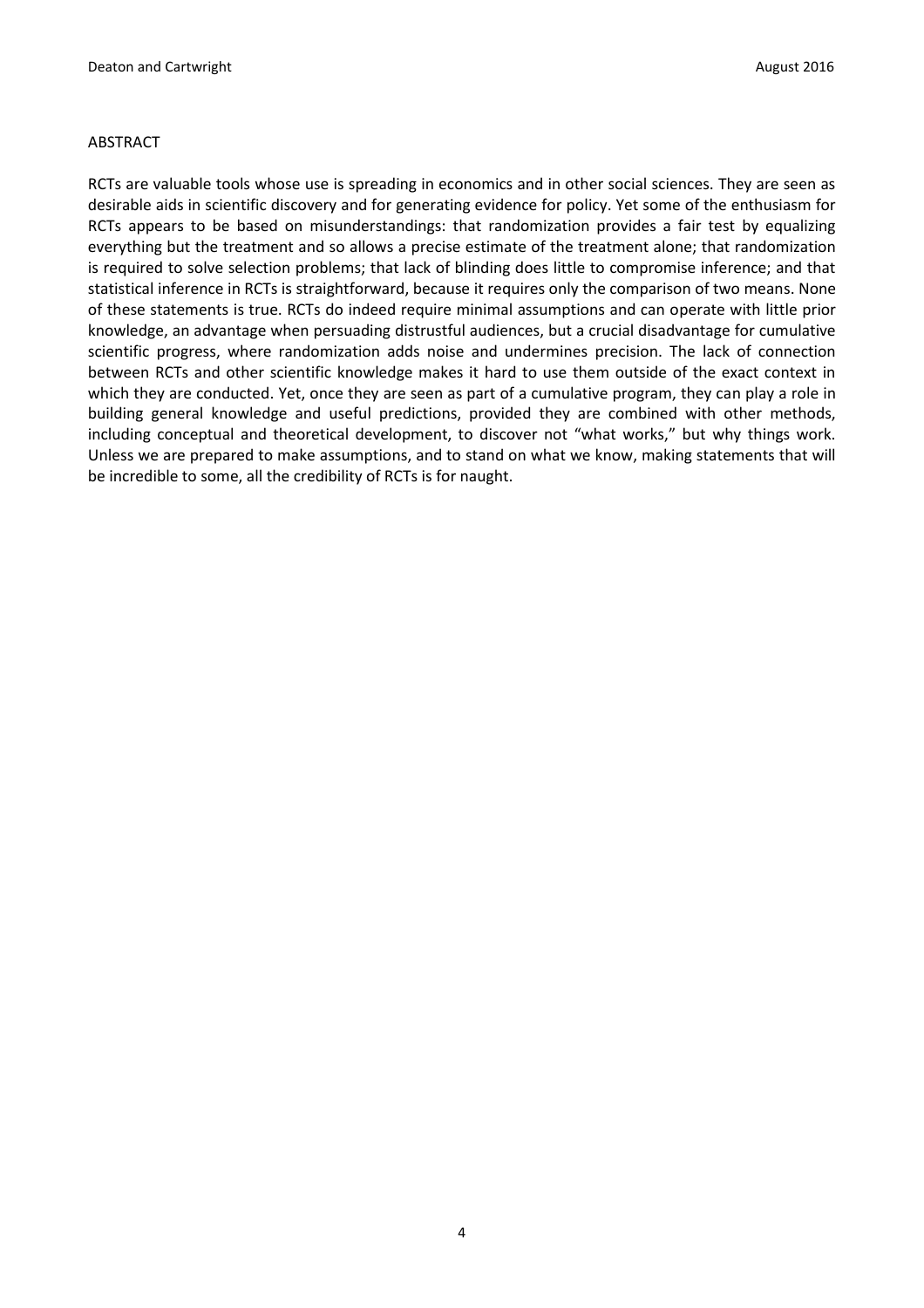#### **Introduction**

Randomized trials are currently much used in economics and are widely considered to be a desirable method of empirical analysis and discovery. There is a long history of such trials in the subject. There were four large federally sponsored negative income tax trials in the 1960s and 1970s. In the mid-1970s, there was a famous, and still frequently cited, trial on health insurance, the Rand health experiment. There was then a period during which randomized controlled trials (RCTs) received less attention by academic economics; even so, randomized trials on welfare, social policy, labor markets, and education have continued since the mid-1970s, some with substantial involvement and discussion by academic economists, see Greenberg and Shroder (2004).

Recent randomized trials in economic development have attracted attention, and the idea that such trials can discover "what works" has been widely adopted in economics, as well as in political science, education, and social policy. Among both researchers and the general public, RCTs are perceived to yield causal inferences and parameter estimates that are more credible than other empirical methods that do not involve the comparison of randomly selected treatment and control groups. RCTs are seen as largely exempt from many of the econometric problems that characterize observational studies. When RCTs are not feasible, researchers often mimic randomized designs by using observational data to construct two groups that, as far as possible, are identical and differ only in their exposure to treatment.

The preference for randomized trials has spread beyond trialists to the general public and the media, which typically reports favorably on them. They are seen as accurate, objective, and largely independent of "expert" knowledge that is often regarded as manipulable, politically biased, or otherwise suspect. There are now "What Works" centers using and recommending RCTs in a huge range of areas of social concern across Europe and the Anglophone world, such as the US Department of Education's What Works Clearing House, The Campbell Collaboration (parallel to the Cochrane Collaboration in health), the Scottish Intercollegiate Guidelines Network (SIGN), the US Department of Health and Human Services Child Welfare Information Gateway, the US Social and Behavioral Sciences Team, and others. The British government has established eight new (well-financed) What Works Centers similar to the National Institute for Health and Care Excellence (NICE), with more planned. They extend NICE's evaluation of health treatment into aging, early intervention, education, crime, local economic growth, Scottish service delivery, poverty, and wellbeing. These centers see randomized controlled trials as their preferred tool. There is a widespread desire for careful evaluation—to support what is sometimes called the "audit society"—and everyone assents to the idea that policy should be based on evidence of effectiveness, for which randomized trials appear to be ideally suited. Trials are easily, if not very precisely, explained along the lines that random selection generates two otherwise identical groups, one treated and one not; results are easy to compute—all we need is the comparison of two averages; and unlike other methods, it seems to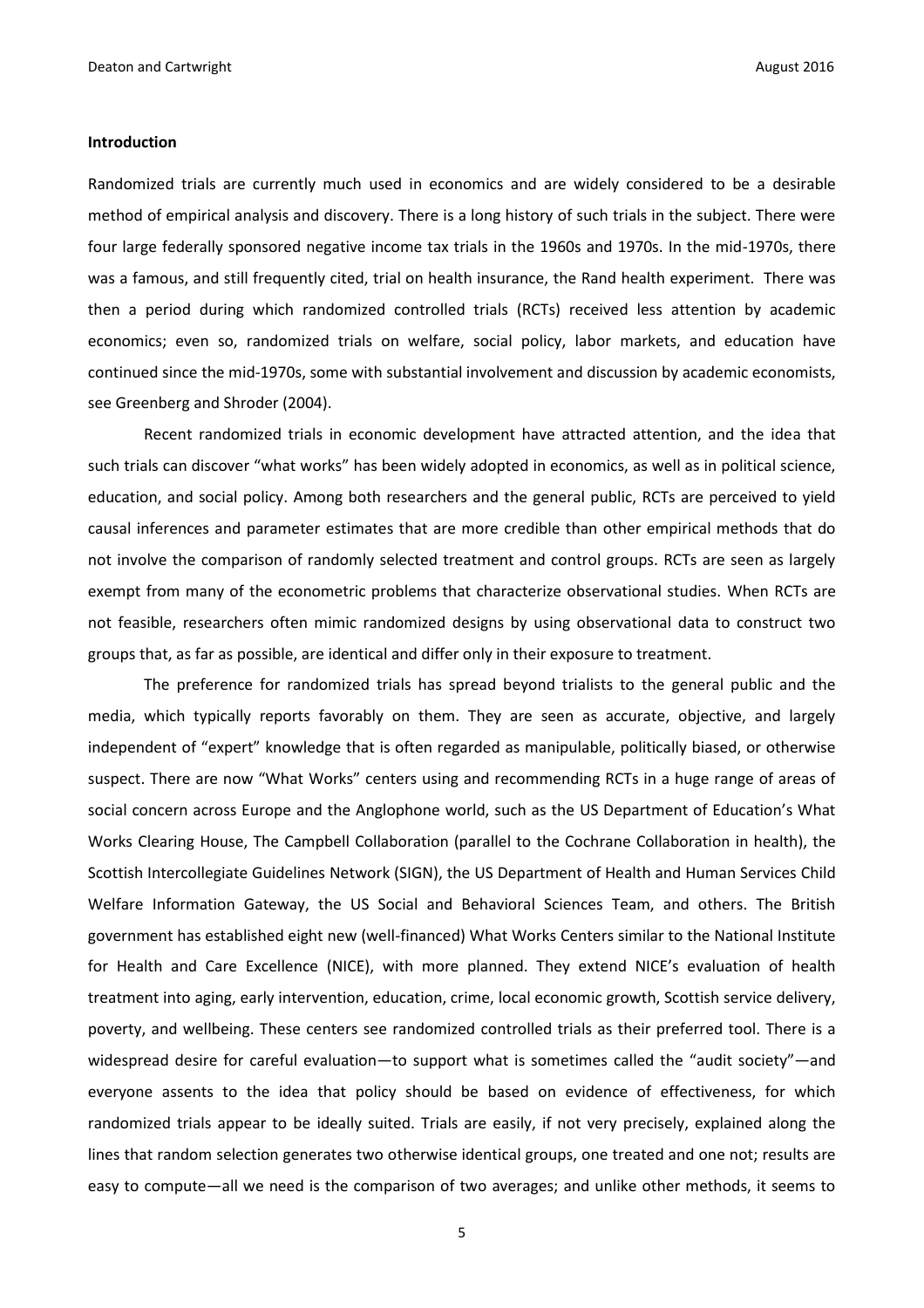require no specialized understanding of the subject matter. It seems a truly general tool that (nominally) works in the same way in agriculture, medicine, sociology, economics, politics, and education. It is supposed to require no prior knowledge, whether suspect or not, which is seen as a great advantage.

In this paper, we present two sets of arguments, one on conducting RCTS and on how to interpret the results, and one on how to use the results once we have them. Although we do not care for the terms—for reasons that will become apparent—the two sections correspond roughly to internal and external validity.

Randomized controlled trials are often useful, and have been important sources of empirical evidence for causal claims and evaluation of effectiveness in many fields. Yet many of the popular interpretations—not only among the general public, but also among trialists—are incomplete and sometimes misleading, and these misunderstandings can lead to unwarranted trust in the impregnability of results from RCTs, to a lack of understanding of their limitations, and to mistaken claims about how widely their results can be used. All these, in turn, can lead to flawed policy recommendations.

Among the misunderstandings are the following: (a) randomization ensures a fair trial by ensuring that, at least with high probability, treatment and control groups differ only in the treatment; (b) RCTs provide not only unbiased estimates of average treatment effects, but also precise estimates; (c) randomization is necessary to solve the selection problem; (d) lack of blinding, which is common in social science experiments, does not seriously compromise inference; (e) statistical inference in RCTs, which requires only the simple comparison of means, is straightforward, so that standard significance tests are reliable.

While many of the problems of RCTs are shared with observational studies, some are unique, for example the fact that randomizing itself can change outcomes independently of treatment. More generally, it is almost never the case that an RCT can be judged superior to a well-conducted observational study simply by virtue of being an RCT. The idea that all methods have their flaws, but RCTs always have fewest, is one of the deepest and mort pernicious misunderstandings.

In the second part of the paper, we discuss the uses and limitations of results from RCTs for making policy. The non-parametric and theory-free nature of RCTs, which is arguably an advantage in estimation, is a serious disadvantage when we try to use the results outside of the context in which they were obtained. Much of the literature, in economic development and elsewhere, perhaps inspired by Campbell and Stanley's (1963) famous "primacy of internal validity," assumes that internal validity is enough to guarantee the usefulness of the estimates in different contexts. Without understanding RCTs within the context of the knowledge that we already possess about the world, much of it obtained by other methods, we do not know how to use trial results. But once the commitment has been made to seeing RCTs within this broader structure of knowledge and inference, and when they are designed to fit within it, they can play a useful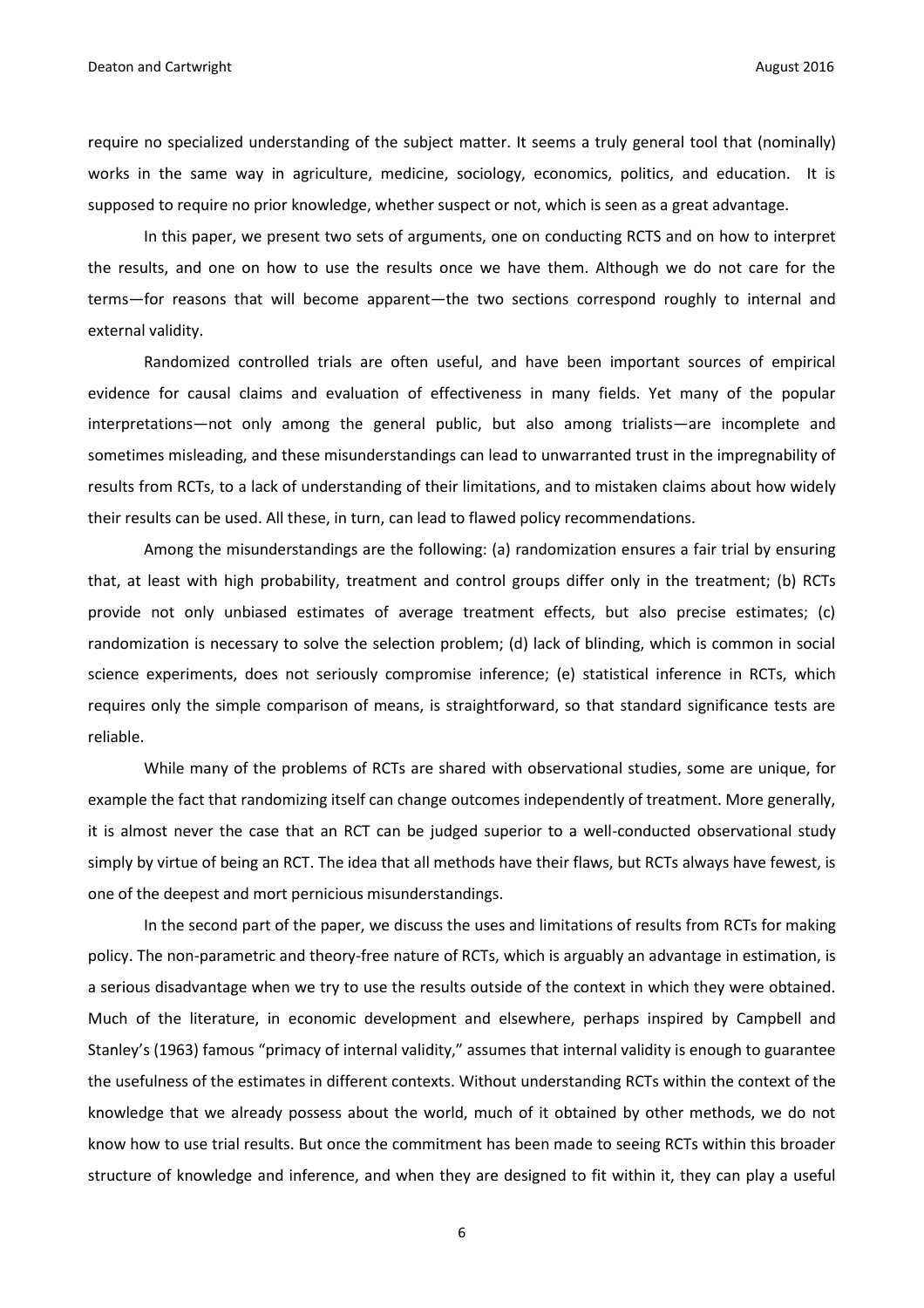role in building general knowledge and policy predictions; for example, an RCT can be a good way of estimating a key policy magnitude. The broader context within which RCTs need to be set includes not only models of economic structure, but also the previous experience that policymakers have accumulated about local settings and implementation. Most importantly for economic development, the use of RCT results should be sensitive to what people want, both individually and collectively. RCTs should not become yet another technical fix that is imposed on people by bureaucrats or foreigners; RCT results need to be incorporated into a democratic process of public reasoning, Sen (2011). Greenberg, Shroder, and Onstott (1999) document that, even before the recent wave of RCTs in development, most RCTs in economics have been carried out by rich people on poor people, and the fact should make us especially sensitive to avoid charges of paternalism.

#### **Section 1: Interpreting the results of RCTs**

#### 1.1 *Prolog*

RCTs were first popularized by Fisher's agricultural trials in the 1930s and are today often described by the Rubin counterfactual causal model, which itself traces back to Neyman in 1923, see Freedman (2006) for a description of the history: Each unit *i* (a person, a pupil, a school, an agricultural plot) is assumed to have two possible outcomes,  $Y_{i_0}$  and  $Y_{i_1}$ , the former occurring if there is no treatment at the time in question, the latter if the unit is treated. The difference between the two outcomes  $Y_{i1}$  –  $Y_{i0}$  is the individual treatment effect, which we shall denote  $b_i$ . Treatment effects are typically different for different units. No unit can be both treated and untreated at the same time, so only one or other of the outcomes occurs; the other is counterfactual so that individual treatment effects are in principle unobservable.

We note parenthetically that while we use the counterfactual framework here, we do not endorse it, nor argue against other approaches that do not use it, such as the Cowles commission econometric framework where the causal relations are coded as structural equations, see also Pearl (2009.) Imbens and Wooldridge (2009, Introduction) provide an eloquent defense of the Rubin formulation, emphasizing the credibility that comes from a theory-free specification with unlimited heterogeneity in treatment effects. Heckman and Vytlacil (2007, Introduction) make an equally eloquent case against, noting that the treatments in RCTs are often unclearly specified and that the treatment effects are hard to link to invariant parameters that would be useful elsewhere.

The basic theorem governing RCTs is a remarkable one. It states that the average treatment effect is the average outcome in the treatment group minus the average outcome in the control group. While we cannot observe the *individual* treatment effects, we can observe their mean. The estimate of the average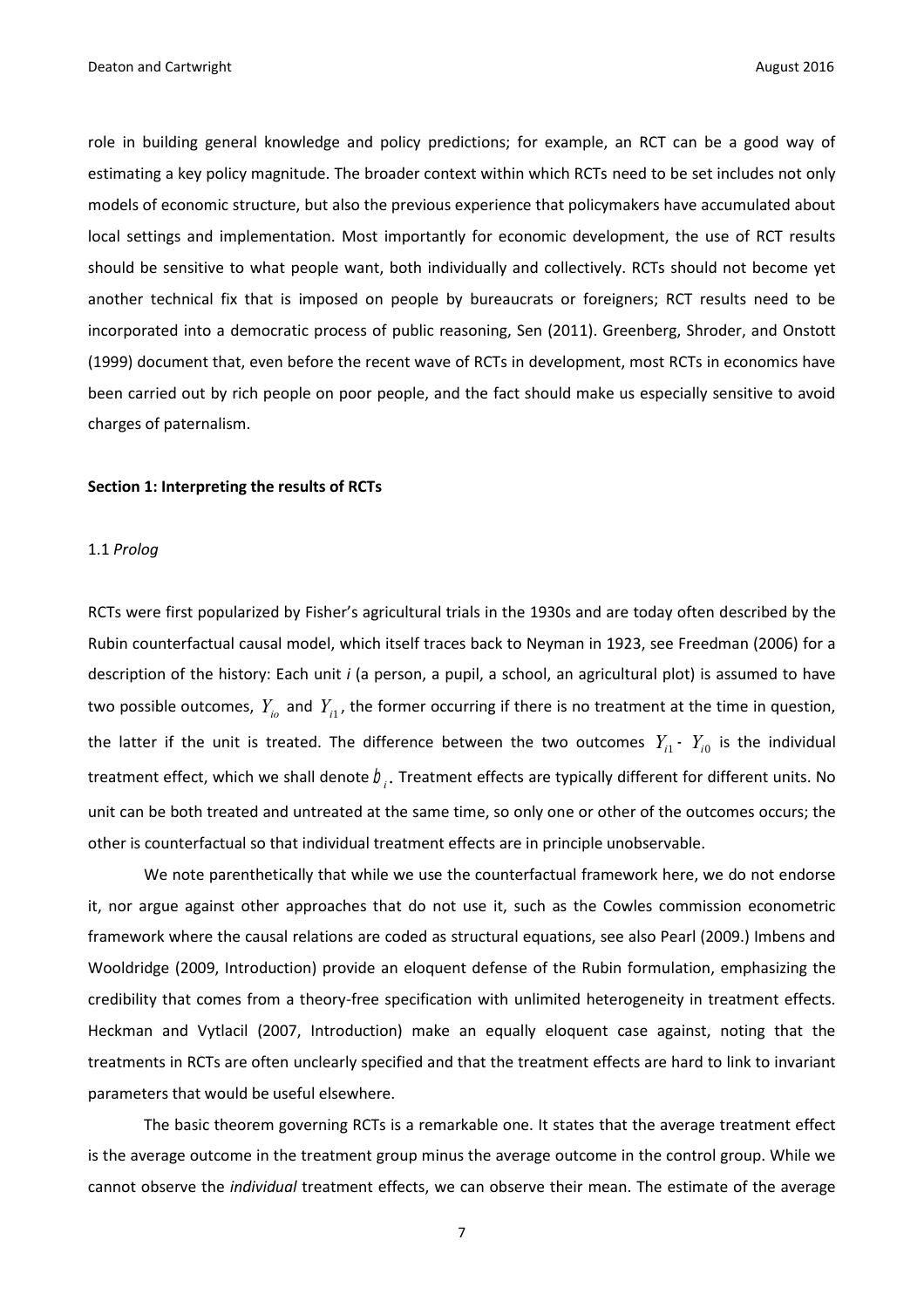treatment effect (ATE) is simply the difference between the means in the two groups, and it has a standard error that can be estimated and used to make significance statements according to the statistical theory that applies to the difference of two means, on which more below in Section 1.3. The difference in means is an *unbiased* estimator of the mean treatment effect.

The theorem is remarkable because it requires so few assumptions; no model is required, no assumptions about covariates are needed, the treatment effects can be heterogeneous, and nothing is assumed about the shapes of statistical distributions other than the statistical question of the existence of the mean of the counterfactual outcome values. In terms of one of our running themes, it requires no expert knowledge, or no acceptance of priors, expert or otherwise. The theorem also has its limitations; the proof uses the fact that the difference in two means is the mean of the individual differences, i.e. the treatment effects. This is not true for the median (the difference in two medians is not the median of the differences which is the median treatment effect). It also does not allow us to estimate any percentile of the distribution of treatment effects, or its variance. (Quantile estimates of treatment effects are not the quantiles of the distribution of treatment effects, but the differences in the quantiles of the two marginal distributions of treatments and controls; the two measures coincide if the experiment has no effect on ranks, an assumption that would be convenient but is hard to justify, at least in general.) All of these statistics can be of interest for policy but RCTs are not informative about them, or at least not without further assumptions, for example on the distribution of treatment effects, see Heckman, Smith, and Clements (1997), and much of the attraction of RCTs is the absence of such assumptions.

The basic theorem tells us that the difference in means is an unbiased estimator of the average treatment effect but says nothing about the variance of this estimator. In general, a biased estimator that is typically closer to the truth will often be better than an unbiased estimator that is typically wide of the truth. There is nothing to say that a non-RCT estimator, in spite of bias, might not have a lower mean squared error (MSE), one measure of the distance of the estimate from the truth, or a lower value of a "loss function" that defines the loss to the experimenter of missing the target.

It is useful to think of the mean average treatment effect from an RCT in terms of sampling from a finite population, as when the Bureau of the Census estimates average income of the US population in 2013. For the RCT, the population is the population of units whose average treatment effect is of interest; note the importance of defining the population of interest because, given the heterogeneity of treatment effects, the average treatment effect will vary across different populations, just as average incomes differ across different subpopulations of the US. Finite population sampling theory tells us how to get accurate estimates of means from samples; in the RCT case, the sample is the study sample, both treatments and controls. In principle, the study sample could be a random sample of the parent population of interest, in which case it is representative of it, but that is seldom the case. Because the estimate is population specific,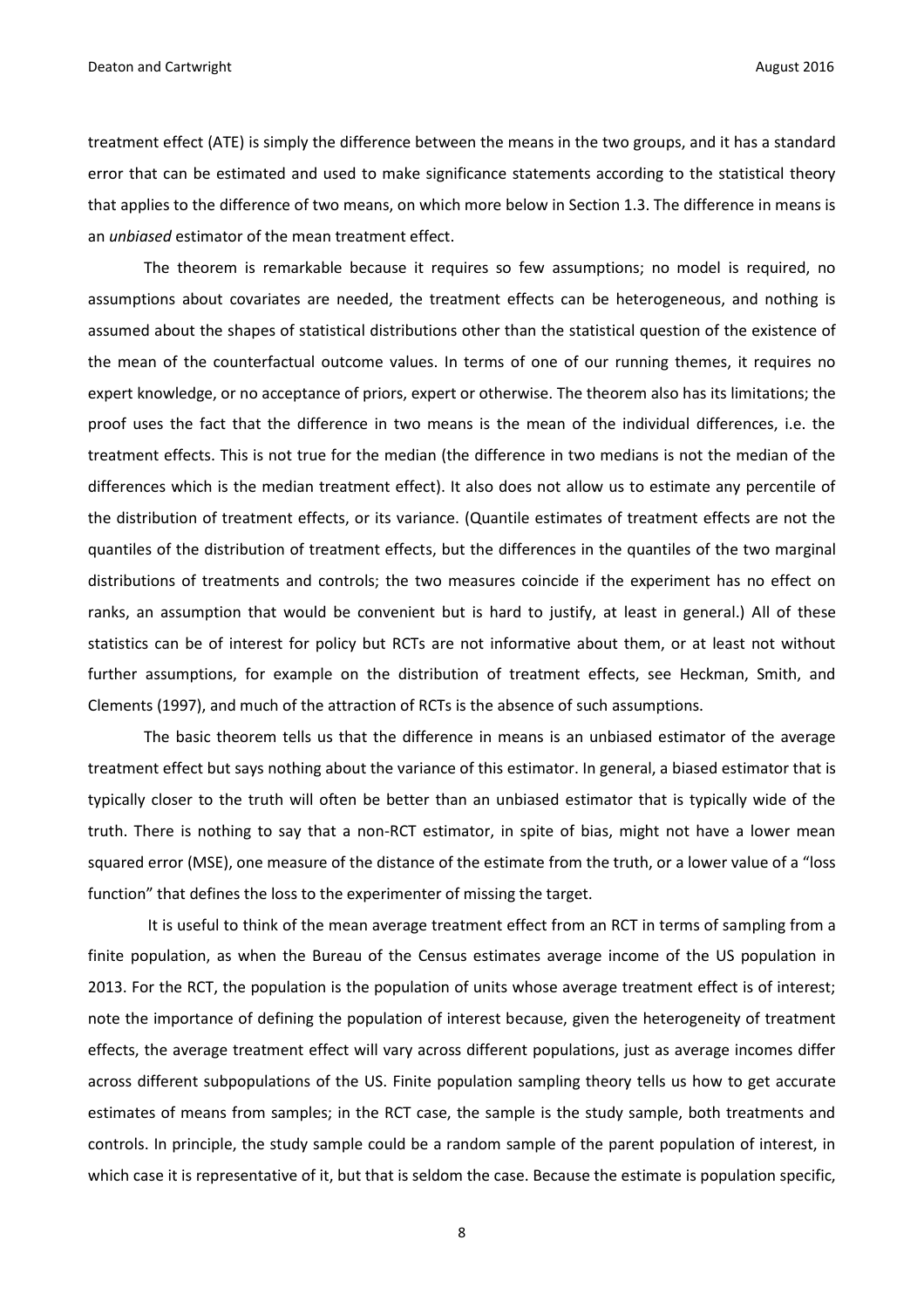it is not (or need not be) thought of as the parameter of a super-population, or otherwise generalizable in any way. Average income in the US in 2013 may be of interest in its own right; but it will not be the same as average income in 2014, nor will it be the same as average income of whites, or of the populations of Wyoming or New York. Exactly the same is true of the estimate of an average treatment effect; it applies to the study sample in which the trial was done, at the time when it was done, and its use outside of those confines, though often possible, requires argument and justification. Without such an argument, we cannot claim that an ATE is "the" mean treatment effect any more than that average income in the US in 2013 is "the" average income of the US in any other year. Of course, knowing average income in 2013 can be useful for making other calculations, such as an estimate of income in 2014, or of a subpopulation that we know is richer or poorer; the fact that an estimate does not universally generalize does not make it useless. We shall return to these issues in Section 2.

#### 1.2 *Precision, balance, and randomization*

#### 1.2.1 *Precision and bias*

We should like our estimate of the average treatment effect to be as close to the truth as possible. One way to assess closeness is the mean square error (MSE), defined as:

$$
MSE = E(\widehat{q} - q)^2
$$
 (1)

where  $q$  is the true average treatment effect, and  $q$  is its estimate from a particular trial. The expectation is taken over repeated randomizations of treatments and controls using the same study population. It is also standard to rewrite (1) as:

$$
MSE = E\left((\widehat{q} - E(\widehat{q})\right)^2 + \left(E(\widehat{q}) - q\right)^2 = \text{var}(\widehat{q}) + bias(\widehat{q}, q)^2 \tag{2}
$$

so that mean square error is the sum of the variance of the estimator—which we typically know something about from the estimated standard error—and the square of the bias—which in the case of a(n ideal) randomized controlled trial is zero. The elementary, but crucial point is that, while it is certainly good that the bias is zero, that fact does nothing to make the distance from the truth as small as it might be, which is what we really care about. An unbiased estimator that is nearly always wide of the target is not as useful as one that is always near to it, even if, on average, it is off center. More generally, it will often be desirable to trade in some unbiasedness for greater precision. Experiments are often expensive, so we cannot always rely on large samples to bring the estimate close to the truth and resolve these issues for us. Much of this Section is concerned with how to design experiments to maximize precision.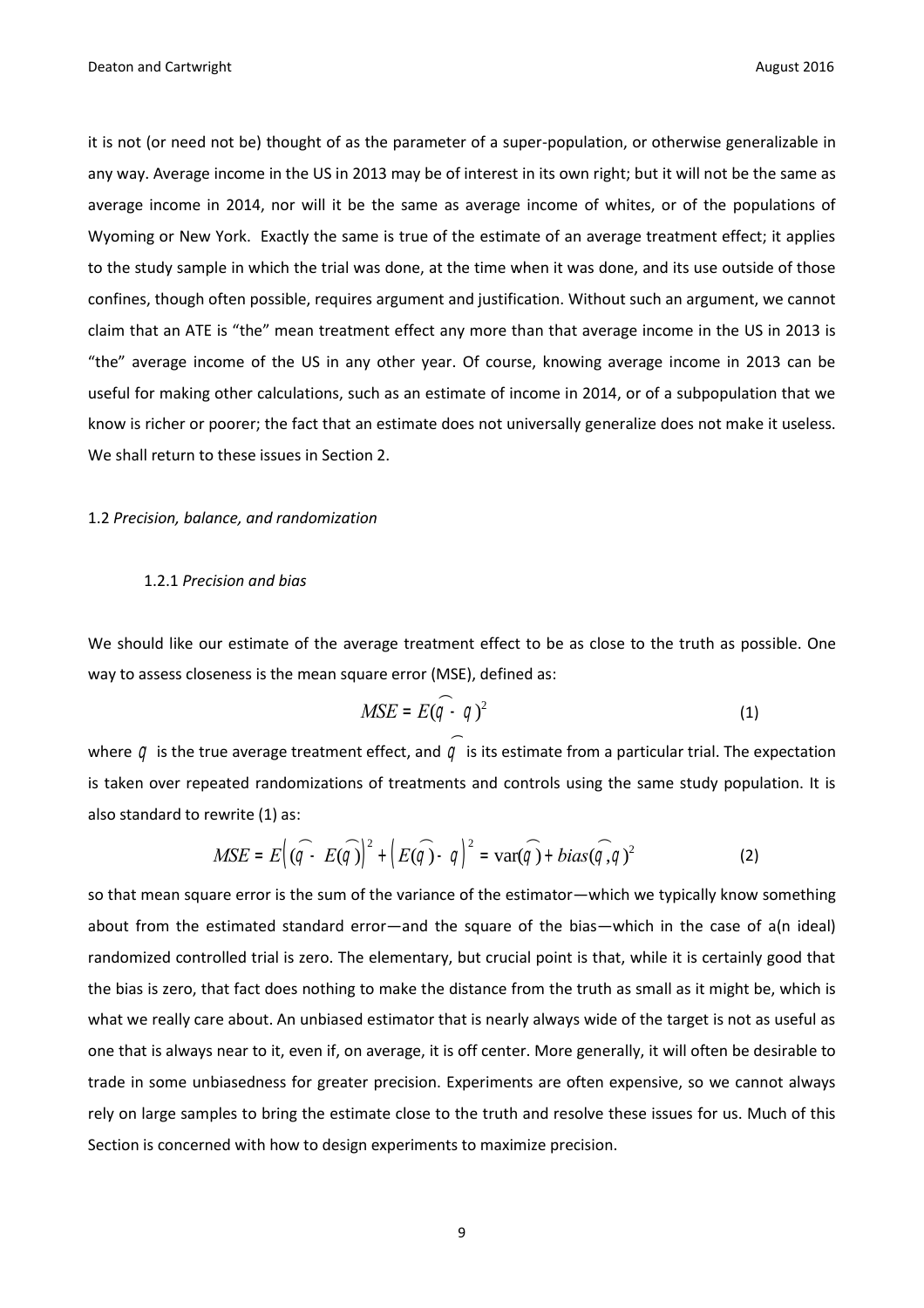Unbiasedness alone cannot therefore justify the often-expressed preference for RCTs over other estimators. The minimalist assumptions required for an RCT to be unbiased are an attraction although, as we shall see in this Section, this advantage usually comes at the cost of lowered precision and of difficulties in knowing how to use the result, as we shall see in Section 2. Yet there is an often expressed belief that RCTs are somehow guaranteed to be precise, simply because they are RCTs. Occasionally bias and precision are explicitly confused; the JPAL website, in its explanation of why it is good to randomize, says that RCTs "are generally considered the most rigorous and, all else equal, produce the most accurate (i.e. unbiased) results." Shadish, Cook, and Campbell (2002, p. 276), in what is (rightly) considered one of the bibles of causal inference in social science, state without qualification that "randomized experiments provide a *precise* answer about whether a treatment worked" (p. 276) and "The randomized experiment is often the preferred method for obtaining a *precise* and statistically unbiased estimate of the effects of an intervention," (p. 277) our italics.

Contrast this with Cronbach et al (1980) who quotes Kendall's (1957) pastiche of Longfellow, "Hiawatha designs an experiment," where Hiawatha's insistence on unbiasedness leads to his never hitting the target and to his eventual banishment.

#### 1.2.2 *Balance and precision in a linear all-cause model*

A useful way to think about precision and what an RCT does and does not do is to use a schematic linear causal model of the form:

$$
Y_i = D_i T_i + \hat{\Theta}_{j=1}^J \mathcal{G}_j x_{ij}
$$
 (3)

where, as before,  $Y_i$  is the outcome for unit *i*,  $T_i$  is a dichotomous (1,0) treatment dummy indicating whether or not *i* is treated, and  $b<sub>i</sub>$  is the individual treatment effect of the treatment on *i*. The *x*'s are the observed or unobserved other causes of the outcome, and we suppose that (3) captures all the causes of  $Y_i$ . J may be very large. Because the heterogeneity of the individual treatment effects  $b_i$  is unrestricted, we allow the possibility that the treatment interacts with the *x*'s or other variables, so that the effects of *T* can depend on any other variables, and we shall have occasion to make this explicit below. An obvious and important example is when the treatment if effective only in the presence of a particular value of one of the *x*'s.

We do not need *i* subscripts on the  $g$  's that control the effects of the other causes; if their effects differ across individuals, we include the interactions of individual characteristics with the original *x*'s as new x's. Given that the x's can be unobservable, this is not restrictive. Because the  $|D|$ 's can depend on the x's,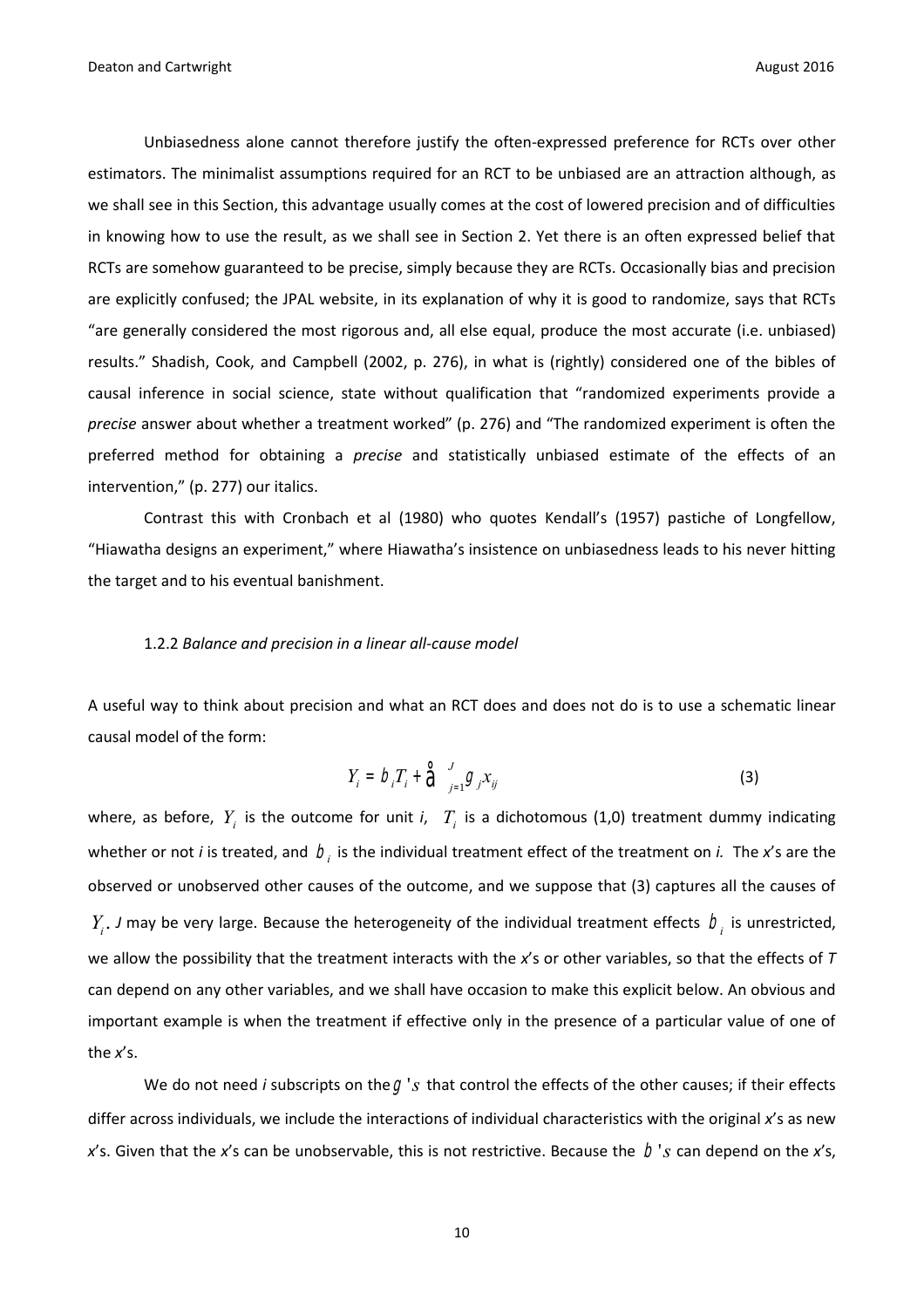**Deaton and Cartwright August 2016 Contract 2016 August 2016 August 2016** 

the effects of the x's on the outcome can depend on  $T_{\scriptscriptstyle{I}},$  or, equivalently, the effects of treatment can depend on covariates.

In an experiment, *with or without randomization*, we can represent the treatment group as having  $T_i = 1$ , and the control group as having  $T_i = 0$ . So when we subtract the average outcomes among the controls from the average outcomes among the treatments, we will get:

$$
\overline{Y}^{1} - \overline{Y}^{0} = \overline{D}^{1} + \sum_{j=1}^{J} \mathcal{G}_{j} (\overline{x}_{ij} - \overline{x}_{ij}) = \overline{D}^{1} + (\overline{S}^{1} - \overline{S}^{0})
$$
(4)

The first term on the far right hand side, which is the average treatment effect, is what we want, but the second term or error term, which is the sum of the net average balances of other causes across the two groups, will generally be non-zero—because of selection or many other reasons—and needs to be dealt with somehow. We get what we want when the means of all the other causes are identical in the two groups, or more precisely when the sum of their net differences  $\overline{S}^1$  -  $\overline{S}^0$  is zero; this is the case of *perfect balance*. With perfect balance, the difference between the two means is *exactly* equal to the average of the treatment effect among the treated, so that we have the ultimate precision and we know the answer exactly, at least in this linear case.

#### 1.2.3 *Balancing acts: real and magical*

How do we get balance, or something close to it? What, exactly, is the role of randomization? In a laboratory experiment, where there is good background knowledge of the other causes, the experimenter has a good chance of controlling all of the other causes, aiming to ensure that the last term in (4) is close to zero. Failing such knowledge and control, an alternative is *matching*, frequently used in statistical, medical, and econometric work. For each treatment, a match is found that is as close as possible on all suspected causes, so that, once again, the last term in (4) can be kept small. Again, when we have a good idea of the causes, matching may also deliver a precise estimate. Of course, when there are important unknown or unobservable causes, neither laboratory control nor matching offers protection.

What does randomization do? Because the treatments and controls come from the same underlying distribution, randomization guarantees, by construction, that the last term on the right in (4) is zero *in expectation* at baseline (much can happen to disturb this beyond baseline). This is true whether or not the causes are observed. If the RCT is repeated many times on the same trial population, then the last term will be zero when averaged over an infinite number of (entirely hypothetical) trials. Of course, this does nothing to make it zero in any one trial where the difference in means will be equal to the average treatment effect among those treated *plus* a term that reflects the imbalance in the net effects of the other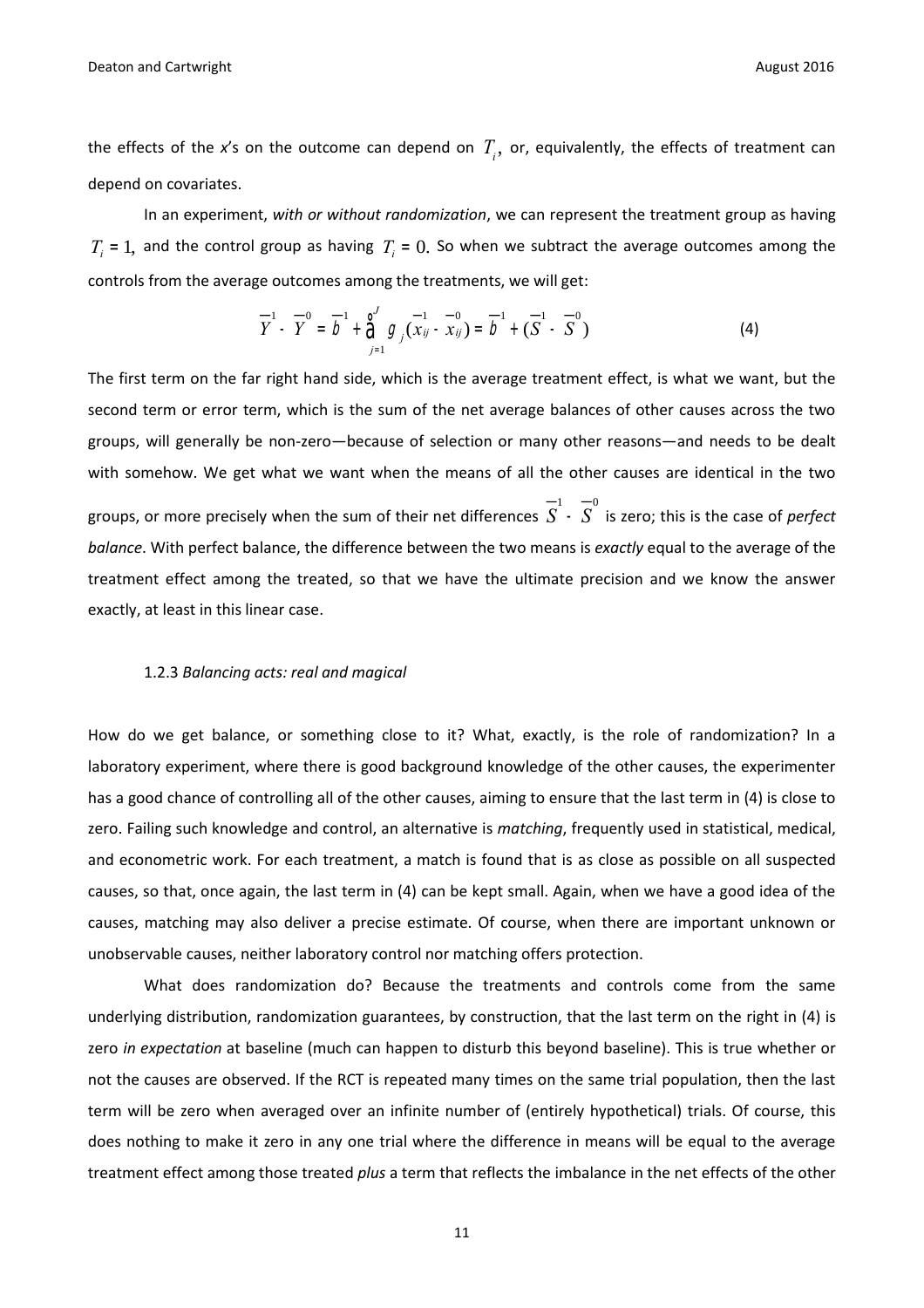causes. We do not know the size of this error term, and there is nothing in the randomization that limits its size; by chance, there can be one (or more) important excluded cause(s) that is very unequally distributed between treatment and controls. This imbalance will vary over replications of the trial, and its average size will ideally be captured by the standard error of the estimated ATE, which gives us some idea of how likely we are to be away from the truth. Getting the standard error and associated significance statements right are therefore of great importance.

Exactly what randomization does is frequently lost in the practical literature, and there is often a confusion between perfect control, on the one hand—as in a laboratory experiment or perfect matching with no unobservable causes—and control in expectation—which is what RCTs do. We suspect that at least some of the popular and professional enthusiasm for RCTs, as well as the belief that they are precise by construction, comes from misunderstandings about balance. These misunderstandings are not so much among the trialists who, when pressed, will give a correct account, but come from imprecise statements by trialists that are taken as gospel by the lay audience that the trialists are keen to reach.

Such a misunderstanding is well captured by the following quote from the World Bank's online manual on impact evaluation:

"We can be very confident that our estimated average impact, given as the difference between the outcome under treatment (the mean outcome of the randomly assigned treatment group) and our estimate of the counterfactual (the mean outcome of the randomly assigned comparison group) constitute the true impact of the program, since *by construction we have eliminated all observed and unobserved factors that might otherwise plausibly explain the difference in outcomes.*"

Gertler et al (2011) (our italics.)

This statement confuses *actual* balance in any single trial with balance in expectation over many entirely hypothetical trials. If the statement above were true, and if *all* factors were indeed controlled (and no imbalances were introduced post randomization), the difference would be an exact measure of the average treatment effect, at least in the absence of measurement error. We should not only be confident of our estimate; we would know the truth, as the quote says.

A similar quote comes from John List, one of the most imaginative and successful scholars who use RCTs:

"complications that are difficult to understand and control represent key reasons *to conduct* experiments, not a point of skepticism. This is because randomization acts as an instrumental variable, balancing unobservables across control and treatment groups."

Al-Ubaydli and List (2013) (italics in the original.)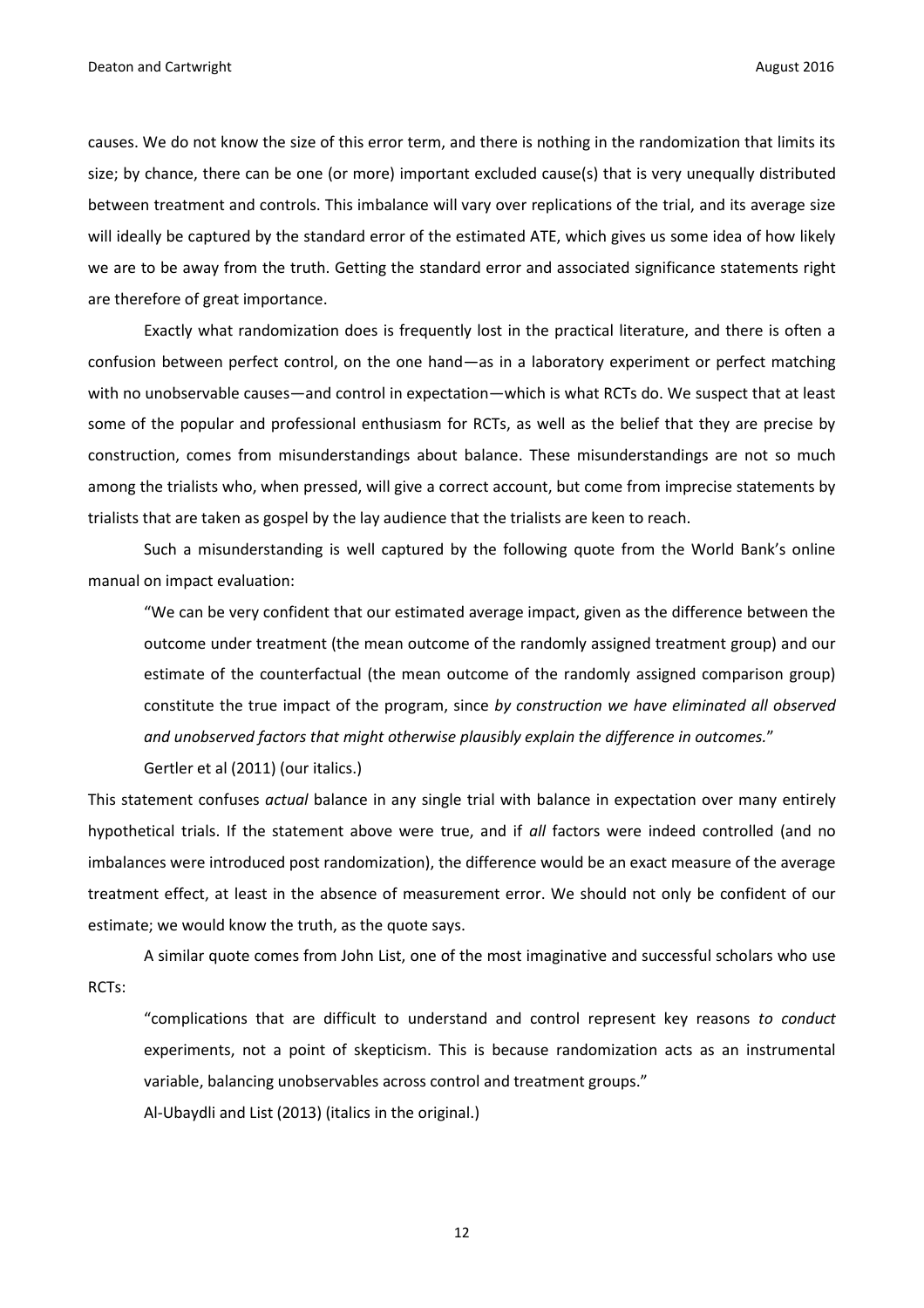And from Dean Karlan, founder and President of Yale's *Innovations for Poverty Action*, which runs development RCTs around the world:

"As in medical trials, we isolate the impact of an intervention by randomly assigning subjects to treatments and control groups. This makes it so that all those other factors which could influence the outcome are present in treatment and control, and thus any difference in outcome can be confidently attributed to the intervention."

Karlan, Goldberg and Copestake (2009)

And from the medical literature, from a distinguished psychiatrist who is deeply skeptical of RCTs:

"The beauty of a randomized trial is that the researcher does not need to understand all the factors that influence outcomes. Say that an undiscovered genetic variation makes certain people unresponsive to medication. The randomizing process will ensure—or make it highly probable that the arms of the trial contain equal numbers of subjects with that variation. The result will be a fair test." (Kramer, 2016, p. 18)

Claims are even made that RCTs reveal knowledge without possibility of error. Judy Gueron, the long-time president of MDRC, which has been running RCTs on US government policy for 45 years, asks why federal and state officials were prepared to support randomization in spite of frequent difficulties and in spite of the availability of other methods, and concludes that it was because "they wanted to learn the truth," Gueron and Rolston (2013, 429). There are many statements of the form "We *know* that [project X] worked because it was evaluated with a randomized trial," Dynarski (2015).

Many writers are more cautious, and modify statements about treatment and control groups being identical with terms such as "statistically identical," "reasonably similar" or do not differ "systematically." And we have no doubt that all of the authors quoted above understand the need for these qualifications. But to the uninformed reader, the qualified statements are unlikely to be differentiated from the unqualified statements quoted above. Nor is it always clear what some of these terms mean. For example, if two people are selected at random from a population, and it so happens that one is female and one male, in what sense they are statistically identical? While it is true that they were randomly selected from the same parent distribution, which provides the basis for inference, the calculation of standard errors, and significance statements, it does nothing to help with balance or precision in any given trial.

#### 1.2.4 *Sample size and statistical inference in unbalanced trials*

Is a single trial more likely to be balanced, and thus more precise, when the sample size is large? Indeed, as the sample size tends to infinity, the means of the *x*'s in the treatment and control groups will become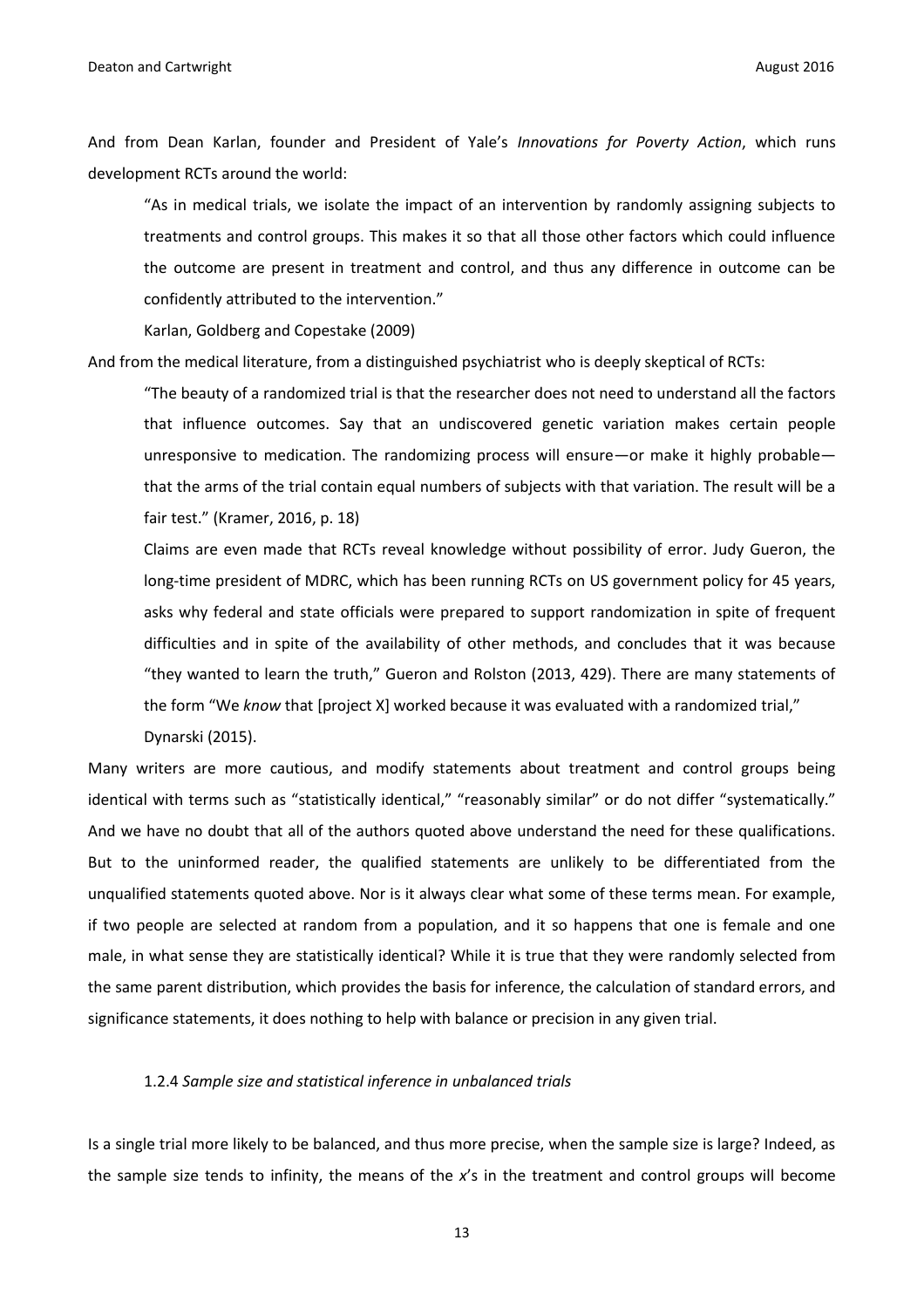arbitrarily close. Yet this is of little help in finite samples as Fisher (1926) noted: "Most experimenters on carrying out a random assignment will be shocked to find how far from equally the plots distribute themselves," quoted in Morgan and Rubin (2012). Even with very large sample sizes, if there are a large number of causes, balance on *each* cause may be infeasible. Vandenbroucke (2004) notes that there are three million base pairs in the human genome, many or all of which could be relevant prognostic factors for the biological outcome that we are seeking to influence.

However, as (4) makes clear, we do not need balance on *all* causes, only on their net effect, the term  $\,\overline{S}{}^1$  –  $\overline{S}{}^0$  which does not require balance on each cause individually. Yet there is no guarantee that even the net effect will be small. For example, there may only be one omitted unobserved cause whose effect is large, one single base pair say, so that if that one cause is unbalanced across treatments and controls, that there is individual or even net balance on other less important causes is not going to help.

Statements about large samples guaranteeing balance are not useful without guidelines about how large is large enough, and such statements cannot be made without knowledge of other causes and how they affect outcomes.

A simple case illustrates. Suppose that there is one hidden cause in (3), a binary variable *x* that is unity with probability *p* and 0 otherwise. With *n* controls and *n* treatments, the difference in fractions with *x*=1 in the two groups has mean 0 and variance 1/ *np*(1- *p*). With *n=*100 and *p*=0.5, the standard error around 0 is 0.2 so that, if this unobserved confounder has a large effect on the outcome, the imbalance could easily mask the effect of treatment, or be mistaken as evidence for the effectiveness of a truly ineffective treatment.

Lack of balance in the above example or in the net effect of either observables or non-observables in (4) does not compromise the inference in an RCT in the sense of obtaining a standard error for the unbiased ATE, see Senn (2013) for a particularly clear statement. The randomization does not guarantee balance but it provides the basis for making probability statements about the various possible outcomes, which is also clear in the example in the previous paragraph. This was also Fisher's argument for randomization. Senn writes "the probability calculation applied to a clinical trial automatically *makes an allowance for the fact that the groups will almost certainly be unbalanced.*" (italics in the original.) If the design is such that, even with perfect randomization, successive replications tend to generate large imbalances, the resulting imprecision of the ATE will show up in its standard error. Of course, the usefulness of this requires that the calculated standard errors permit correct significance statements, which, as we shall see in the next subsection, is often far from straightforward. In the example above, an extreme, but entirely possible, case occurs when, by chance, the unobserved confounder is perfectly correlated with the treatment; unless there are *actual* replications, the false certainty that such an experiment provides will be reinforced by false significance tests.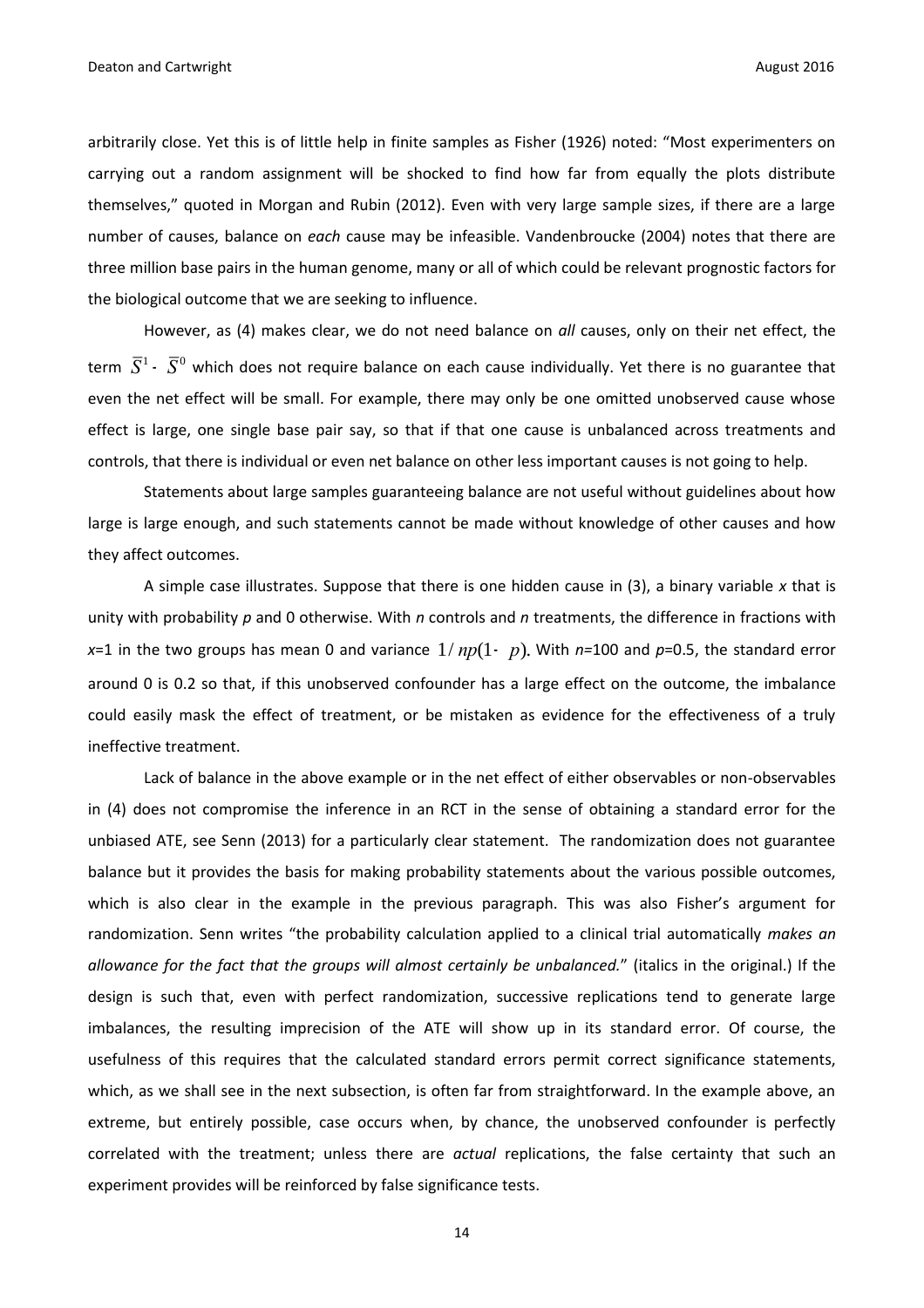#### 1.2.5 *Testing for balance*

In practice, trialists in economics (and in some other disciplines) usually carry out a statistical test for balance after randomization but before analysis, presumably with the aim of taking some appropriate action if balance fails. The first table of the paper typically presents the sample means of observable covariates—the observable x's in (3), which are either causes in their own right or interact with the  $|b's - b|$ for the control and treatment groups, together with their differences, and tests for whether or not they are significantly different from zero, either variable by variable, or jointly. These tests are appropriate if we are concerned that the random number generator might have failed (because we are drawing playing cards, rolling dice, or spinning bottle tops, though presumably not if the randomization is done by a random number generator, always supposing that there is such a thing as randomness, Singer and Pincus (1998)), or if we are worried that the randomization is undermined by non-blinded subjects or trialists systematically undermining the allocation. Otherwise, as the next paragraph shows, the test makes no sense and is not informative, which does not seem to stop it being routinely used.

If we write  $m^0$  and  $m^1$  for the (vectors of) population means (i.e. the means over all possible randomizations) of the observed *x*'s in the control and treatment groups at the point of assignment, the null hypothesis is (presumably, as judged by the typical balance test) that the two vectors are identical, with the alternative being that they are not. But if the randomization has been correctly done, the null hypothesis is true *by construction*, see e.g. Altman (1985) and Senn (1994), which may help explain why it so rarely fails in practice. Indeed, although we cannot "test" it, we know that the null hypothesis is also true for the *unobservable* components of *x*. Note the contrast with the statements quoted above claiming that RCTs guarantee balance on causes across treatment and control groups. Those statements refer to balance of causes at the point of assignment in *any single trial*, which is not guaranteed by randomization, whereas the balance tests are about the balance of causes at the point of assignment *in expectation over many trials*, which *is* guaranteed by randomization. The confusion is perhaps understandable, but it is confusion nevertheless. Of course, it makes sense to look for balance between observed covariates using some more appropriate distance measure for example the normalized difference in means, Imbens and Wooldridge (2009, equation 3).

#### 1.2.6 *Methods for balancing*

One procedure to improve balance is to adapt the design *before* randomization, for example by stratification. Fisher, who as the quote above illustrates, was well aware of the loss of precision from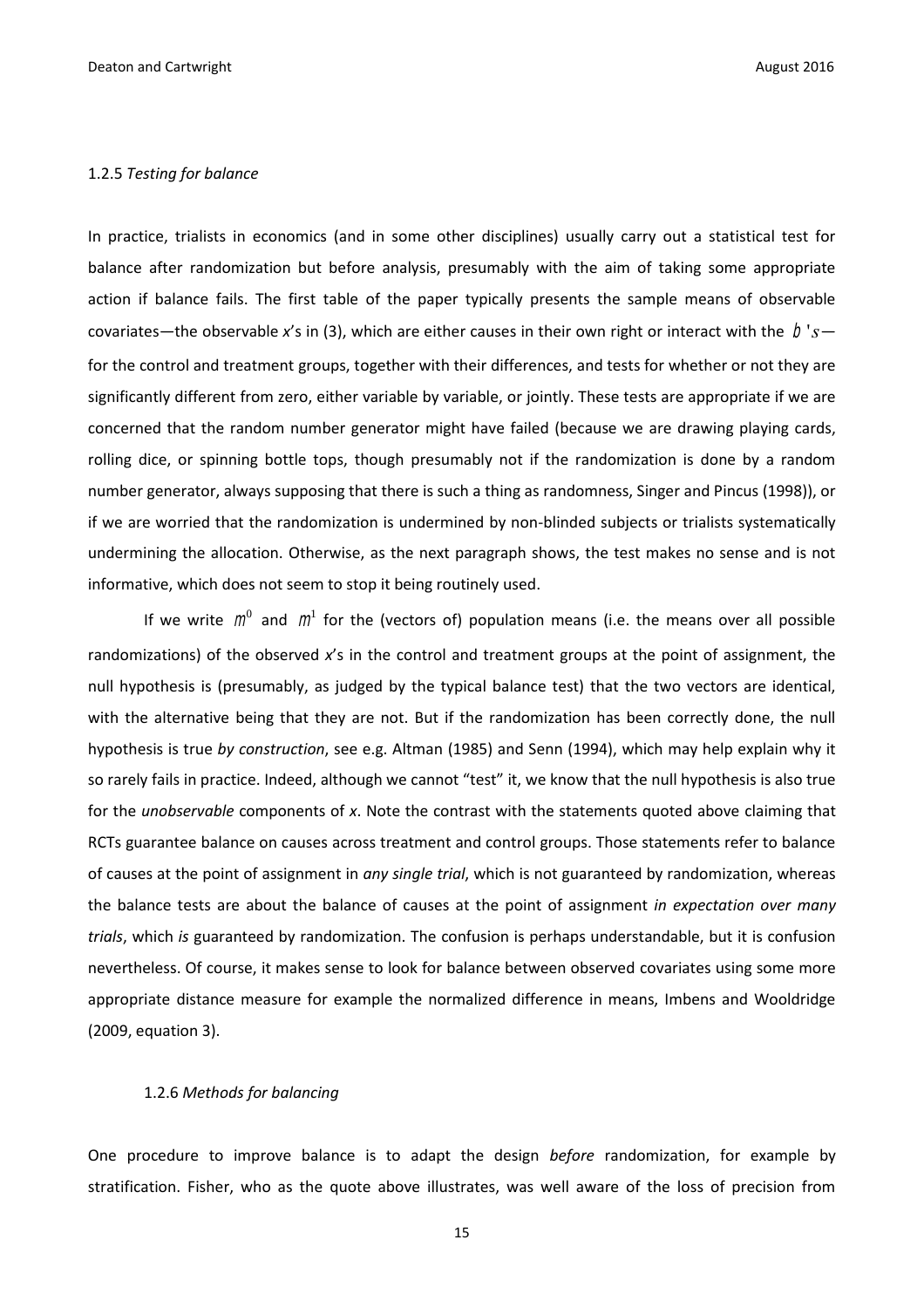randomization argued for "blocking" (stratification) in agricultural trials or for using Latin Squares, both of which restrict the amount of imbalance. Stratification, to be useful, requires some prior understanding of the factors that are likely to be important, and so it takes us away from the "no knowledge required," or "no priors accepted" appeal of RCTs. But as Scriven (1974, 103) notes: "cause hunting, like lion hunting, is only likely to be successful if we have a considerable amount of relevant background knowledge," or even more strongly, "no causes in, no causes out," Cartwright (1994, Chapter 2). Stratification in RCTs, as in other forms of sampling, is a standard method for using background knowledge to increase the precision of an estimator. It has the further advantage that it allows for the exploration of different average treatment effects in different strata which can be useful in adapting or transporting the results to other locations, see Section 2.

Stratification is not possible when there are too many covariates, or if each has many values, so that there are more cells than can be filled given the sample size. An alternative is to *re-randomize*, repeating the randomization until the distance between the observed covariates is less than some predetermined criteria. Morgan and Rubin (2012) suggest the Mahalanobis *D*–statistic, and use Fisher's randomization inference (to be discussed further below) to calculate standard errors that take the rerandomization into account. An alternative, widely adapted in practice, is to adjust for covariates by running a regression (or covariance) analysis, with the outcome on the left hand side and the treatment dummy and the covariates as explanatory variables, including possible interactions between covariates and treatment dummies.

Freedman (2008) has analyzed this method and argues "if adjustment made a substantial difference, we would suggest much caution when interpreting the results." But a substantial difference is exactly what we would like to see, at least some of the time, if the adjustment moves the estimate closer to the truth. Freedman shows that the adjusted estimate of the ATE is biased in finite samples, with the bias depending on the correlation between the squared treatment effect and the covariates. There is also no general guarantee that the regression adjustment will generate a more precise estimate, although it will do so if there are equal numbers of treatments and controls or if the treatment effects are constant over units (in which case there will also be no bias). Even with bias, the regression adjustment is attractive if it does indeed trade off bias for precision, though presumably not to RCT purists for whom unbiasedness is the *sine qua non.* Note again that the increased precision, when it exists, comes from using prior knowledge about the variables that are likely to be important for the outcome. That the background knowledge or theory is widely shared and understood will also provide some protection against data mining by searching through covariates in the search for (perhaps falsely) estimated precision.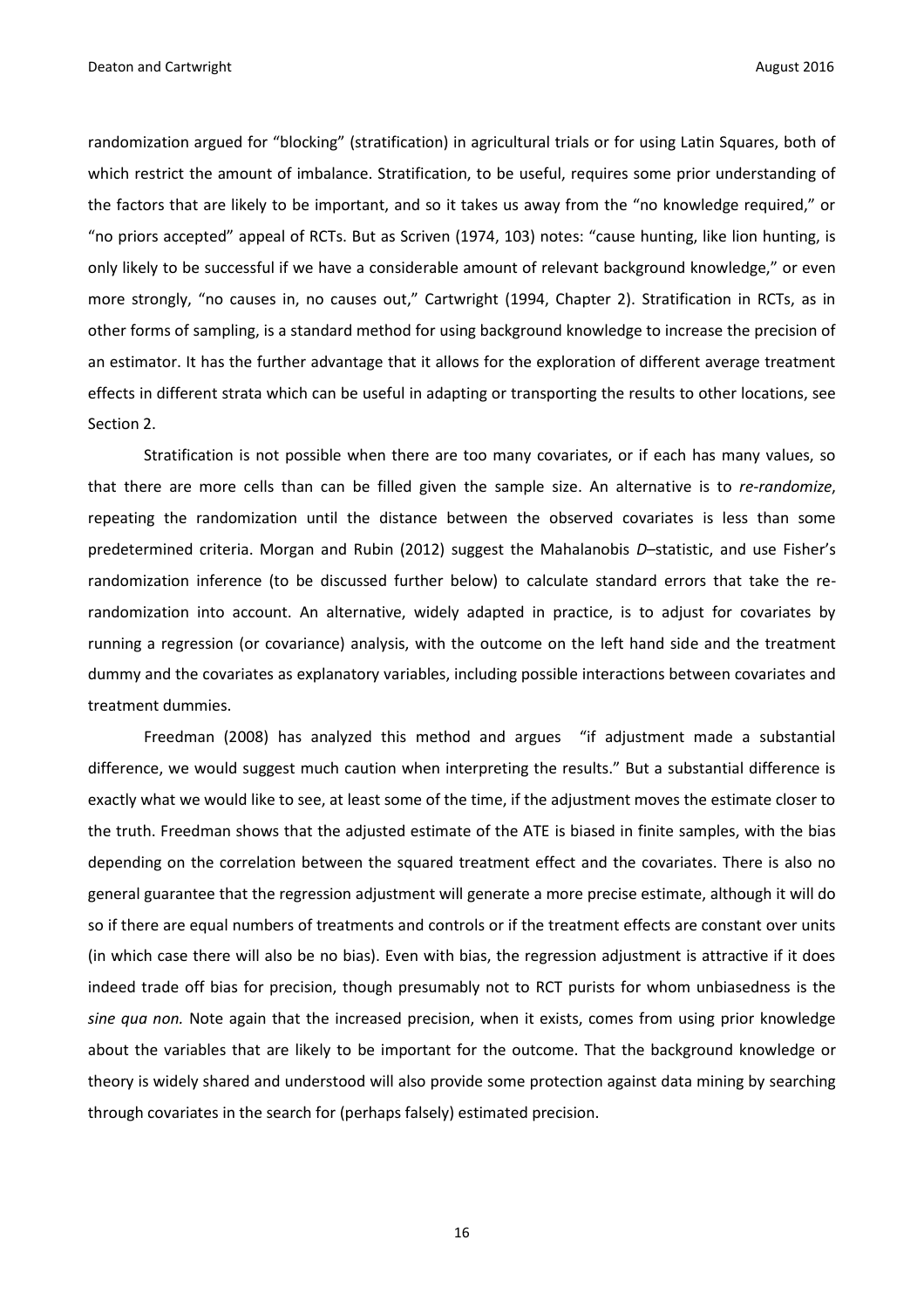#### 1.2.7 *Should we randomize?*

The tension between randomization and precision goes back to the early debate between Fisher and Student (Gosset) who never accepted Fisher's arguments for randomization, see also Ziliak (2014). In his debate with Fisher about agricultural trials, Student argued that randomization ignored relevant prior information, for example about how likely confounders would be distributed across the test plots, so that randomization wasted resources and led to unnecessarily poor estimates. This general question of whether randomization is desirable has been reopened in recent papers by Kasy (2016), Banerjee, Chassang, and Snowberg (2016) and Banerjee, Chassang, Montero, and Snowberg (2016).

Refer back to the MSE introduced above, and consider designing an experiment that will make this as small as possible. Unfortunately, this is not generally possible; for example, the "estimator" of 3, say, for the ATE has the lowest possible mean-squared error if the true ATE is actually 3. Instead, we need to average the MSE over a distribution of possible ATEs. This leads to a decision theory approach to estimation whereby a Bayesian econometrician will estimate the ATE by choosing the allocation of treatment and controls so as to minimize the expected value of a loss function—the MSE being one example. Such an approach requires us to specify a prior on the ATE, or more generally, on the expectation of outcomes conditional on the covariates. These priors are formal versions of the issue that has already come up repeatedly, that to get good estimators, we need to know something about how the covariates affect the outcome. Kasy (2016) solves this problem for the case of expected MSE and shows that *randomization is undesirable*; it simply adds noise and makes the MSE larger. He uses a non-parametric prior that has proved useful in a number of other applications—we could presumably do even better if we were prepared to commit further, and he provides code to implement his method, which shows a 20 percent reduction in MSE compared with randomization (14 percent for stratified randomization) for the well-known Tennessee STAR class-size experiment.

Banerjee et al propose a more general loss function and prove the comparable theorem, that randomization leads to larger losses than the optimal non-random purposive assignment. These authors recommend randomization on other grounds, which we will discuss below, but agree that, for standard statistical efficiency or maximization of expected utility randomization should not be used in experimental design. Student was right.

Several points should be noted. First, the anti-randomization theorem is *not* a justification of *any* non-experimental design, for example one that compares outcomes of those who do or do not self-select into treatment. Selection effects are real enough, and if selection is based on unobservable causes, comparison of treated and controls will be biased. One acceptable non-random scheme is to use the observable covariates to divide the study sample into cells within which all observations have the same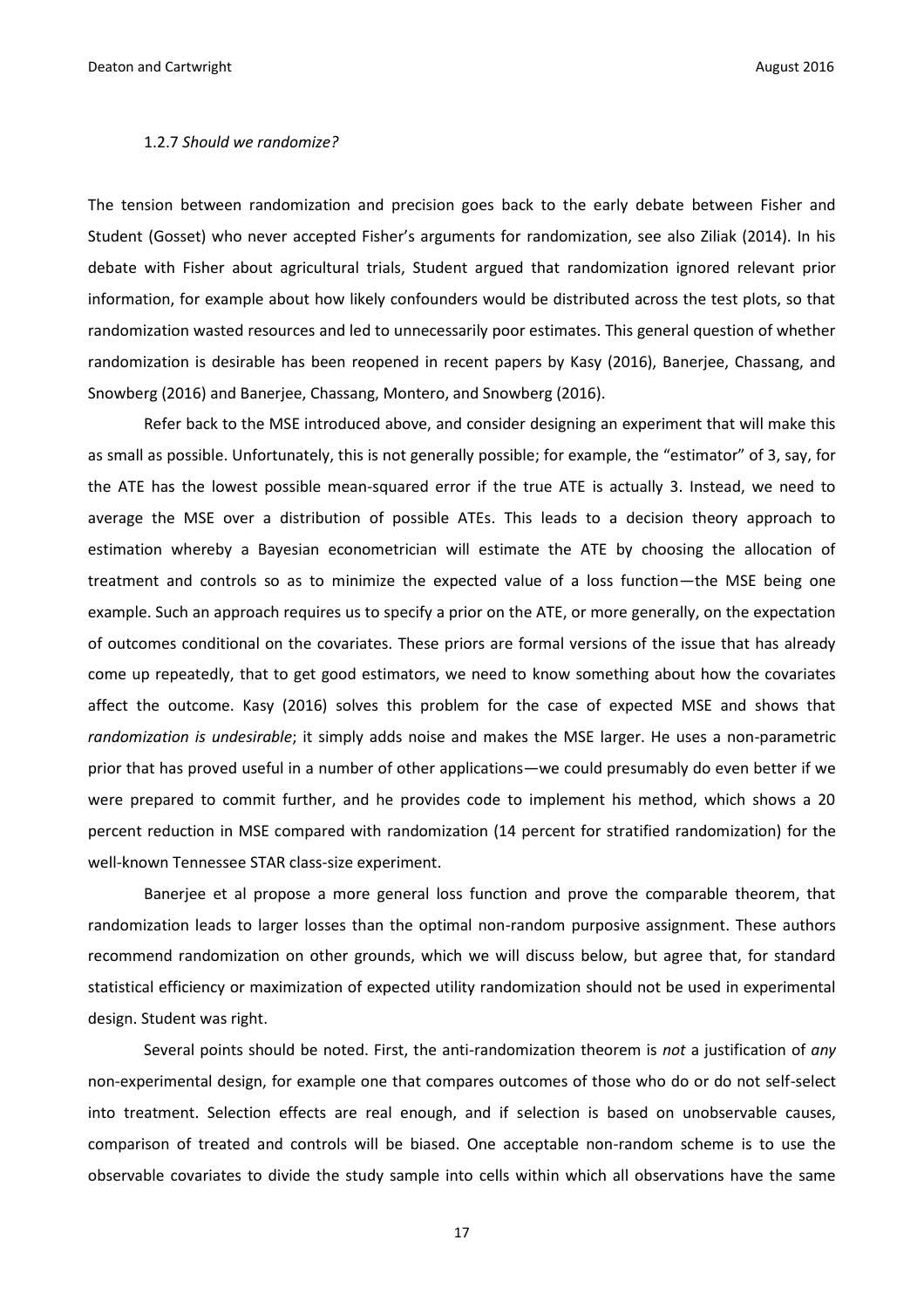value and then divide each cell into treatments and controls. Within each cell, or for those units on which we have no information, we can choose any way we like, including randomly, though randomization has no advantage or disadvantage. Such allocations rule out self-selection (or doctor or program administrator selection) where the individual (doctor, or administrator) has information not visible to the person assigning treatments and controls. The key is that the person who makes the assignment (the analyst) uses all of the information that he or she possesses, and that once this has been taken into account, all units are interchangeable conditional on that information, so that assignment beyond that does not matter. Of course, the program administrators must enforce the analyst's assignment, so that private information that they or the units possess is not allowed to affect the assignment, conditional on the information used by the analyst. Given this, selection on unobservables is ruled out, and does not affect the results. Randomization is *not* required to eliminate selection bias.

Whether it is really possible for the analyst to assign arbitrarily is an open question, as is whether "randomization" from a random-number generator will do so. Even machine-generated sequences have causes, and even if the analyst has only a set of uninformative labels for the units, those too must come from somewhere, so that it is possible that those causes are linked to the unobserved causes in the experiment. We do not attempt to deal here with these deep issues on the meaning of randomization, but see Singer and Pincus (1998).

According to Chalmers (2001) and Bothwell and Podolsky (2016), the development of randomization in medicine originated with Bradford-Hill who used randomization in the first RCT in medicine—the streptomycin trial—because it prevented doctors selecting patients on the basis of perceived need (or against perceived need, leaning over backward as it were), an argument more recently echoed by Worrall (2007). Randomization serves this purpose, but so do other non-discretionary schemes; what is required is that the hidden information not affect the allocation. While it is true that doctors cannot be allowed to make the assignment, it is not true that randomization is the only scheme that can be enforced.

Second, the ideal rules by which units are allocated to treatment or control depend on the covariates, and on the investigators' priors about how the covariates affect the outcomes. This opens up all sorts of methods of inference that are excluded by pure randomization. For example, the hypotheticodeductive method works by using theory to make a prediction that can be taken to the data; here the predictions would be of the form that a unit with characteristics *x* will respond in a particular way to treatment, falsification of which can be tested by an appropriate allocation of units to treatment. Banerjee, Chassang and Snowberg (2016) provide such examples.

Third, randomization, by running roughshod over prior information from theory and from the covariates, is wasteful and even unethical when it unnecessarily exposes people, or unnecessarily many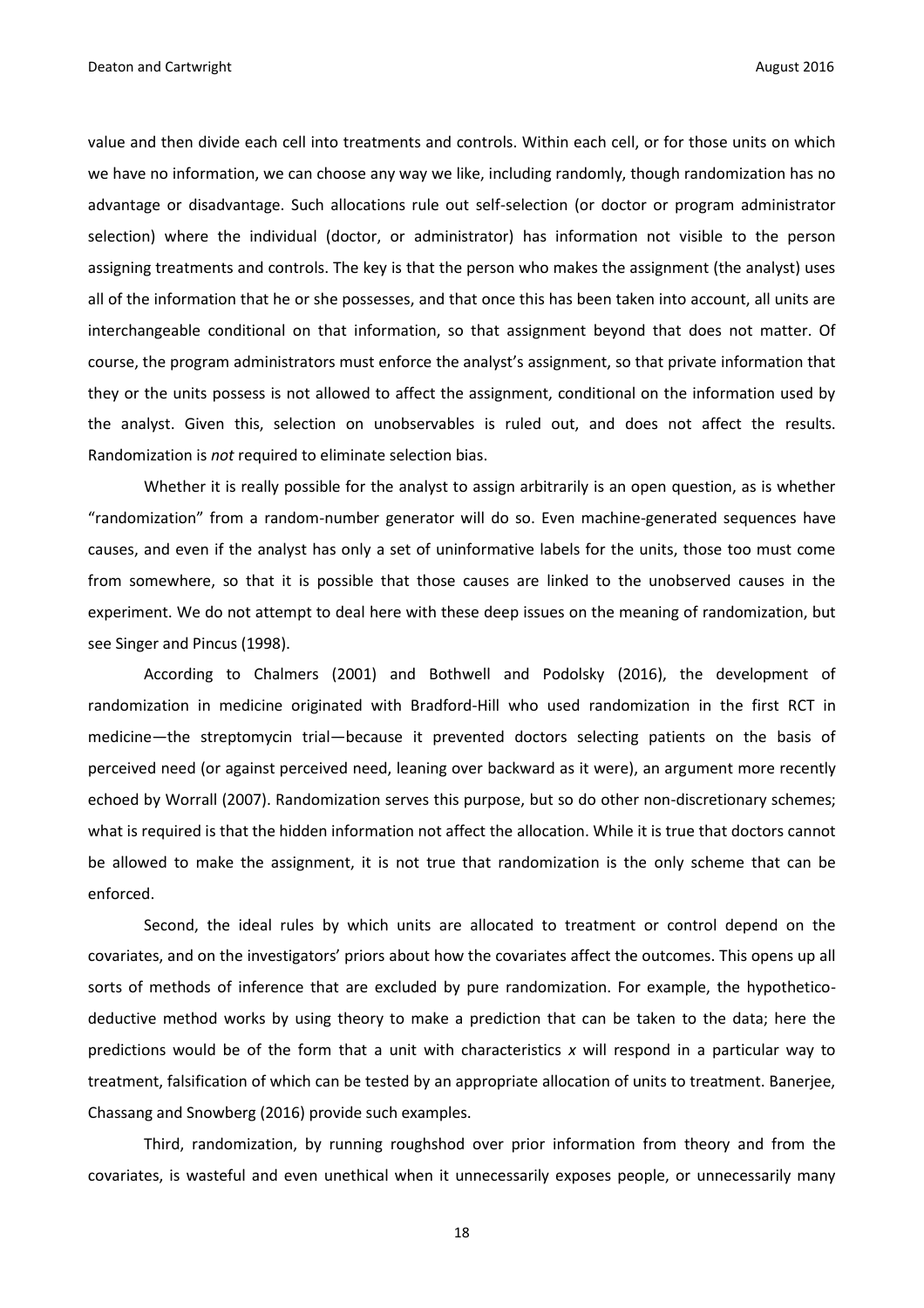people, to possible harm in a risky experiment, see Worrall (2002) for an egregious case of how an unthinking demand for randomization and the refusal to accept prior information put children's lives directly at risk.

Fourth, the non-random methods use prior information, which is why they do better than randomization. This is both an advantage and a disadvantage, depending on one's perspective. If prior information is not widely accepted, or is seen as non-credible by those we are seeking to persuade, we will generate more credible estimates if we do not use those priors. Indeed, this is why Banerjee, Chassang and Snowberg (2016) recommend randomized designs, including in medicine and in development economics. They develop a theory of an investigator who is facing an adversarial audience that will challenge any prior information and can even potentially veto results that are based on it (think administrative agencies or journal referees). The experimenter trades off his or her own desire for precision (and preventing possible harm to subjects), which uses prior information, against the wishes of the audience, who want nothing of the priors. Even then, the approval of this audience is only *ex ante*; once the fully randomized experiment has been done, nothing stops critics arguing that, in fact, the randomization did not offer a fair test. Among doctors who use RCTs, and especially meta-analysis, such arguments are (appropriately) common; see again Kramer (2016).

As we noted in the Introduction, much of the public has come to question expert prior knowledge, and Banerjee, Chassang, Montero and Snowberg (2016) have provided an elegant (positive) account of why RCTs will flourish in such an environment. In cases where there is good reason to doubt the good faith of experimenters, as in some pharmaceutical trials, randomization will indeed be the appropriate response. But we believe such arguments are deeply destructive for scientific endeavor and should be resisted as a general prescription for scientific research. Economists and other social scientists know a great deal, and there are many areas of theory and prior knowledge that are jointly endorsed by large numbers of knowledgeable researchers. Such information needs to be built on and incorporated into new knowledge, not discarded in the face of aggressive know-nothing ignorance. The systematic refusal to use prior knowledge and the associated preference for RCTs are recipes for preventing cumulative scientific progress. In the end, it is also self-defeating; to quote Rodrik (2016) "the promise of RCTs as theory-free learning machines is a false one."

#### 1.3 *Statistical inference in RCTs*

If we are to interpret the results of an RCT as demonstrating the causal effect of the treatment in the trial population, we must be able to tell whether the difference between the control and treatment means could have come about by chance. Any conclusion about causality is hostage to our ability to calculate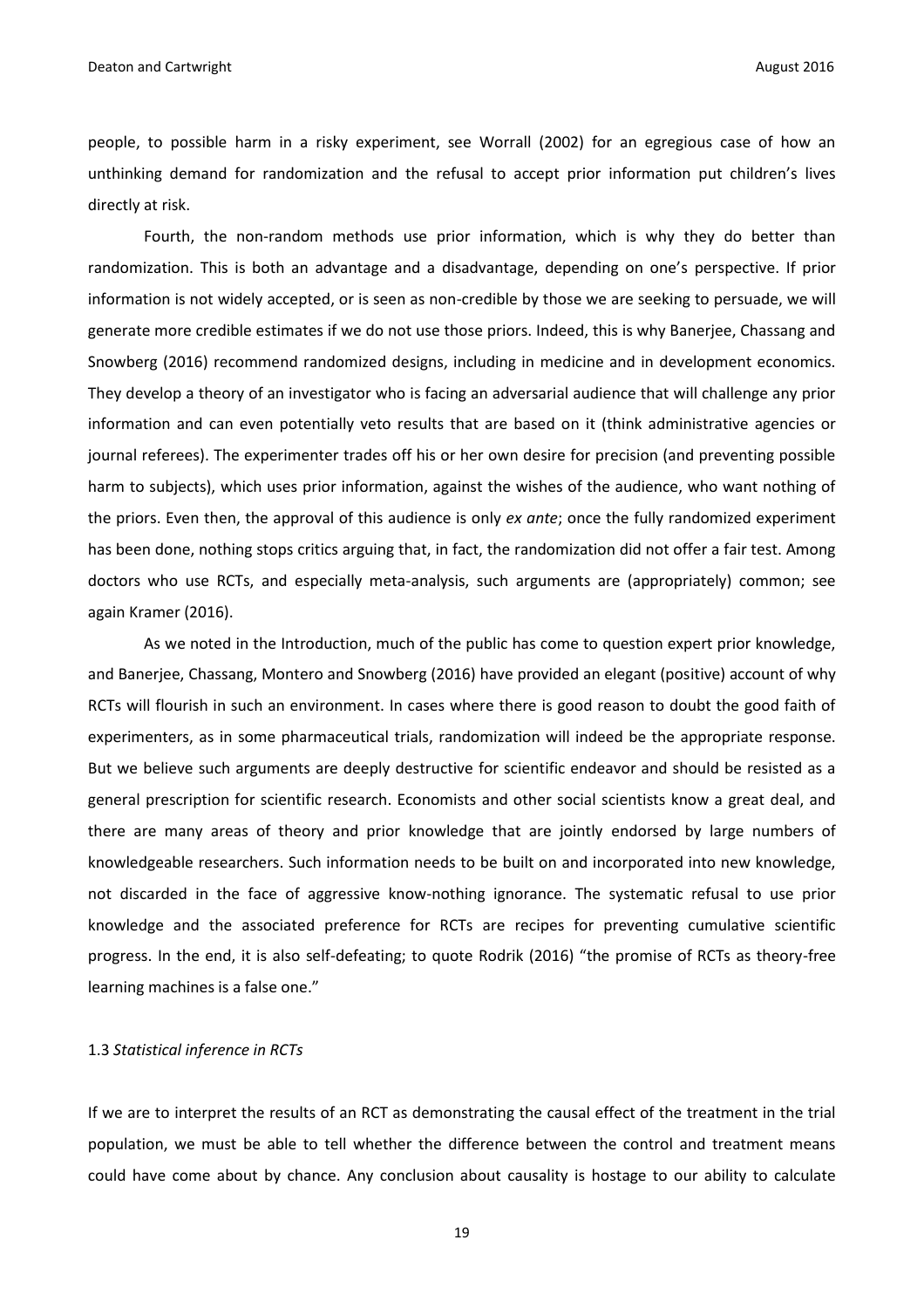standard errors and accurate *p*–values. But this is not generally possible without assumptions that go beyond those needed to support the basic theorem of RCTs. In particular, it has long been known that the mean—and *a fortiori* the difference between two means—is a statistic that is sensitive to outliers. Indeed Bahadur and Savage (1956) demonstrate that, without restrictions on the parent distributions, standard *t–* tests are inherently unreliable.

The key problem here is *skewness*; standard *t–*tests break down in distributions with large skewness, see Lehmann and Romano (2005, p. 466–8). In consequence, RCTs will not work well when the distribution of the individual treatment effects is strongly asymmetric, at least if the standard two-sample *t*–statistics (or equivalently White's (1980) heteroskedastic robust regression *t–*values) are used. While we may be willing to assume that treatment effects are symmetric in some cases, the need for such an assumption—which requires prior knowledge about the specific process being studied—undermines the argument that RCTs are largely assumption free and do not depend on such knowledge. There is a deep irony here. In the search for robustness and the desire to do away with unnecessary assumptions, the RCT can deliver the mean of the ATE, yet the mean—as opposed to the median, which cannot be estimated by an RCT—does not permit robust probability statements about the estimates of the ATE

How difficult is it to maintain symmetry? And how badly is inference affected when the distribution of treatment effects is not symmetric? In economics, many trials have outcomes valued in money. Does an anti-poverty innovation—for example microfinance—increase the incomes of the participants? Income itself is not symmetrically distributed, and this might be true of the treatment effects too, if there are a few people who are talented but credit-constrained entrepreneurs and who have treatment effects that are large and positive, while the vast majority of borrowers fritter away their loans, or at best make positive but modest profits. Another important example is expenditures on healthcare. Most people have zero expenditure in any given period, but among those who do incur expenditures, a few individuals spend huge amounts that account for a large share of the total. Indeed, in the famous Rand health experiment, Manning, Newhouse et al. (1987, 1988), there is a single very large outlier. The authors realize that the comparison of means across treatment arms is fragile, and, although they do not see their problem exactly as described here, they obtain their preferred estimates using a structural approach that is designed to explicitly model the skewness of expenditures.

In some cases, it will be appropriate to deal with outliers by trimming, eliminating observations that have large effects on the estimates. But if the experiment is a project evaluation designed to estimate the net benefits of a policy, the elimination of genuine outliers, as in the Rand Health Experiment, will vitiate the analysis. It is precisely the outliers that make or break the program.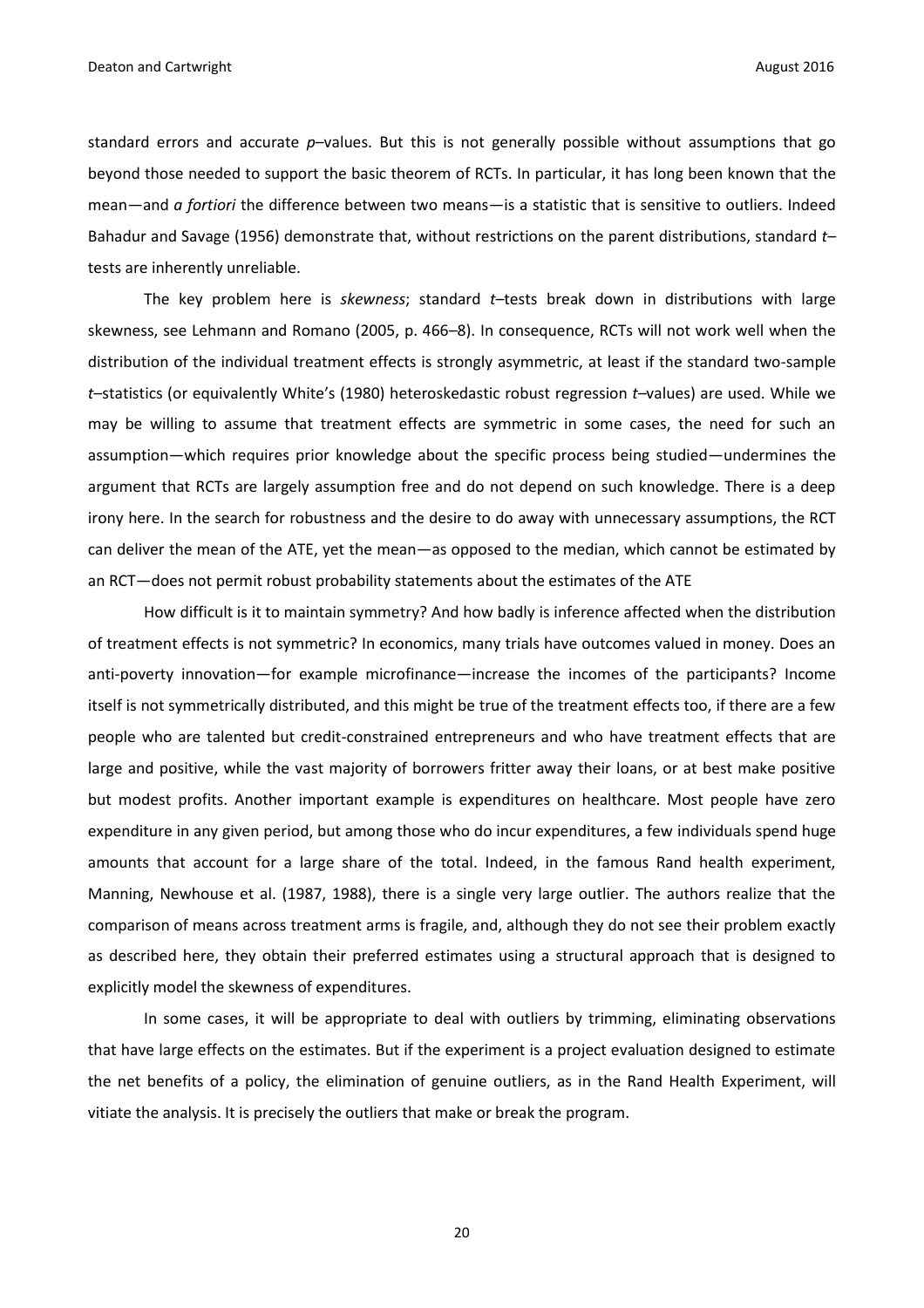#### 1.3.1 *Spurious statistical significance: an illustrative example*

We consider an example that illustrates what can happen in a realistic but simplified case. There is a *parent population*, or *population of interest*, defined as the collection of units for which we would like to estimate an average treatment effect. It might be all villages in India, or all recipients of food subsidies, or all users of health care in the US. From this population we have a sample that is available for randomization, the *trial or experimental sample*; in a randomized controlled trial, this will subsequently be randomly divided into treatments and controls. Ideally, the trial sample would be randomly selected from the parent sample, so that the sample average treatment effect would be an unbiased estimator of the population average treatment effect; indeed in some cases the complete population of interest is available for the trial. Clearly, in these ideal cases, it is straightforward to use standard sampling theory to generalize the trial results from the sample to the population. However, for a number of practical and conceptual reasons, the trial sample is rarely either the whole population or a randomly selected subset, see Shadish et al (2002, pp. 341–8) for a good discussion of both practical and theoretical obstacles.

In our illustrative example, there is parent population each member of which has his or her own treatment effect; these are continuously distributed with a shifted lognormal distribution with zero mean so that the population average treatment effect is zero. The individual treatment effects  $\,\mathit{D}\,$  are distributed so that  $b + e^{0.5} \Box \Box (0,1)$ , for standardized lognormal distribution  $\Box$ . We have something like a microfinance trial in mind, where there is a long positive tail of rare individuals who can do amazing things with credit, while most people cannot use it effectively. A trial (experimental) sample of  $2n$  individuals is randomly drawn from the parent and is randomly split between *n* treatments and *n* controls. In the absence of treatment, everyone in the sample records zero, so the sample average treatment effect in any one trial is simply the mean outcome among the *n* treatments. For values of *n* equal to 25, 50, 100, 200, and 500 we draw 100 trial/experimental samples each of size 2*n*; with five values of *n*, this gives us 500 trial/experimental samples in all. For each of these 500 samples, we randomize into *n* controls and *n* treatments, estimate the ATE and its estimated *t–*value (using the standard two-sample *t*–value, or equivalently, by running a regression with robust *t*–values), and then repeat 1,000 times, so we have 1,000 ATE estimates and *t–*values for each of the 500 trial samples; these allow us to assess the distribution of ATE estimates and their nominal *t–*values for each trial.

|  |  | Table 1: RCTs with skewed treatment effects |
|--|--|---------------------------------------------|
|--|--|---------------------------------------------|

| Sample size | Mean of ATE | Mean of nominal $t-$ Fraction |                    | null |
|-------------|-------------|-------------------------------|--------------------|------|
|             | estimates   | values                        | rejected (percent) |      |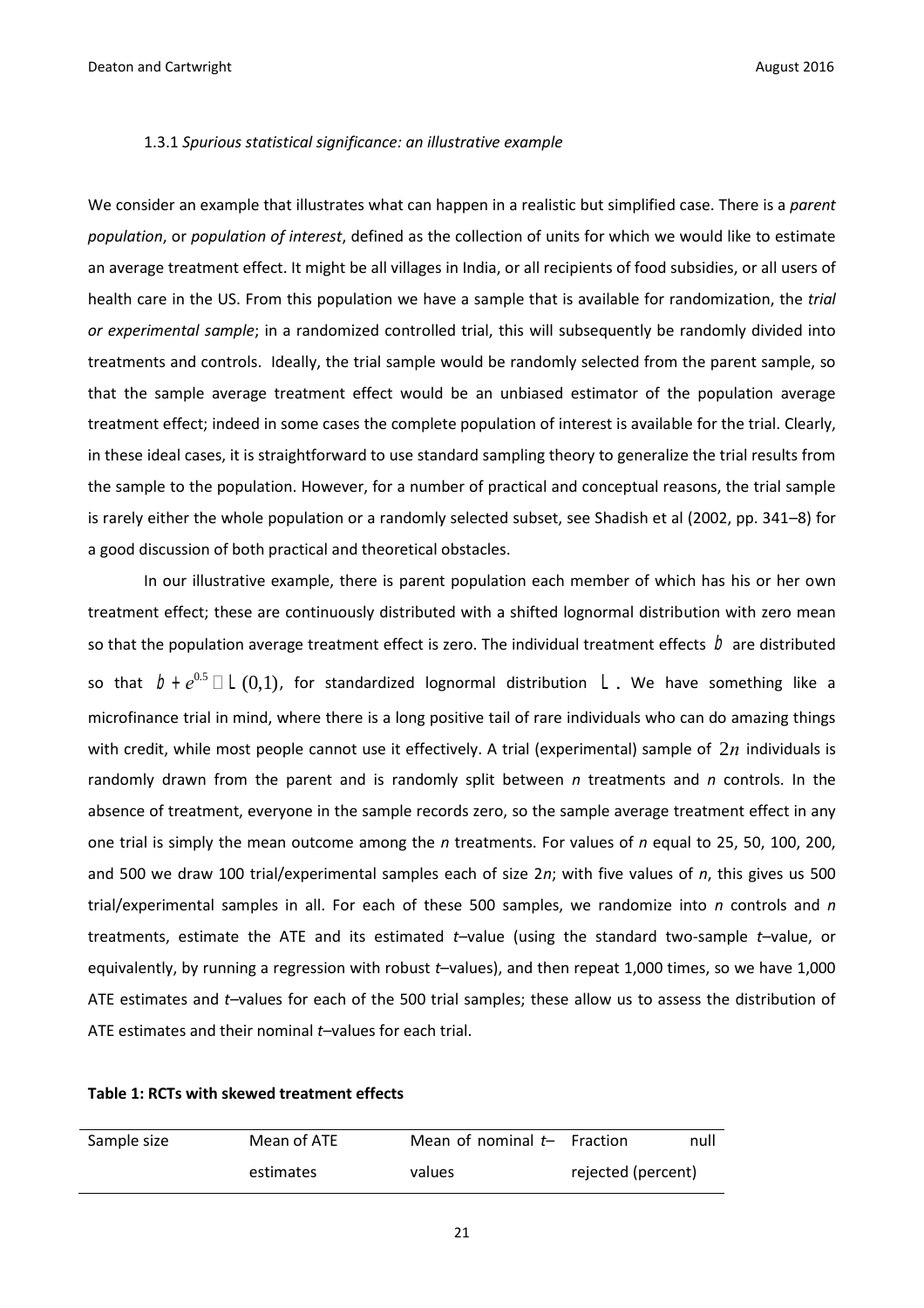| 25  | 0.0268    | $-0.4274$ | 13.54 |
|-----|-----------|-----------|-------|
| 50  | 0.0266    | $-0.2952$ | 11.20 |
| 100 | $-0.0018$ | $-0.2600$ | 8.71  |
| 200 | 0.0184    | $-0.1748$ | 7.09  |
| 500 | $-0.0024$ | $-0.1362$ | 6.06  |

Note: 1,000 randomizations on each of 100 draws of the trial sample randomly drawn from a lognormal distribution of treatment effects shifted to have a zero mean.

The results are shown in Table 1. Each row corresponds to a sample size. In each row, we show the results of 100,000 individual trials, composed of 1,000 replications on each of the 100 trial (experimental) samples. The columns are averaged over all 100,000 trials.

The last column shows the fractions of times the true null is rejected and is the key result. When there are only 50 treatments and 50 controls (row 2), the (true) null is rejected 11.2 percent of the time, instead of the 5 percent that we would like and expect if we were unaware of the problem. When there are 500 units in each arm, the rejection rate is 6.06 percent, much closer to the nominal 5 percent.

Why does the standard application of the *t*-distribution give such strange results when all we are doing is estimating a mean? The problem cases are when the trial sample happens to contain one or more outliers, something that is always a risk given the long positive tail of the parent distribution. When this happens, everything depends on whether the outlier is among the treatments or the controls; in effect the outliers become the sample, reducing the effective number of degrees of freedom.



**Figure 1: Estimates of an ATE with an outlier in the trial sample**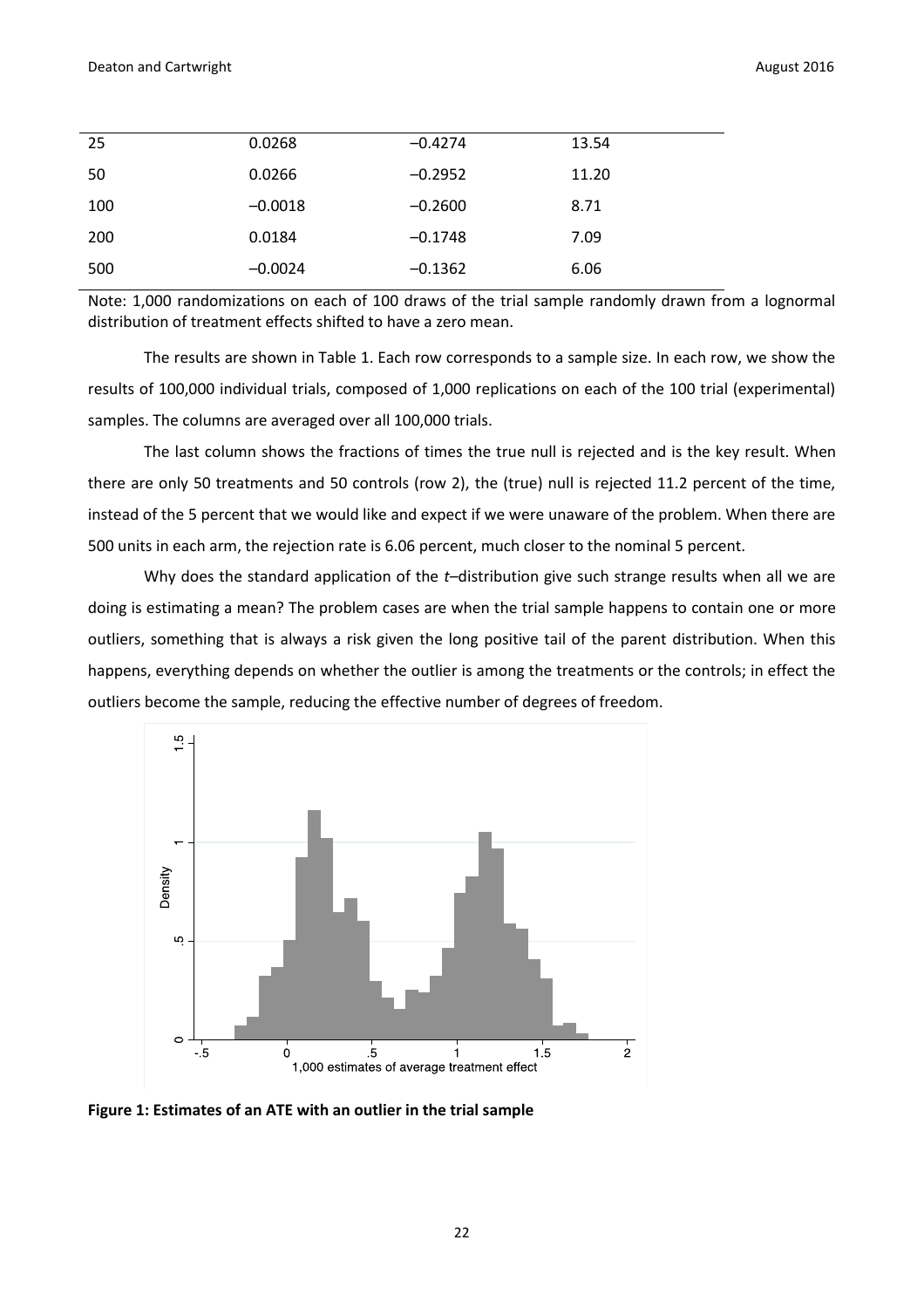Figure 1 illustrates the estimated average treatment effects from an extreme case from the simulations with 100 observations in total, the second row of Table 1; the histogram shows the 1,000 estimates of the ATE. The trial sample has a single large outlying treatment effect of 48.3; the mean (s.d.) of the other 99 observations is –0.51 (2.1); when the outlier is in the treatment group, we get the right-hand side of the figure, when it is not, we get the left-hand side. On the right-hand side, when the outlier is among the treatment group, the dispersion across outcomes is large, as is the estimated standard error, and so those outcomes rarely reject the null using the standard table of *t*–values. The over-rejections come from the left-hand side of the figure when the outlier is in the control group, the outcomes are not so dispersed, and the *t–*values can be large, negative, and significant. While these cases of bimodal distributions may not be common, and depend on large outliers, they illustrate the process that generates the over-rejections and spurious significance.

We could escape these problems if we could calculate the *median* treatment effect, but RCTs cannot (without further assumption) identify the median, only the mean, and it is the mean that is at risk because of the Bahadur-Savage theorem. Note too that there is only moderate comfort to be taken in large sample sizes. While the last row is certainly better than the others, there are still many trial samples that are going to give sample average effects that are significant, even when the number we want is zero. The proof of the Bahadur-Savage theorem works by noting that for *any* sample size, it is always possible to find an outlier that will give a misleading *t–*value. Nor is there an escape here by using the Fisher exact method for inference; the Fisher method tests the null hypothesis that *all* of the treatment effects are zero whereas what we are interested in here, at least if we want to do project evaluation or cost-benefit analysis, is that the *average* treatment effect is zero.

The problems illustrated above, that stem from the Bahadur-Savage theorem, are certainly not confined to RCTs, and occur more generally in econometric and statistical work. However, the analysis here illustrates that the simplicity of ideal RCTs, subtracting one mean from another, brings no exemption from troublesome problems of inference. Escape from these issues, as in the Rand Health Experiment, requires explicit modeling, or might be best handled by estimating quantiles of the treatment distribution, which again requires additional assumptions.

Our reading of the literature on RCTs in development suggests that they are not exempt from these concerns. Many development trials are run on (sometimes very) small samples, they have treatment effects where asymmetry is hard to rule out—especially when the outcomes are in money—and they often give results that are puzzling, or at least not easily interpreted in terms of economic theory. Neither Banerjee and Duflo (2012) nor Karlan and Appel (2011), who cite many RCTs, raise concerns about misleading inference, treating all results as solid. No doubt there are behaviors in the world that are inconsistent with standard economics, and some can be explained by standard biases in behavioral economics, but it would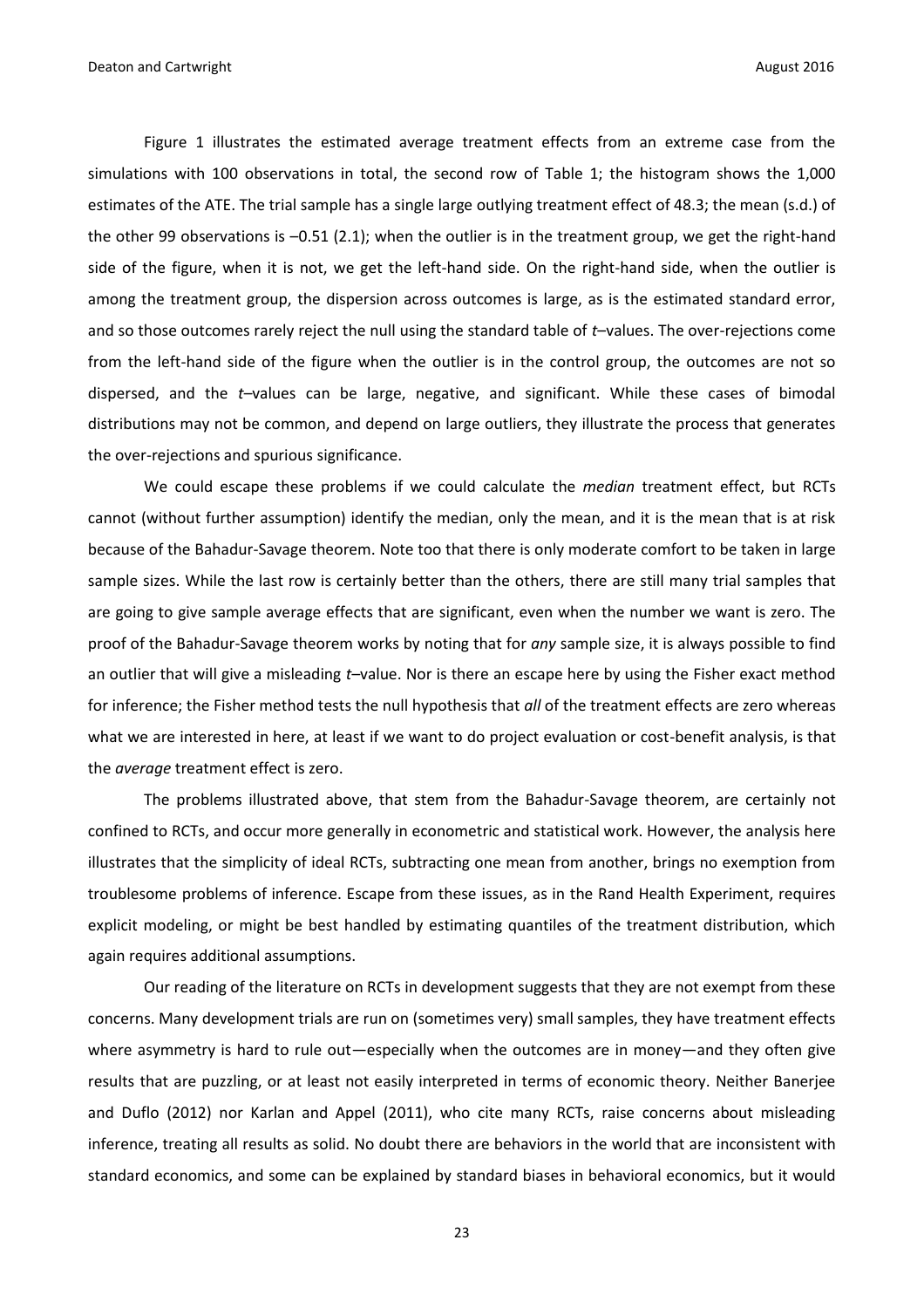also be good to be suspicious of the significance tests before accepting that an unexpected finding is well supported and theory should be revised. Replication of results in different settings may be helpful—if they are the right kind of places (see our discussion in Section 2)—but it hardly solves the problem given that the asymmetry may be in the same direction in different settings (and seems likely to be so in just those settings that are sufficiently like the original trial setting to be of use for inference about the trial population), and that the "significant" *t*–values will show departures from the null in the same direction, thus replicating spurious findings.

#### 1.3.2 *Significance tests: Fisher-Behrens, robust inference, and multiple hypotheses*

Skewness of treatment effects is not the only threat to accurate significance tests. The two–sample *t–* statistic is computed by dividing the ATE by the estimated standard error whose square is given by:

$$
\widehat{S}^{2} = \frac{(n_{1} - 1)^{-1} \mathring{\widehat{G}} \left( Y_{i} - \widehat{m}_{1} \right)^{2}}{n_{1}} + \frac{(n_{0} - 1)^{-1} \mathring{\widehat{G}} \left( Y_{i} - \widehat{m}_{0} \right)^{2}}{n_{0}}
$$
(5)

where 0 refers to controls and 1 to treatments, so that there are  $n_1$  treatments and  $n_0$  controls, and  $\hat{m}$ <sub>1</sub> and m ˆ 0 are the two means. As has been long known, this *t*–statistic is not distributed as Student's *t* if the two variances (treatment and control) are not identical; this is known as the Behrens–Fisher problem. In extreme cases, when one of the variances is zero, the *t*–statistic has *effective* degrees of freedom half of that of the nominal degrees of freedom, so that the test-statistic has thicker tails than allowed for, and there will be too many rejections when the null is true.

In a remarkable recent paper, Young (2016) argues that this problem gets much worse when the trial results are analyzed by regressing outcomes not only on the treatment dummy, but also on additional controls, some of which might interact with the treatment dummy. Again the problem concerns outliers in combination with the use of clustered or robust standard errors. When the design matrix is such that the maximal influence is large, so that for some observations outcomes have large influence on their own predicted values, there is a reduction in the effective degrees of freedom for the *t–*value(s) of the average treatment effect(s) leading to spurious findings of significance.

Young looks at 2003 regressions reported in 53 RCT papers in the *American Economic Association* journals and recalculates the significance of the estimates using Fisher's randomization inference applied to the authors' original data; see again Imbens and Wooldridge (2009) for a good modern account of Fisher's method. In 30 to 40 percent of the estimated treatment effects in individual equations with coefficients that are reported as significant, he cannot reject the null of no effect; the fraction of spuriously significant results increases further when he simultaneously tests for all results in each paper. These spurious findings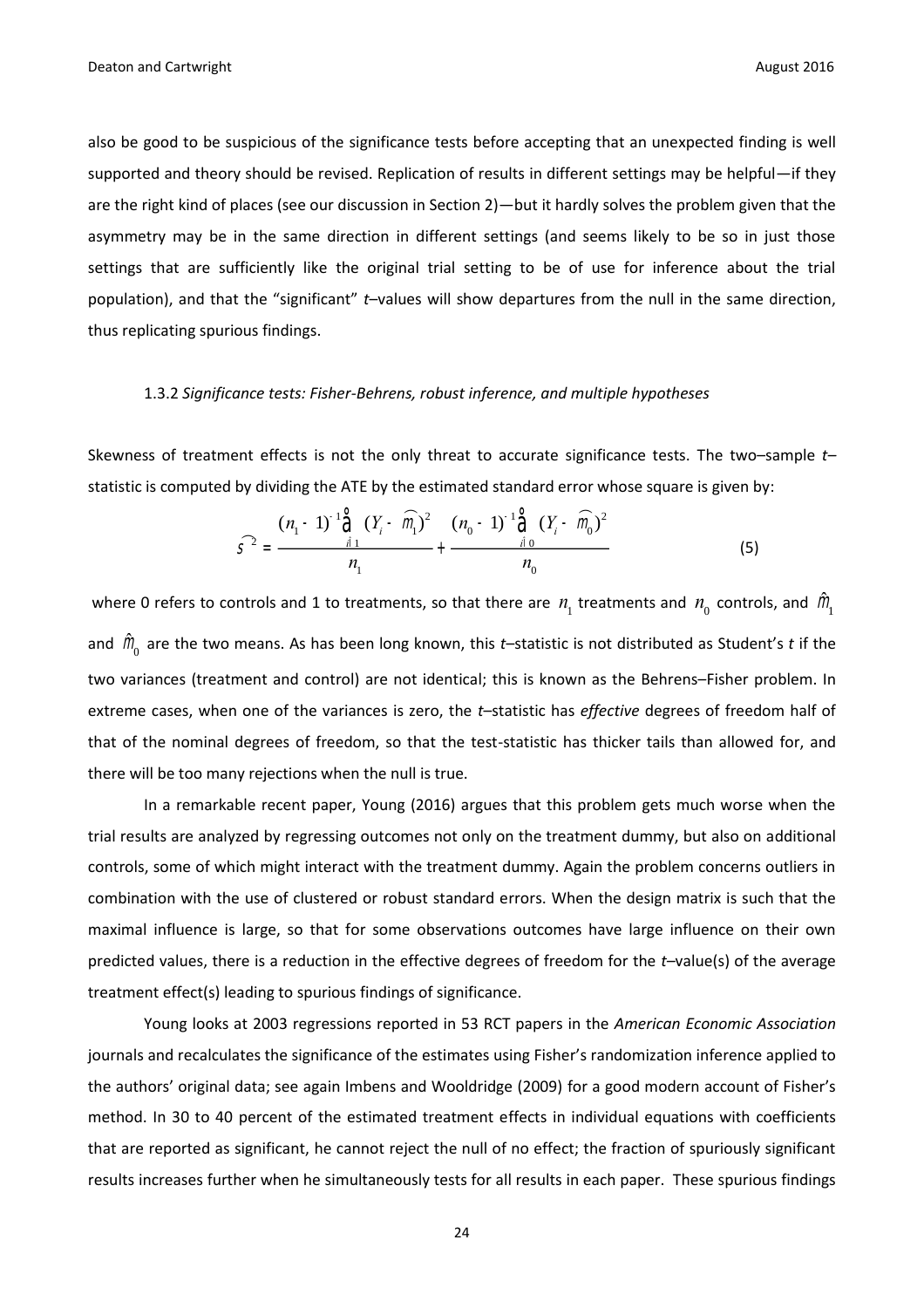come in part from the well-known problem of multiple-hypothesis testing, both within regressions with several treatments and across regressions. Within regressions, treatments are largely orthogonal, but authors tend to emphasize significant *t*–values even when the corresponding *F*-tests are insignificant. Across equations, results are often strongly correlated, so that, at worst, different regressions are reporting variants of the same result, thus spuriously adding to the "kill count" of significant effects. At the same time, the pervasiveness of observations with high influence generates spurious significance on its own.

Our sense is that these issues are being taken more seriously in recent work, especially as concerns multiple hypothesis testing. Young himself is a strong proponent of RCTs in general and believes that randomization inference will yield correct inferences. Yet randomization inference can *only* test the null that *all* treatment effects are zero, that the experiment does nothing to anyone, whereas many investigators are interested in the weaker hypothesis that the *average* treatment effect is zero. This simply makes matters worse since the stronger hypothesis implies the weaker hypothesis and there are presumably undiscovered cases where the ATE is spuriously significant, even when the Fisher test rejects that all treatment effects are zero. Note that testing does not always match logic; it is possible to reject the null that the ATE is zero even when we can simultaneously accept the (joint) hypothesis that all treatment effects are zero; this is familiar from OLS regression, where an *F*–test can show joint insignificance, even when a *t*–test of some linear combination is significant.

It is clear that, as of now, all reported significance levels from RCT results in economics should be treated with considerable caution. Greater care about skewness and outliers would help, as would greater use of the Fisher method and of procedures that deal correctly with multiple hypothesis testing. Yet if the null hypothesis is that the *average* treatment effect is zero, as in most project evaluation, the Fisher test is not available, so that we currently do not have a reliable set of procedures. Robust or clustered standard errors are necessary to allow for the possibility that treatment changes variances, and the inclusion of covariates is necessary to control for imbalance in finite samples.

#### 1.4 *Blinding*

Blinding is rarely possible in economics or social science trials, and this is one of the major differences from most (although not all) RCTs in medicine, where blinding is standard, both for those receiving the treatment and those administering it. Indeed, the ability to blind has been one of the key arguments in favor of randomization, from Bradford-Hill in the 1950s, see Chalmers (2003), to welfare trials today, Gueron and Rolston (2013). Consider first the blinding of subjects. Subjects in social RCTs usually know whether they are receiving the treatment or not and so can react to their assignment in ways that can affect the outcome other than through the operation of the treatment; in econometric language, this is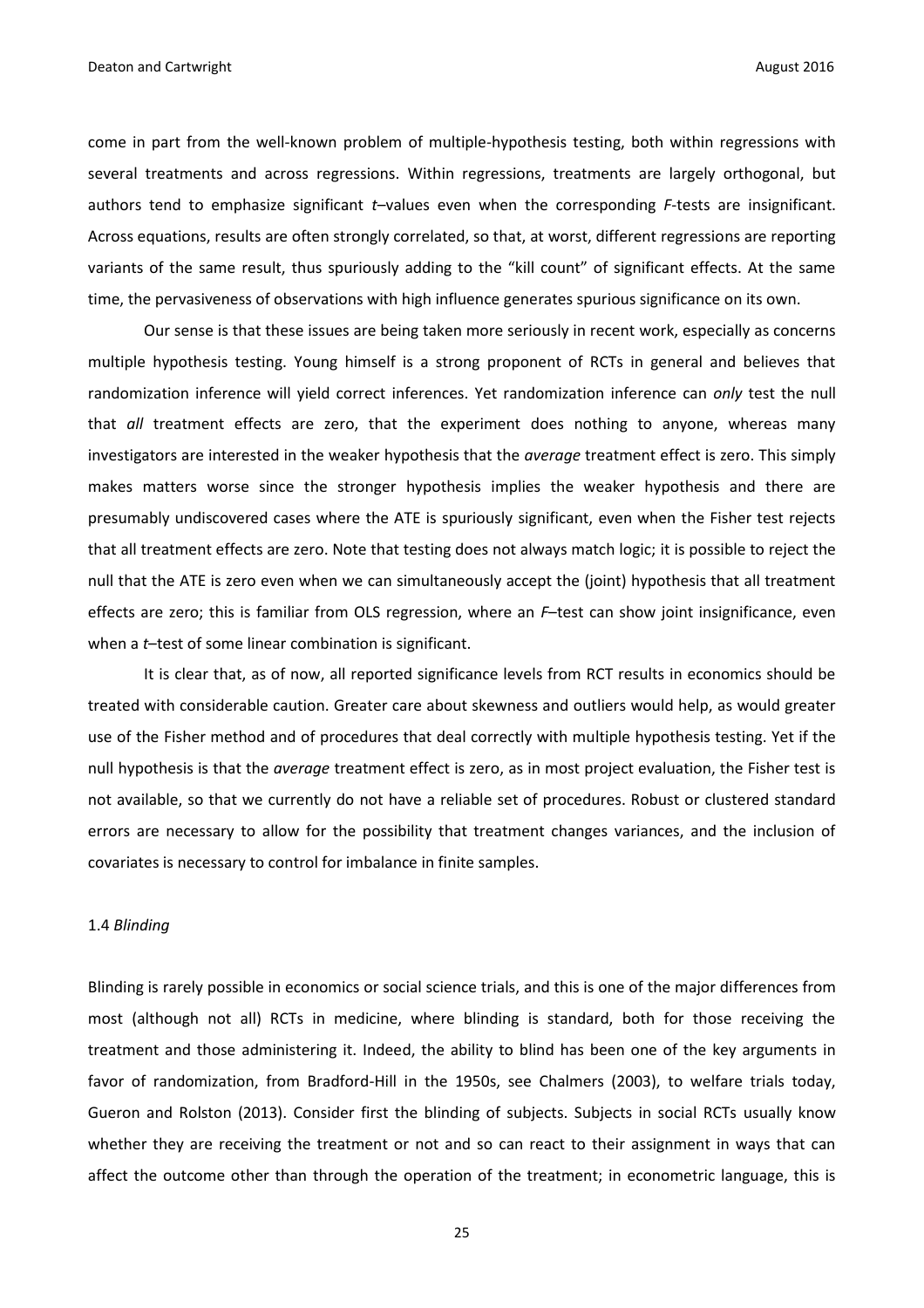akin to a violation of exclusion restrictions, or a failure of exogeneity. In terms of (1), there is a pathway from the treatment assignment to another unobserved cause, which will result in a biased ATE. This is not to argue in favor of instrumental variables over RCTs, or vice versa, but simply to note that, without blinding, RCTs do not automatically solve the selection problem any more than IV estimation automatically solves the selection problem. In both cases, the exogeneity (exclusion restriction) argument needs to be explicitly made and justified. Yet the literature in economics gives great attention to the validity of exclusion restrictions in IV estimation, while tending to shrug off the essentially identical problems with lack of blinding in RCTs.

Note also that knowledge of their assignment may cause people to want to cross over from treatment to control, or vice versa, to drop out of the program, or to change their behavior in the trial depending on their assignment. In extreme cases, only those members of the trial sample who expect to benefit from the treatment will accept treatment. Consider, for example, a trial in which children are randomly allocated to two schools that teach in different languages, Russian or English, as happened during the breakup of the former Yugoslavia. The children (and their parents) know their allocation, and the more educated, wealthier, and less-ideologically committed parents whose children are assigned to the Russianmedium schools can (and did) remove their children to private English-medium schools. In a comparison of those who accepted their assignments, the effects of the language of instruction will be distorted in favor of the English schools by differences in family characteristics. This is a case where, even if the random number generator is fully functional, a later balance test will show systematic differences in observable background characteristics between the treatment and control groups; even if the balance test is passed, there may still be selection on unobservables for which we cannot test.

More generally, when people know their allocation, when they have a stake in the outcome, and when the treatment effect is different for different people, there are incentives and opportunities for selection in response to the randomization, and that selection can contaminate the estimated average treatment effect, see Heckman (1997) who makes the same point in the context of instrumental variables. Those who were randomized by a lottery into going to Vietnam will have different treatment effects depending on their labor market prospects, and those with better prospects are more likely to resist the draft. As we shall see in the next subsection, various statistical corrections are available for a few of the selection problems non-blinding presents, but all rely on the kind of assumptions that, while common in observational studies, RCTs are designed to avoid. Our own view is that assumptions and the use of prior knowledge are what we need to make progress in any kind of analysis, including RCTs whose promise of assumption-free learning is always likely to be illusory.

There may be a tendency in economics to focus on the selection bias effects of non-blinding because some solutions are available, but selection bias is not the only serious source of bias in social and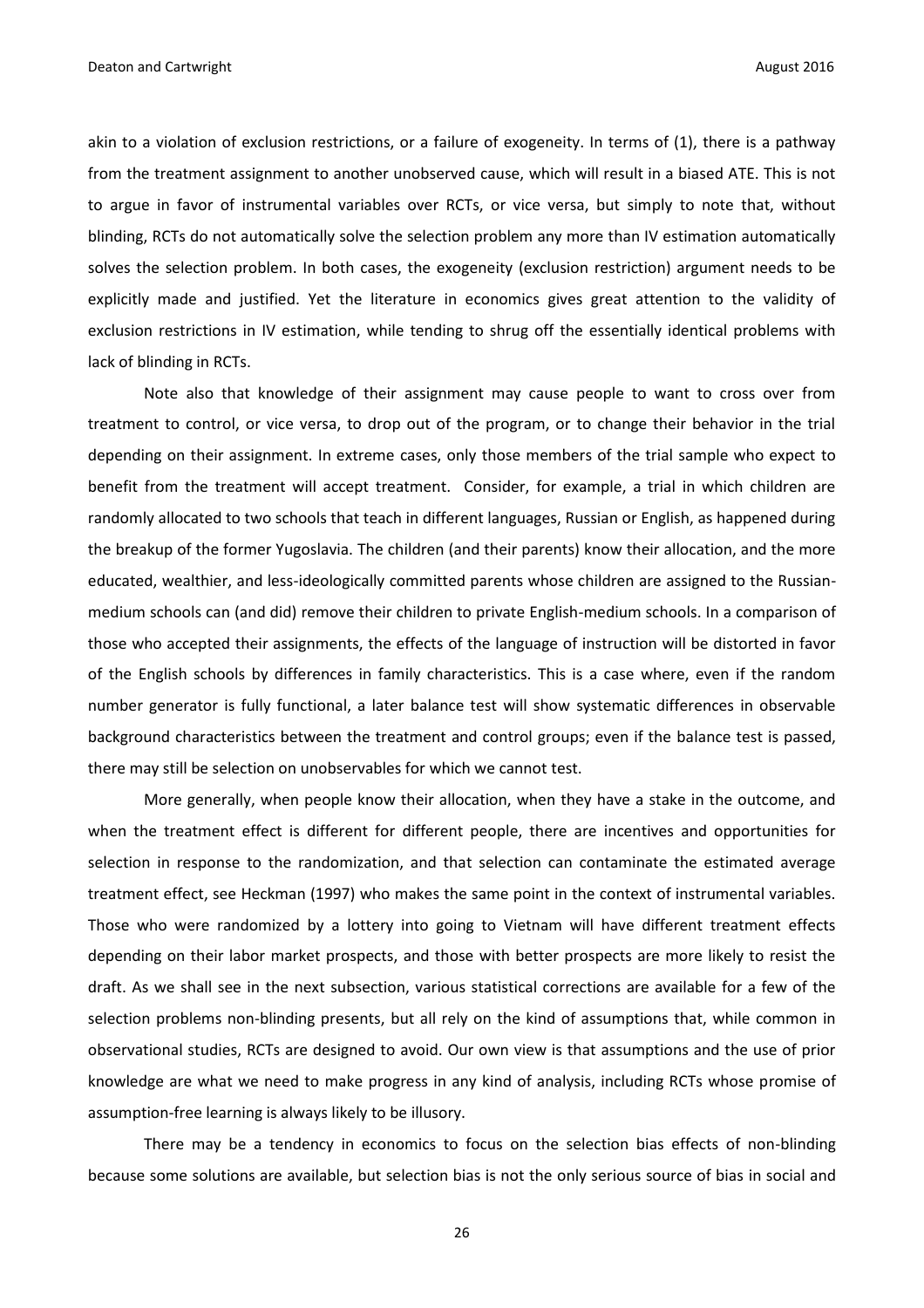medical trials. Concerns about the placebo, Pygmalion, Hawthorne, John Henry, and 'teacher/therapist' effects are widespread across studies of medical and social interventions. This literature argues that double blinding should be replaced by quadruple blinding; blinding should extend beyond participants and investigators and include those who measure outcomes and those who analyze the data, all of whom may be affected by both conscious and unconscious bias. The need for blinding in those who assess outcomes is particularly important in any cases where outcomes are not determined by strictly prescribed procedures whose application is transparent and checkable but requires elements of judgment; a good example is therapists who are asked to assess the extent of depression in clinical trials of anti-depressants, see Kramer (2016).

The lesson here is that blinding matters and is very often missing. There is no reason to suppose that a poorly blinded trial with random assignment trumps better blinded studies with alternative allocation mechanisms, or matched studies.

#### 1.5 *What do RCTs do in practice?*

The execution of an RCT will often deviate from its design. People may not accept their assignment, controls may manage to get treatment, and vice versa, and people may accept their assignment, but drop out before the completion of the study. In some designs, the trial works by giving people incentives to participate, for example by mailing them a voucher that gives them subsidized access to a school or to a savings product. If the aim is to evaluate the voucher scheme itself, no new issue arises. However, if the aim is to find out what the education or savings program does, and the voucher is simply a device to induce variation, much depends on whether or not people decide to use the voucher which, like attrition and crossover, is subject to purposive decisions by the subjects inducing differences between treatments and controls.

Everything depends on the purpose of the trial. In the example above, we may want to evaluate the voucher program, or we may want to find out what the saving product does for people. We are sometimes interested in establishing causality, and sometimes in estimating an average treatment effect; in the economics literature, some writers define internal validity as getting the ATE right, while others, following the original definition of the term, define internal validity as getting causality right. Sometimes the trial limits itself to establishing causality (or to estimating an ATE) in only the trial sample, but some trials are more ambitious, and try to establish causality (or estimate an ATE) for a broader population of interest. When, as is common in economics trials, no limits are placed on the heterogeneity of treatment responses, different trial samples and different populations will generally have different ATEs and may have different casual outcomes, e.g. if the treatment has an effect in one population but none or the opposite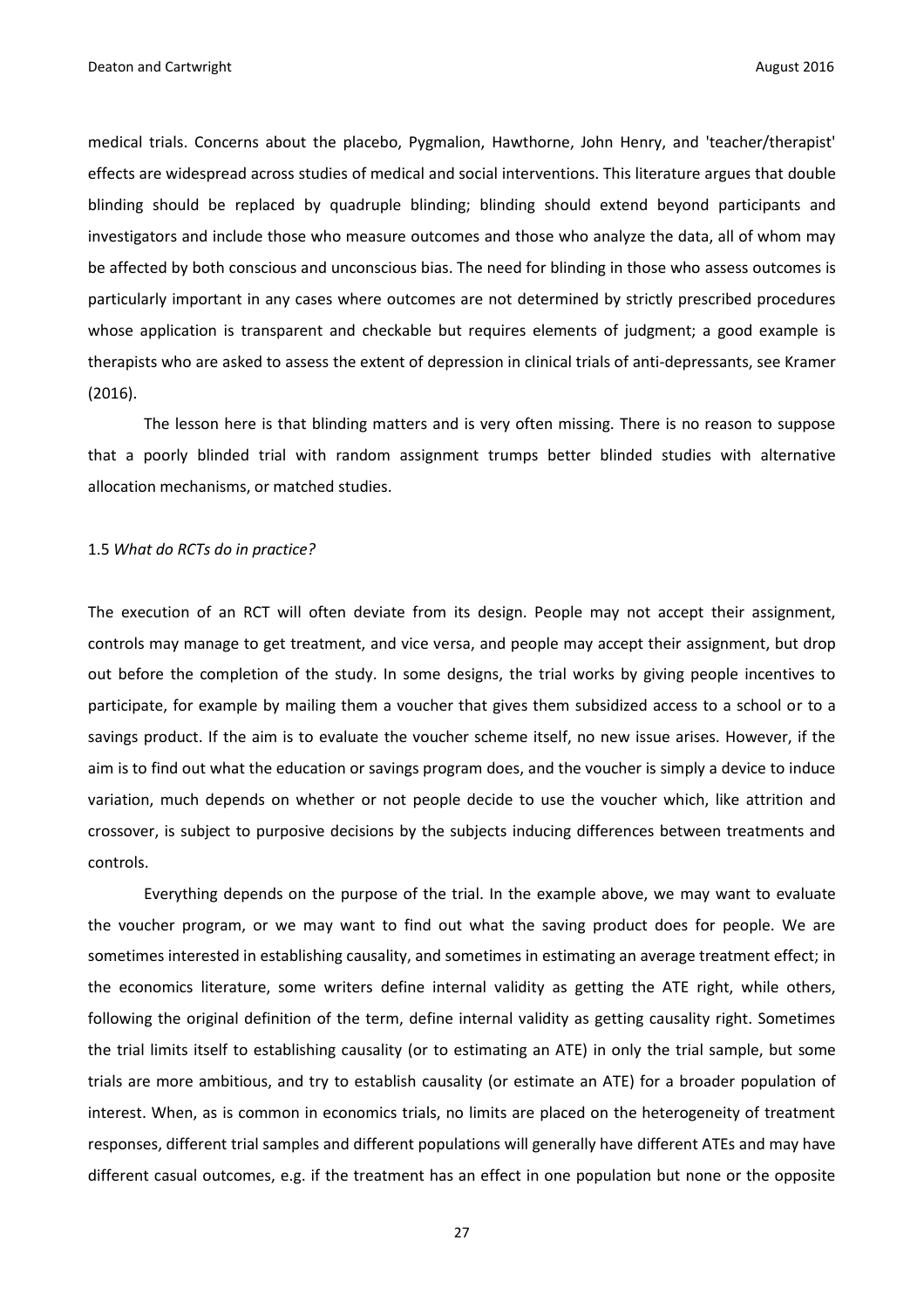effect in another. Our view is that the target of the trial, including the population of interest, needs to be defined in advance. Otherwise, almost any estimated number can be interpreted as a valid ATE for some population, we allow deviations from the design to define our target, and we have no way of knowing whether apparently contradictory results are really contradictory or are correct for the population on which they were derived. Differences in results, between different RCTs and between RCTs and observational studies, may owe less to the selection effects that RCTs are designed to remove, than to the fact that we are comparing non-comparable people, Heckman, Lalonde, and Smith (1999, p. 2082). Without a clear idea of how to characterize the population of individuals in the trial, whether we are looking for an ATE or to identify causality, and for which groups enrolled in the trial the results are supposed to hold, we have no basis for thinking about how to use the trial results in other contexts.

To illustrate some of the issues, consider a simple RCT in which a treatment *T* is administered to a trial sample that is split between a treatment group of size *n* and a control group of size *n*, but that only a fraction  $p$  of the treatment group accepts their assignment, with fraction  $(1-p)$  receiving no treatment. Suppose that the parameter of interest is the ATE in the original population, from which the trial sample was drawn randomly. Denote by  $\,\mathit{D}\,$  the hypothetical ideal ATE estimate that would have been calculated if everyone had accepted assignment; as we have seen, this is an unbiased estimator of the parameter of interest for both the trial sample and the parent population.  $\,D$  cannot be calculated, but there are various options.

Option one is to ignore the original assignment and calculate the difference in means between those who received the treatment and those who did not, including among the latter those who were intended to receive it but did not. Denote this ("as treated") estimate  $\,\,b_{\!1}^{}$ . Alternatively, option two, is to compare the average outcome among those who were *intended* to be treated and those who were intended to be controls. Denote this estimate, the "intent to treat" (ITT) estimator,  $b_2$ . It is easy to show that one set of conditions for  $b_{\!1}$  =  $b$  is that those who were treated have the same ATE as those who were intended to be treated, and that those who broke their assignment have the same untreated mean as those who were assigned to be controls, conditions that may hold in some applications, for example where the treatment effects are identical.

The ITT estimator,  $b_2$ , will typically be closer to zero than is  $\,b$ , and it will certainly be so if the average treatment effect among those who break their assignment is the same as the overall ATE, in which case  $b_2 = pb$ . For these reasons, the ITT is often described as yielding a conservative estimate and is routinely advocated in medical trials even though it is an attenuated estimator of the ATE. A third estimator,  $b_{3}$ , the local average treatment estimator (LATE) is computed by running a regression of outcomes on an (actual) treatment dummy using the treatment assignment as an instrumental variable. In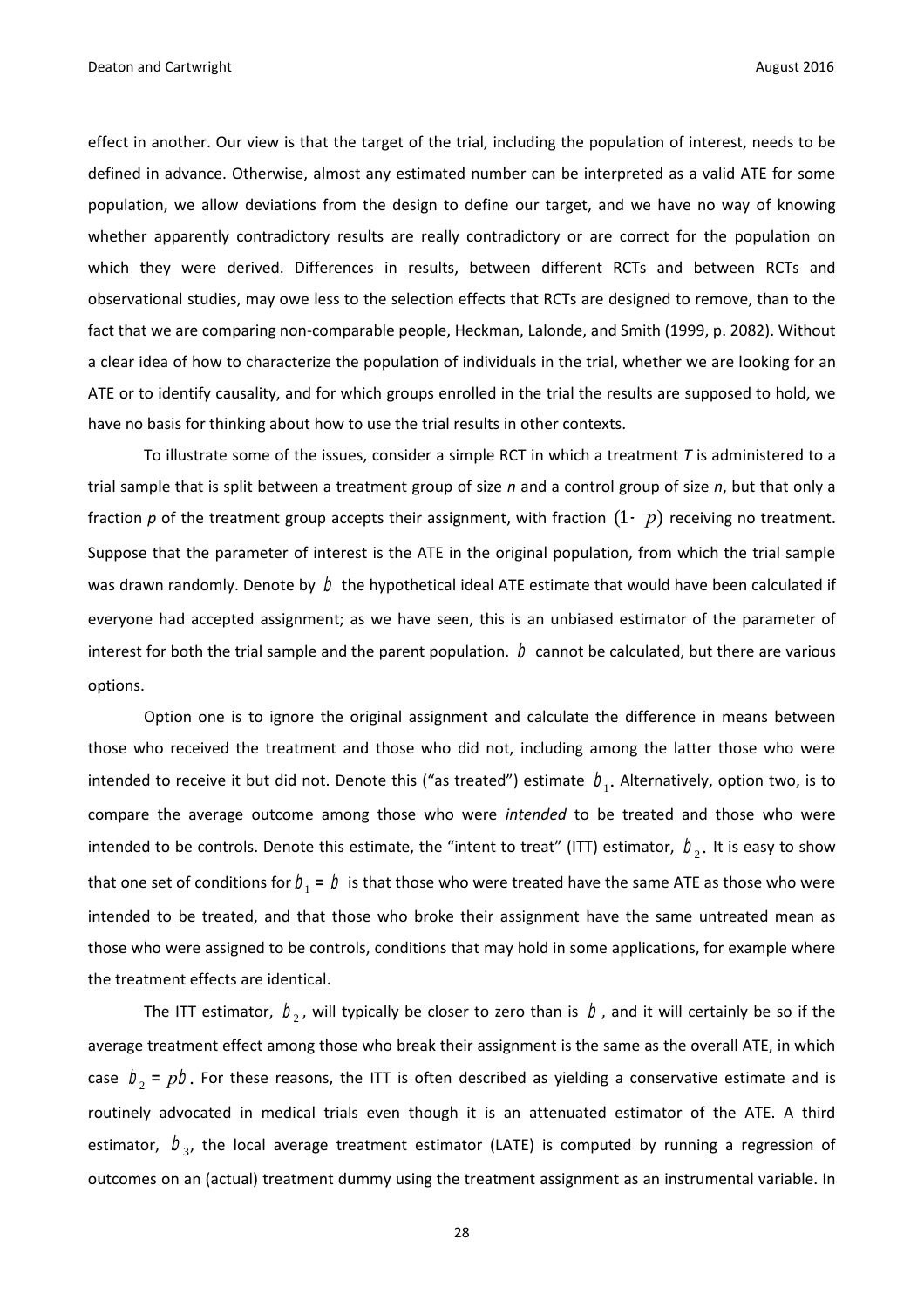this case, the LATE is simply the ITT, scaled up by the reciprocal of p, so that  $b_3 = b_2 / p$ . From the above, the LATE is  $\,\mathrel{D}\,$  if the average treatment effect of those who break their assignment is the same as the average treatment effect in general, so that the ITT estimator is biased down by counting those who should have been treated as if they were controls. More generally, and with additional assumptions, Imbens and Angrist (1994) show that the LATE is the average treatment effect among those who were induced to accept the treatment by their assignment to treatment status, which can be a very different object from the original target of investigation. These various estimators, the ATE, the ITT, and the LATE, are all averages over different groups; more formally, Heckman and Vytlacil (2005) define a marginal treatment effect (MTE) as the ATE for those on the margin of treatment—whatever the assignment mechanism—and show that the other estimators can be thought of as averages of the MTEs over different populations.

In general, and unless we are prepared to say more about the heterogeneity in the treatment effects, the three estimators will give different results because they are averages over different populations. Economists tend to believe that people act in their own interest, at least in part, so it is not attractive to believe that those who break their assignments have the same distribution of treatment effects as do those who accept them. In Heckman's (1992) analogy, people are not like agricultural plots, which are in no position to evade the treatment when they see it coming. Such purposive behavior will generally also affect the composition of the trial sample compared with the parent population, with those who agree to participate different from those who do not. For example, people may dislike randomization because of the risks it entails, or people may seek to enter trials in the hope that they will receive a beneficial treatment that is otherwise unavailable. A famous example in economics is the Ashenfelter (1978) pre-program "dip," where those who enter trials of training programs tend to be those whose earnings have fallen immediately prior to enrolment, see also Heckman and Smith (1999). People who participate in drug trials are more likely to be sick than those who do not, or are likely to be those who have failed on standard medication. Another example is Chyn's (2016) evidence that those who applied for vouchers in the Moving to Opportunity experiment and were thus eligible for randomization—and only a quarter of those who were eligible actually did so—were those who were *already* making unusual efforts on their children's behalf. These parents had effectively substituted for part of the better environment, so that the ATE from the trial understates the benefits to the average child of moving. Similar phenomena occur in medicine. In the 1954 trials of the Salk polio vaccine in the US, the rates of infection, while lowest among the treated children, were higher in the control children than in the general population at risk, so that the parents of those who selected into the trial presumably had some idea that they might have been exposed, Hausman and Wise (1985, p. 193–4). In this case, the average treatment effect in the trial sample exaggerates the ATE in the general population, which is what we want to know for public policy.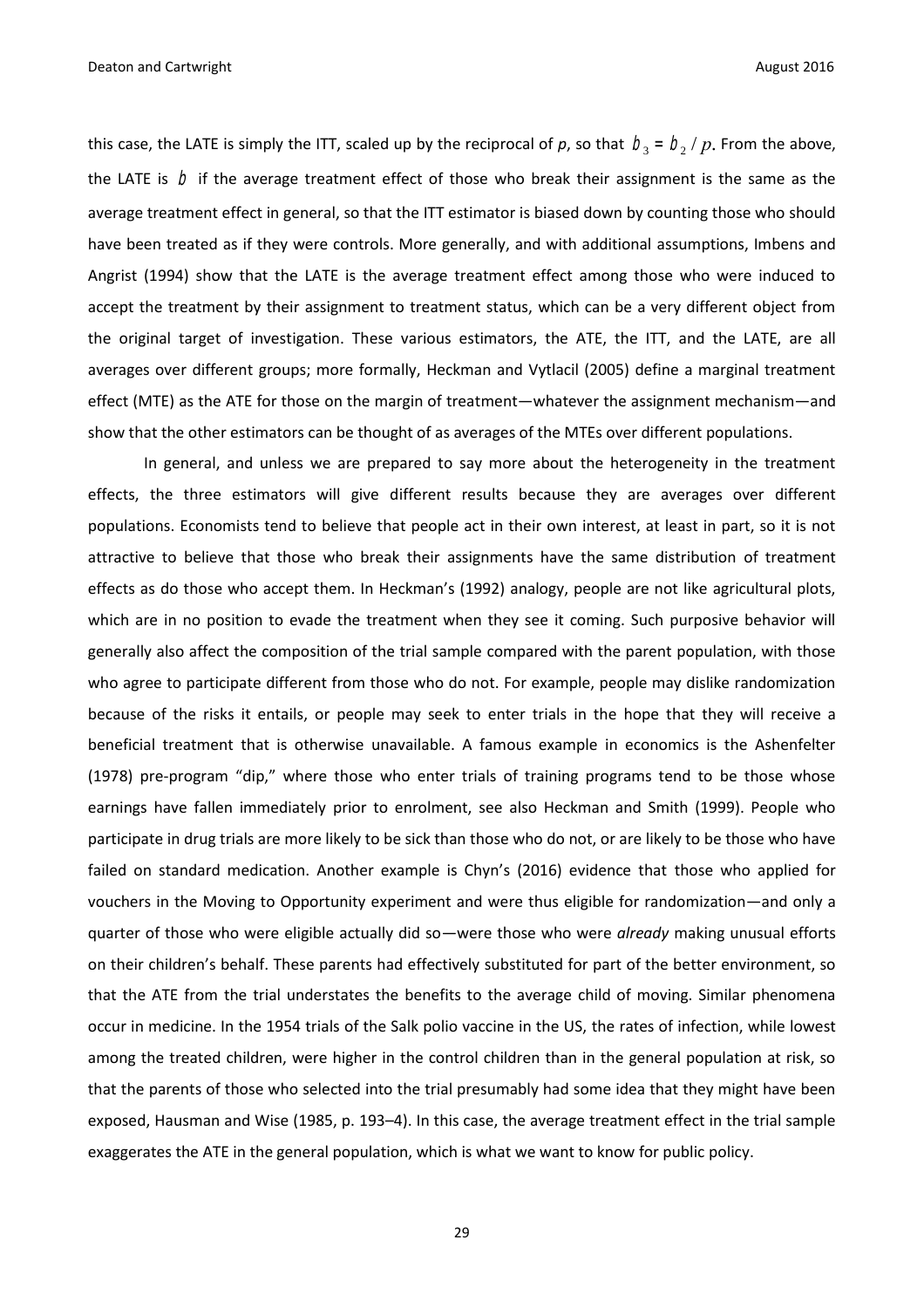Given the non-parametric spirit of RCTs, and the unwillingness of many trialists to make assumptions or to incorporate prior information, the only way forward is to be very clear about the purpose of the trial and, in particular, which average we are trying to estimate. For those who focus on internal validity in terms of establishing causality by finding an ATE significantly different from zero, the definition of the population seems to be a secondary concern. The idea seems to be that if causality is established in *some* population, that finding is important in itself, with the task of exploring its applicability to other populations left as a secondary matter. For the many economic or cost–benefit analyses where the ATE is the parameter of interest, the population of interest is definitional, and the inference needs to focus on a path from the results of the trial to the parameter of interest. This is often difficult or even impossible without additional assumptions and/or modeling of behavior, including the decision to participate in the trial, and among participants, the decision not to drop out. Manski (1990, 1995, 2003) has shown that, without additional evidence, the population ATE is not (point) identified from the trial results, and has developed non-parametric bounds (an interval estimate) for the ATE. As with the ITT, these bounds are sometimes tight enough to be informative, though the interval defined by the bounds will often contain zero, see Manski (2013) for a discussion aimed at a broad audience. Faced with this, many scholars are prepared to make assumptions or to build models that give more precise results.

RCTs may tell us about causality, even when they do not deliver a good estimate of the ATE. For example, if the ITT estimate is significantly different from zero, the treatment has a causal effect for at least some individuals in the population. The same is true if the LATE is significantly different from zero; again the treatment is causal for some sub-population, even if we may have difficulty characterizing it or accepting it as the population of interest. From this, we also learn that, provided we had a population with the right distribution of  $\langle D_i \rangle_S$  and governed by the same potential outcome equation, the treatment would produce the effect in at least some individuals there.

#### **Section 2: Using the results of randomized controlled trials**

#### 2.1 *Introduction*

Suppose we have the results of a well-conducted RCT. We have estimated an average treatment effect, and our standard error gives us reason to believe that the effect did not come about by chance. We thus have good warrant that the treatment causes the effect in our sample population, up to the limits of statistical inference. What are such findings good for? How should we use them?

The literature in economics, as indeed in medicine and in social policy, has paid more attention to obtaining results than to whether and how they should be adapted for use, often assuming that findings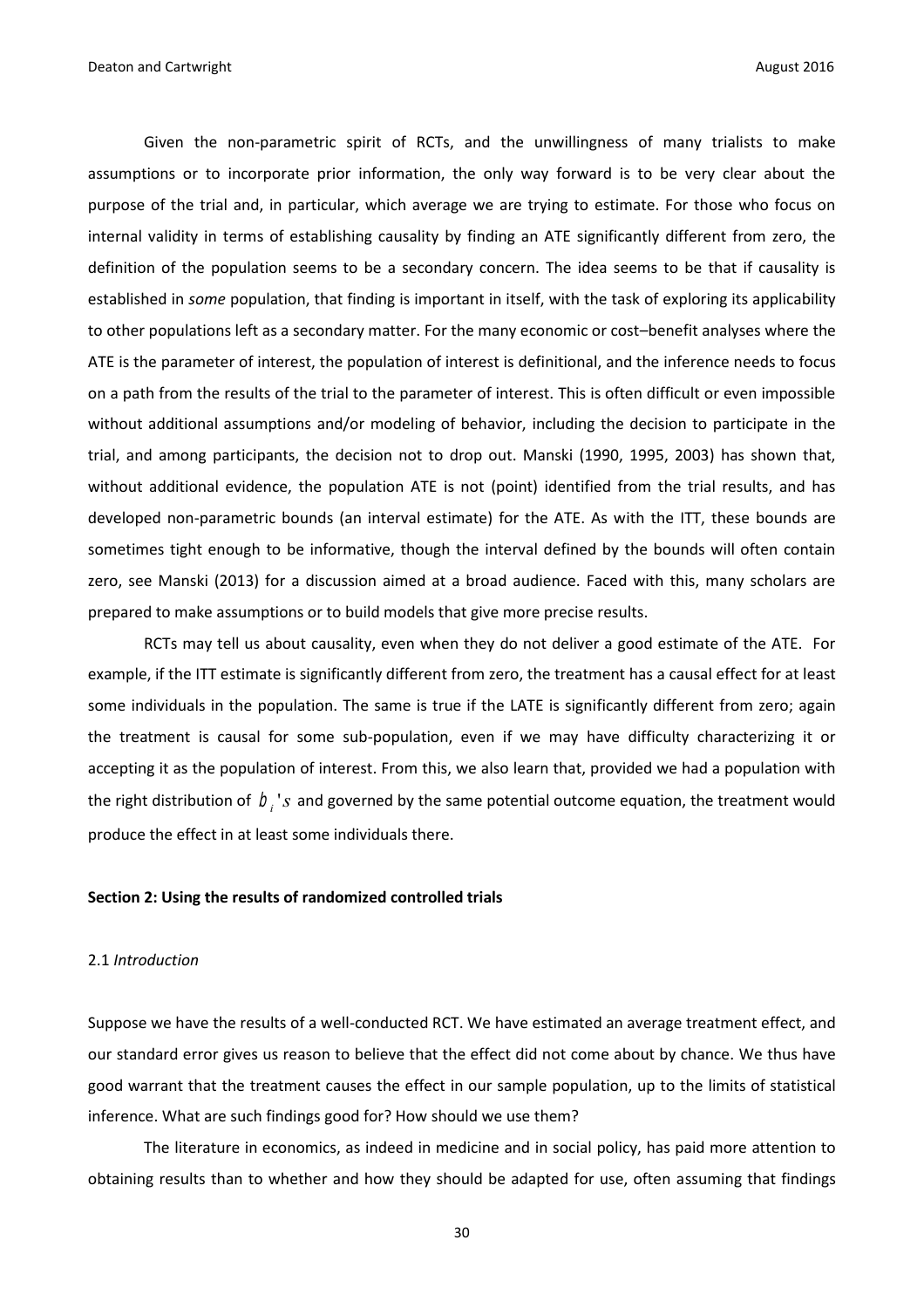can be used "as is." Much effort is devoted to demonstrating causality and estimating effect sizes in study populations, both in empirical work—more and better RCTs, or substitutes for RCTs, such as instrumental variables or regression discontinuity models—as well as in theoretical statistical work—for example on the conditions under which we can estimate an average treatment effect, or a local average treatment effect, and what these estimates mean. There is less theoretical or empirical work to guide us how and for what purposes to use the findings of RCTs, such as the conditions under which the same results hold outside of the original settings, how they might be adapted for use elsewhere, or how they might be used for formulating, testing, understanding, or probing hypotheses beyond the immediate relation between the treatment and the outcome investigated in the study.

Yet it cannot be that knowing *how to use* results is less important than knowing *how to demonstrate* them. Any chain of evidence is only as strong as it weakest link, so that a rigorously established effect whose applicability is justified by a loose declaration of simile warrants little more than an estimate that was plucked out of thin air. If trials are to be useful, we need paths to their use that are as carefully constructed as are the trials themselves.

It is sometimes assumed that a parameter, once well established, is invariant across settings. The parameter may be difficult to estimate, because of selection or other issues, and it may be that only a wellconducted RCT can provide a credible estimate of it. If so, internal validity is all that is required, and debate about using the results becomes a debate about the conduct of the study. The argument for the "primacy of internal validity," Shadish, Cook, and Campbell (2002), is reasonable as a warning that bad RCTs are unlikely to generalize, but it is sometimes incorrectly taken to imply that results of an internally valid trial will automatically or often apply 'as is' elsewhere, or that this is the default assumption failing arguments to the contrary. An invariance argument is often made in medicine, where it is sometimes plausible that a particular procedure or drug works the same way everywhere, though see Horton (2000) for a strong dissent and Rothwell (2005) for examples on both sides of the question. We should also note the recent movement to ensure that testing of drugs includes women and minorities because members of those groups suppose that the results of trials on mostly healthy young white males do not apply to them.

#### 2.2 *Using results, transportability, and external validity*

Suppose a trial has established a result in a specific setting, and we are interested in using the result outside the original context. If "the same" result holds elsewhere, we say we have external validity, otherwise not. External validity may refer just to the transportability of the causal connection, or go further and require replication of the magnitude of the average treatment effect. Either way, the result holds everywhere, or widely, or in some specific elsewhere—or it does not.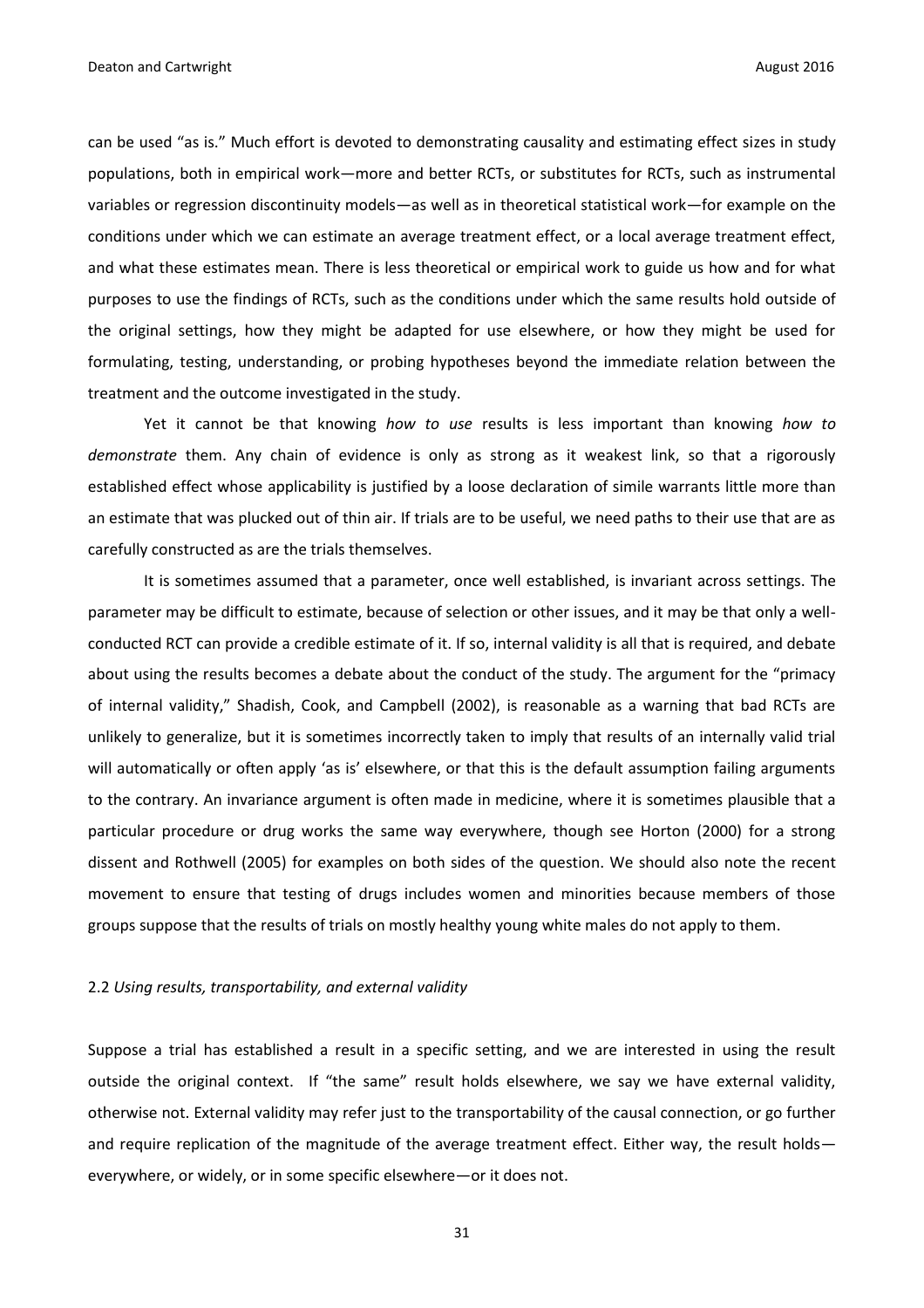This binary concept of external validity is often unhelpful; it both overstates and understates the value of the results from an RCT. It directs us toward simple extrapolation—whether the same result will hold elsewhere—or simple generalization—whether it holds universally or at least widely—and away from possibly more complex but more useful applications of the evidence. Just as internal validity says nothing about whether or not a trial result will hold elsewhere, the failure of external validity interpreted as simple generalization or extrapolation says little about the value of the trial.

First, there are several uses of RCTs that do not require transportability beyond the original context; we discuss these in the next subsection. Second, there are often good reasons to expect that the results from a well-conducted, informative, and potentially useful RCT will *not* apply elsewhere in any simple way. Even successful replication by itself tells us little either for or against simple generalization or extrapolation. Without further understanding and analysis, even multiple replications cannot provide much support for, let alone guarantee, the conclusion that the next will work in the same way. Nor do failures of replication make the original result useless. We can often learn much from coming to understand why replication failed and use that knowledge to make appropriate use of the original findings, not by expecting replication, but by looking for how the factors that caused the original result might be expected to operate differently in different settings. Third, and particularly important for scientific progress, the RCT result can be incorporated into a network of evidence and hypotheses that test or explore claims that look very different from the results reported from the RCT. We shall give examples below of extremely useful RCTs that are not externally valid in the (usual) sense that their results do not hold elsewhere, whether in a specific target setting or in the more sweeping sense of holding everywhere.

Bertrand Russell's chicken provides an excellent example of the limitations to straightforward extrapolation from repeated successful replication. The bird infers, based on multiply repeated evidence, that when the farmer comes in the morning, he feeds her. The inference serves her well until Christmas morning, when he wrings her neck and serves her for Christmas dinner. Of course, our chicken did not base her inference on an RCT. But had we constructed one for her, we would have obtained exactly the same result that she did. Her problem was not her methodology, but rather that she was studying surface relations, and that she did not understand the social and economic structure that gave rise to the causal relations that she observed. So she did not know how widely or how long they would obtain. Russell notes, "more refined views as to the uniformity of nature would have been useful to the chicken" (1912, p. 44). We often act as if the methods of investigation that served the chicken so badly will do perfectly well for us.

Establishing *causality* does nothing in and of itself to guarantee *generalizability*. Nor does the ability of an ideal RCT to eliminate bias from selection or from omitted variables mean that the resulting ATE will apply anywhere else. The issue is worth mentioning only because of the enormous weight that is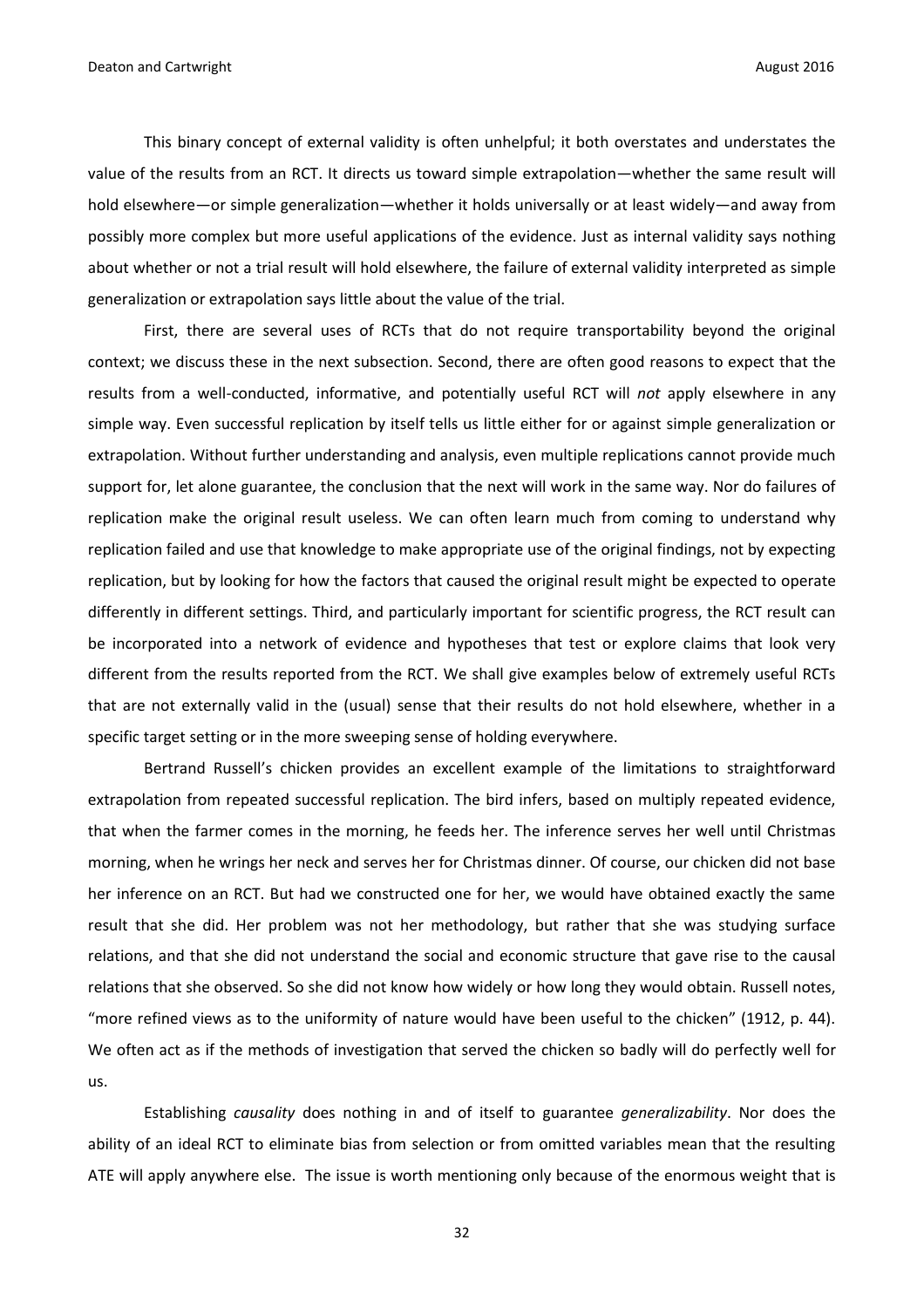currently attached in economics to the discovery and labeling of causal relations, a weight that is hard to justify for effects that may have only local applicability, what might (perhaps provocatively) be labeled 'anecdotal causality'. The operation of a cause generally requires the presence of support or helping factors, without which a cause that produces the targeted effect in one place, even though it may be present and have the capacity to operate elsewhere, will remain latent and inoperative. What Mackie (1974) called INUS causality (Insufficient but Non-redundant parts of a condition that is itself Unnecessary but Sufficient for a contribution to the outcome) is often the kind of causality we see; a standard example is a house burning down *because* the television was left on, although televisions do not operate in this way without helping factors, such as wiring faults, the presence of tinder, and so on. This is standard fare in epidemiology, which uses the term "causal pie" to refer to the case where a set of causes are jointly but not separately sufficient for an effect. If we rewrite (3) in the form:

$$
Y_{i} = D_{i}T_{i} + \sum_{j=1}^{J} g_{j}x_{ij} = \left(\sum_{k=1}^{K} q_{k}w_{ik}\right)T_{i} + \sum_{j=1}^{J} g_{j}x_{ij}
$$
(6)

where  $q_k$  controls how  $w_{ik}$  affects individual *I*'s treatment effect  $b_i$ . The "helping" or "support" factors for the treatment are represented by the interactive variables *wik* , among which may be included some *x'*s. Since the ATE is the average of the  $b_i$ 's, two populations will have the same ATE only if, except by accident, they have the same average for the support factors necessary for the treatment to work. These are however just the kind of factors that are likely to be differently distributed in different populations, and indeed we do generally find different ATEs in different development (and other social policy) RCTs in different places even in the cases where (unusually) they all point in the same direction.

Causal processes often require highly specialized economic, cultural, or social structures to enable them to work. Consider the Rube Goldberg machine that is rigged up so that flying a kite sharpens a pencil, Cartwright and Hardie (2012, 77), or another where a long chain of ropes and pulleys causes the insertion of food into the mouth to activate a face-wiping napkin. These are causal machines, but they are specially constructed to give a kind of causality that operates extremely locally and has no general applicability. The underlying structure affords a very specific form of (6) that will not describe causal processes elsewhere. Neither the same ATE nor the same qualitative causal relations can be expected to hold where the specific form for (6) is different.

Indeed, we continually attempt to design systems that will generate causal relations that we like and that will rule out causal relations that we do not like. Healthcare systems are designed to prevent nurses and doctors making errors; cars are designed so that drivers cannot start them in reverse; work schedules for pilots are designed so they do not fly too many consecutive hours without rest because alertness and performance are compromised.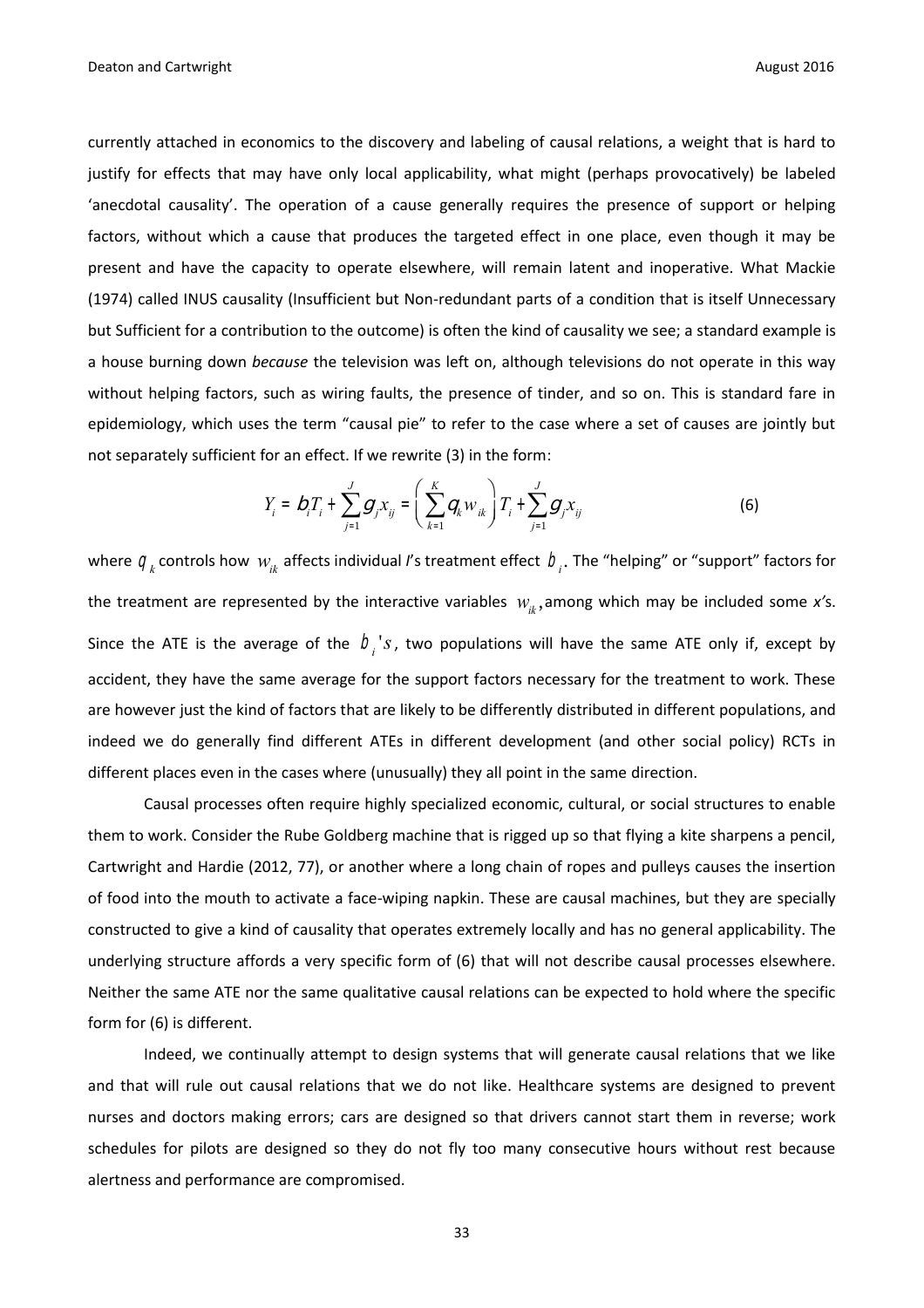As in the Rube Goldberg machines and in the design of cars and work schedules, the economic structure and equilibrium may differ in ways that support different kinds of causal relations and thus render a trial in one setting useless in another. For example, a trial that relies on providing incentives for personal promotion is of no use in a state in which a political system locks people into their social and economic positions. Conditional cash transfers cannot improve child health in the absence of functioning clinics. Policies targeted at men may not work for women. We use a lever to toast our bread, but levers only operate to toast bread in a toaster; we cannot brown toast by pressing an accelerator, even if the principle of the lever is the same in both a toaster and a car. If we misunderstand the setting, if we do not understand *why* the treatment in our RCT works, we run the same risks as Russell's chicken.

#### 2.3 *When RCTs speak for themselves: no transportability required*

For some things we want to learn, an RCT is enough by itself. An RCT may disprove a general theoretical proposition to which it provides a counterexample. The test might be of the general proposition itself (a simple refutation test), or of some consequence of it that is susceptible to testing using an RCT (a complex refutation test). Of course, counterexamples are often challenged—for example, it is not the general proposition that caused the rejection, but a special feature of the trial—but here we are on familiar inferential turf. An RCT may also confirm a prediction of a theory, and although this does not confirm the theory, it is evidence in its favor, especially if the prediction seems inherently unlikely in advance. Once again, this is familiar territory, and there is nothing unique about an RCT; it is simply one among many possible testing procedures. Even when there is no theory, or very weak theory, an RCT, by demonstrating causality in *some* population can be thought of as *proof of concept*, that the treatment is capable of working *somewhere*. This is one of the arguments for the importance of internal validity.

Another case where no transportation is called for is when an RCT is used for evaluation, for example to satisfy donors that the project they funded actually achieved its aims in the population in which it was conducted. Even so, for such evaluations, say by the World Bank, to be global public goods requires the development of arguments and guidelines that justify using the results in some way elsewhere; the global public good is not an automatic by-product of the Bank fulfilling its fiduciary responsibility. When the components of treatments change across studies, evaluations need not lead to cumulative knowledge. Or as Heckman et al (1999, p.1934) note, "the data produced from them [social experiments] are far from ideal for estimating the structural parameters of behavioral models. This makes it difficult to generalize findings across experiments or to use experiments to identify the policy-invariant structural parameters that are required for econometric policy evaluation." Of course, when we ask exactly what those invariant structural parameters are, whether they exist, and how they should be modeled, we open up major fault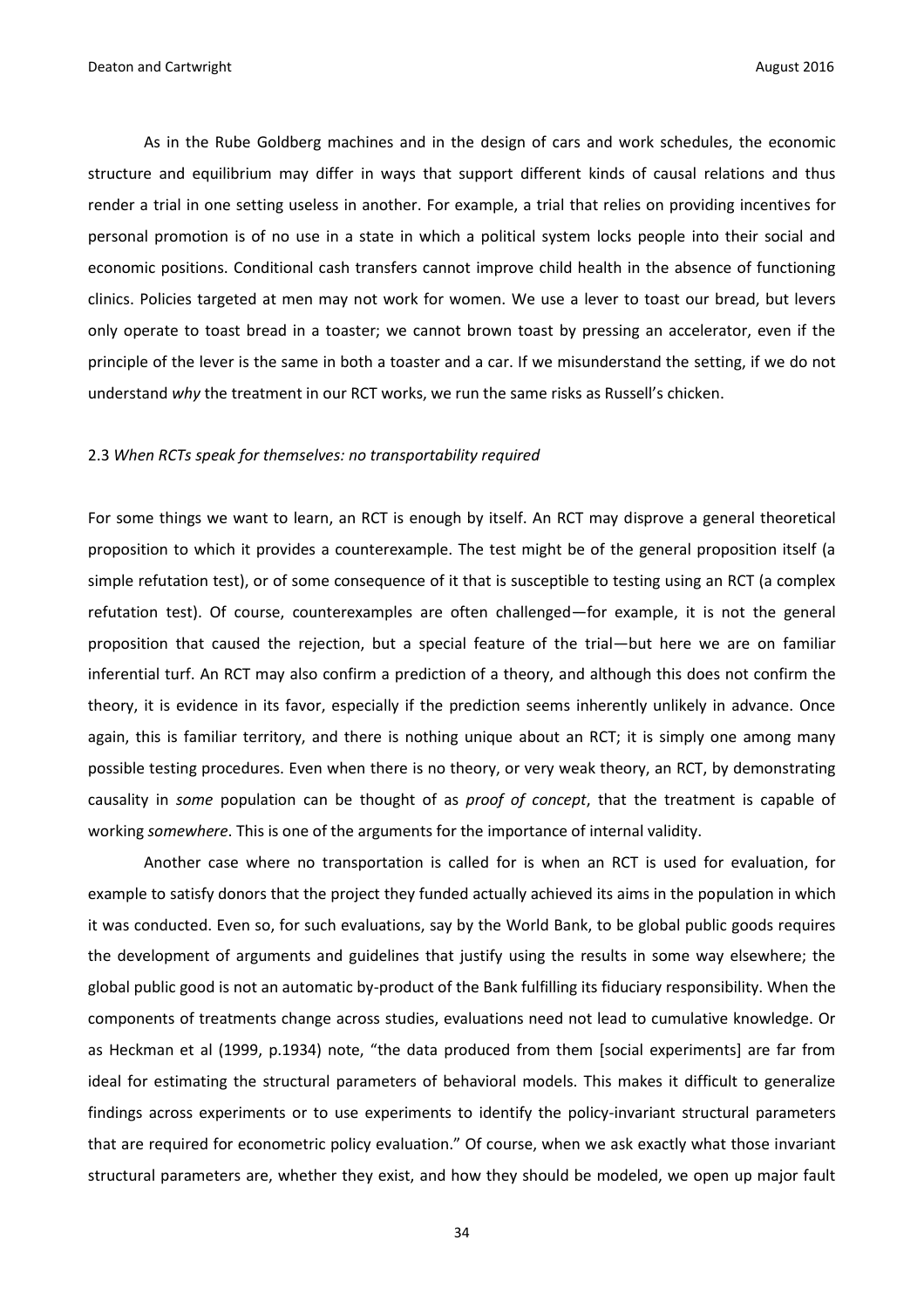lines in modern applied economics. For example, we do not intend to endorse intertemporal dynamic models of behavior as the only way of recovering the parameters that we need. We also recognize that the usefulness of simple price theory is not as universally accepted as it once was. But the point remains that we need something, some regularity, and that the something needed can rarely be recovered by simply generalizing across trials.

A third non-problematic and important use of an RCT is when the parameter of interest is the average treatment effect in a well-defined population from which the sample trial population—from which treatments and controls are randomly assigned—is itself a random sample. In this case the sample average treatment effect (SATE) is an unbiased estimator of the population average treatment effect (PATE) that, by assumption, is our target, see Imbens (2004) for these terms. We refer to this as the "public health" case; like many public health interventions, the target is the average, "population health," not the health of individuals. One major (and widely recognized) danger of the public-health-style uses of RCTs is that the scaling up from (even a random) sample to the population will not go through in any simple way if the outcomes of individuals or groups of individuals change the behavior of others—which will be common in economic examples but perhaps less common in health. There is also an issue of timing if the results are to be implemented some time after the trial.

In economics, a 'public-health-style' example is the imposition of a commodity tax, where the total tax revenue is of interest and we do not care who pays the tax. Indeed, theory can often identify a specific, well-defined magnitude whose measurement is key for the policy; see Deaton and Ng (1998) for an example of what Chetty (2009) calls a "sufficient" statistic. In this case, the behavior of a random sample of individuals might well provide a good guide to the tax revenue that can be expected. Another case comes from work on poverty programs where the interest of the sponsors is in the consequences for the budget of the state responsible for the program; we discuss these cases at the end of this Section. Even here, it is easy to imagine behavioral effects coming into play that drive a wedge between the trial and its full scale implementation, for example if compliance is higher when the scheme is widely publicized, or if government agencies implement the scheme differently from trialists.

#### 2.4 *Transporting results laterally and globally*

The program of RCTs in development economics, as in other areas of social science, has the broader goal of finding out "what works." At its most ambitious, this aims for universal reach, and the development literature frequently argues that "credible impact evaluations are global public goods in the sense that they can offer reliable guidance to international organizations, governments, donors, and nongovernmental organizations (NGOs) beyond national borders," Kremer and Duflo (2008, p. 93). Sometimes the results of a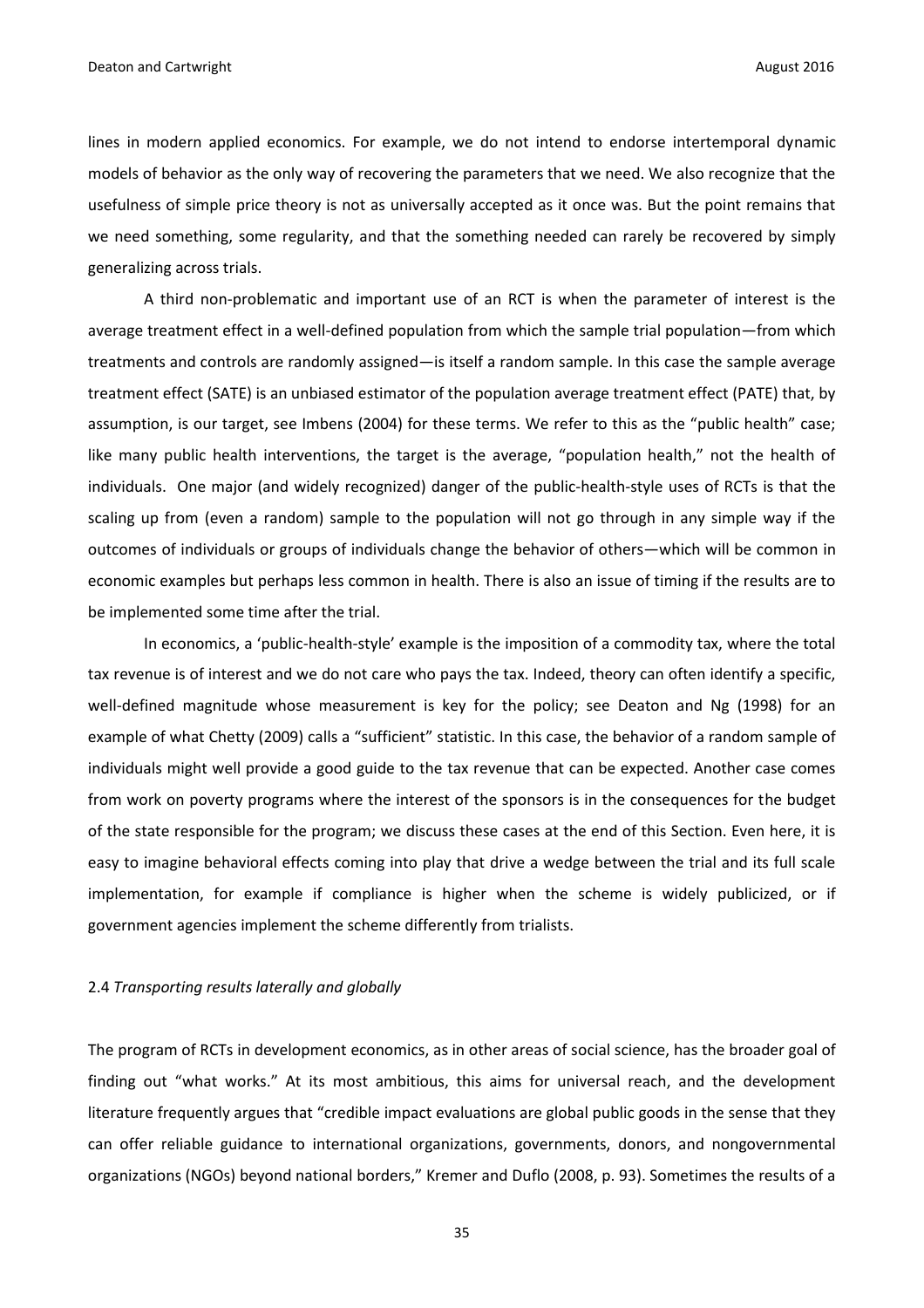single RCT are advocated as having wide applicability, with especially strong endorsement when there is at least one replication. For example, Kremer and Holla (2009) use a Kenyan trial as the basis for a blanket statement without context restriction, "Provision of free school uniforms, for example, leads to 10%-15% reductions in teen pregnancy and drop out rates." Kremer and Duflo (2008), writing about another trial, are more cautious, citing two evaluations, and restricting themselves to India: "One can be relatively confident about recommending the scaling-up of this program, at least in India, on the basis of these estimates, since the program was continued for a period of time, was evaluated in two different contexts, and has shown its ability to be rolled out on a large scale."

Of course, the problem of generalization extends beyond RCTs, to both "fully controlled" laboratory experiments and to most non-experimental findings. For example, ever since Alfred Marshall thought of it while sunbathing, economists have used the concept of an elasticity—as in the income elasticity of the demand for food, or the price elasticity of the supply of cotton—and have transported elasticities—which are conveniently dimensionless—from one context to another, as numerical estimates, or in ranges, such as high, medium, or low. Articles that collect such estimates are widely cited even though, as has long been known, the invariance of elasticities is not guaranteed in practice and is sometimes inconsistent with choice theory. Our argument here is that evidence from RCTs, like evidence on elasticities, is *not* automatically simply generalizable, and that its internal validity, when it exists, does not provide it with any unique invariance across context. We shall also argue that specific features of RCTs, such as their freedom from parametric assumptions, although advantageous in estimation, can be a serious handicap in use.

Most advocates of RCTs understand that "what works" needs to be qualified to "what works under which circumstances," and try to say something about what those circumstances might be, for example, by replicating RCTs in different places, and thinking intelligently about the differences in outcomes when they find them. Sometimes this is done in a systematic way, for example by having multiple treatments within the same trial so that it is possible to estimate a "response surface," that links outcomes to various combinations of treatments, see Greenberg and Schroder (2004) or Shadish et al (2002). For example, the RAND health experiment had multiple treatments, allowing investigation, not only of whether health insurance increased expenditures, but how much it did so under different circumstances. Some of the negative income tax experiments (NITs) in the 1960s and 1970s were designed to estimate response surfaces, with the number of treatments and controls in each arm optimized to maximize precision of estimated response functions subject to an overall cost limit, Conlisk (1973). Experiments on time-of-day pricing for electricity had a similar structure, see Aigner (1985).

The MDRC experiments have also been analyzed across cities in an effort to link city features to the results of the RCTs within them, Bloom, Hill, and Riccio (2005). Unlike the RAND and NIT examples, these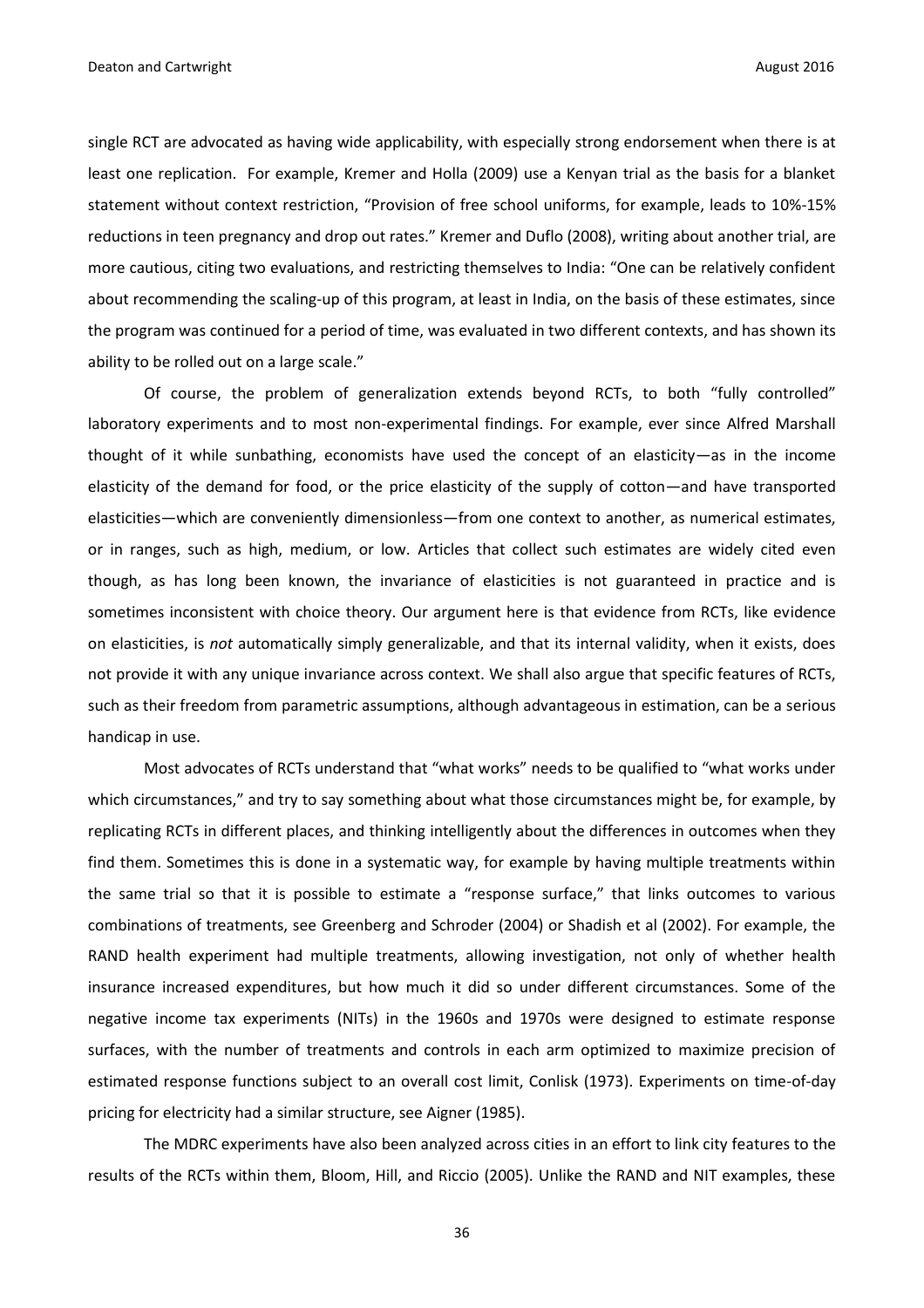are *ex post* analyses of completed trials; the same is true of Vivalt (2015) who assembles evidence on a large number of trials, and finds, for the collection of trials she studied, that development-related RCTs run by government agencies typically find smaller (standardized) effect sizes than RCTs run by academics or by NGOs. Bold et al (2013), who ran parallel RCTs on an intervention implemented either by an NGO or by the government of Kenya, found similar results there. Note that these analyses have a different purpose from those meta-analyses that assume that different trials estimate the same parameter up to noise and average in order to increase precision.

Although there are issues with all of these methods of investigating differences across trials, without some discipline it is too easy to come up with "just-so" or fairy stories that account for almost any differences. We risk a procedure that, if a result is replicated in full or in part in at least two places, puts that treatment into the "it works" box and, if the result does not replicate, causally interprets the difference in a way that allows at least some of the findings to survive.

How can we think about this more seriously? How can we do better than simple generalization and simple extrapolation? Many writers have emphasized the role of *theory* in transporting and using the results of trials, and we shall discuss this further in the next subsection. But statistical approaches are also widely used; these are designed to deal with the possibility that treatment effects vary systematically with other variables. Referring back to (6), suppose that the  $b_i$ 's, the individual treatment effects, are functions of a set of *K* observable or unobservable support variables, *wik* , and that the non-vacuous *w*'s may even represent different features in different places. It is then clear that, provided the distribution of the *w* values is the same in the new circumstances as the old, then the ATE in the original trial will hold in the new circumstances. In general, of course, this condition will not hold, nor do we have any obvious way of checking it unless we know what the support factors are in both places.

One procedure to deal with interactions is *post-experimental stratification*, which parallels postsurvey stratification in sample surveys. The trial is broken up into subgroups that have the same combination of known, observable *w*'s, the ATEs within each of the subgroups calculated, and then reassembled according to the configuration of *w*'s in the new context. For example, if the treatment effects vary with age, the age-specific ATEs can be estimated, and the age distribution in the new context used to reweight the age-specific ATEs to give a new, overall, ATE. This can be used to estimate the ATE in a new context, or to correct estimates to the parent population when the trial sample is not a random sample of the parent. Of course, this method will only work in special cases; for example, if we only know some of the w's, there is no reason to suppose that reweighting for those alone will give a useful correction.

Other methods also work when there are too many *w*'s for stratification, for example by estimating the probability of each observation in the population being included in the trial sample as a function of the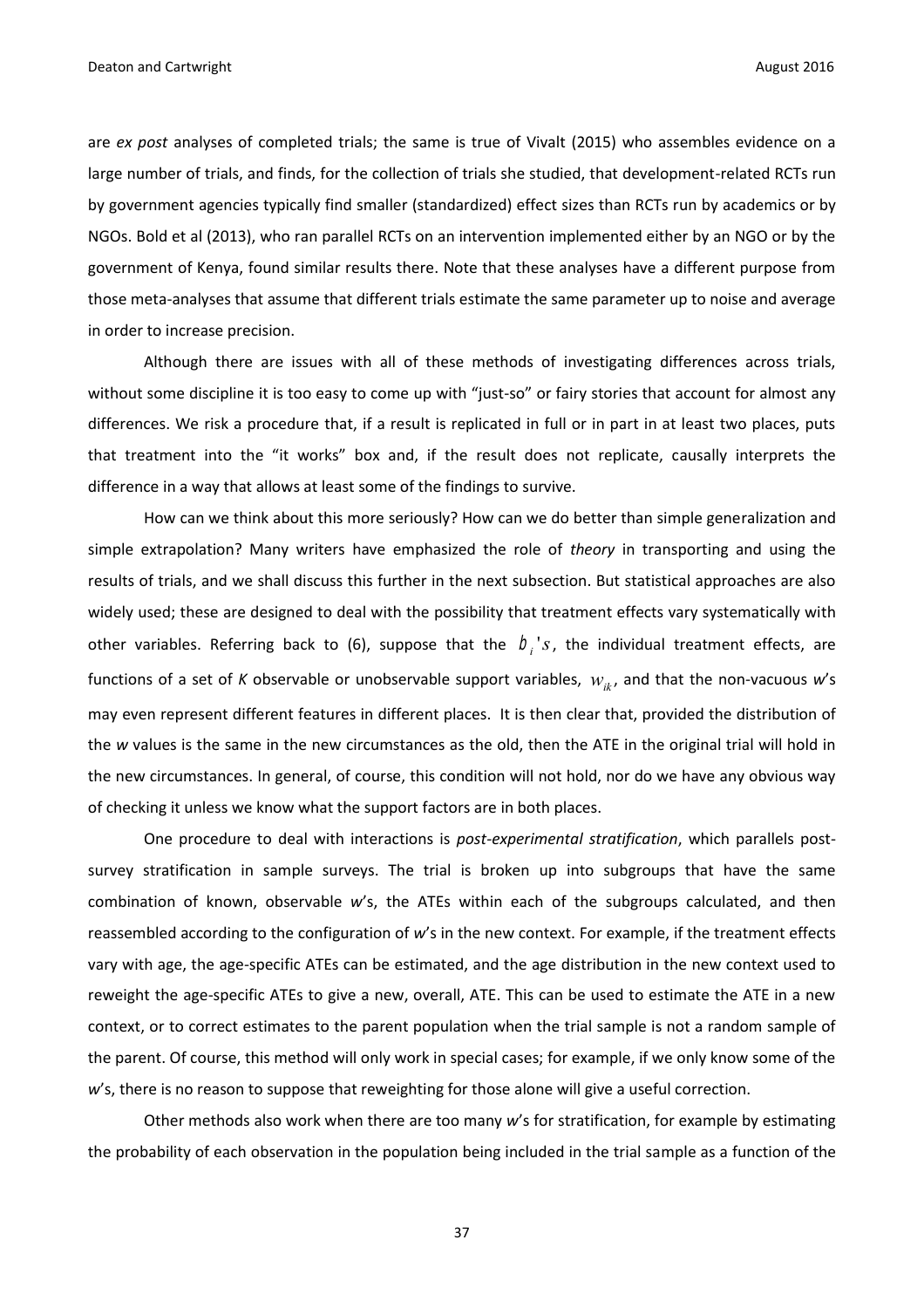w's, then weighting each observation by the inverse of these propensity scores. A good reference for these methods is Stuart et al (2011), or in economics, Angrist (2004) and Hotz, Imbens, and Mortimer (2005).

There are yet further reasons why these methods do not always work. As with any form of reweighting, the variables used to construct the weights must be present in both the original and new context. If treatment effects vary by sex, we cannot predict the outcomes for men using a trial sample that is entirely female. If we are to carry a result forward in time, we may not be able to extrapolate from a period of low inflation to a period of high inflation; as Hotz et al (2005) note, it will typically be necessary to rule out such "macro" effects, whether over time, or over locations. It also depends on assuming that the same governing equation (6) covers the trial and the target population. If they differ not only by what causal factors are present in what proportions but also in *how* (if at all) the causes contribute to the effects, re-weighting the effect sizes that occur in trial sub-populations will not produce good predictions about target population outcomes.

It should be clear from this that reweighting works only when the observable factors used for reweighting include all and only genuine interactive causes; we need data on *all* the relevant interactive factors. But as Muller (2015) notes, this takes us back to the situation that RCTs are designed to avoid, where we need to start from a complete and correct specification of the causal structure. RCTs can avoid this in estimation—which is one of their strengths, supporting their credibility—but the benefit vanishes as soon as we try to carry their results to a new context.

Pearl and Bareinboim (2014) use Pearl's do–calculus to provide a fuller formal analysis for transportability of causal empirical findings across populations. They define transportability as "a license to transfer causal effects learned in RCTs to a new population, in which only observational studies can be conducted," Pearl and Bareinboim (2015, p. 1). They consider both qualitative causal relations, which they represent in directed acyclic graphs, and probabilistic facts, such as the conditional probability of the outcome on a treatment conditional on some third factor. They then provide theorems about what the relationship between the causal and probabilistic facts in two populations must be if it is to be possible to infer a particular causal fact, such as the ATE, about population 2 from causal and probabilistic information about population 1 coupled with purely probabilistic information about population 2. Not surprisingly, for many things we should like to know about population 2, knowledge of even the full structure on population 1 will not suffice. Inferences to facts about a new population require not only that the facts we suppose about population 1—like an ATE—are well grounded, that the RCT was well conducted, that the statistical inference is sound—but that we have equally good grounding for other assumptions we need about the relation between the two populations. For example, using the result described above for directly transporting the ATE from a trial population to some other—simple extrapolation—we need good grounds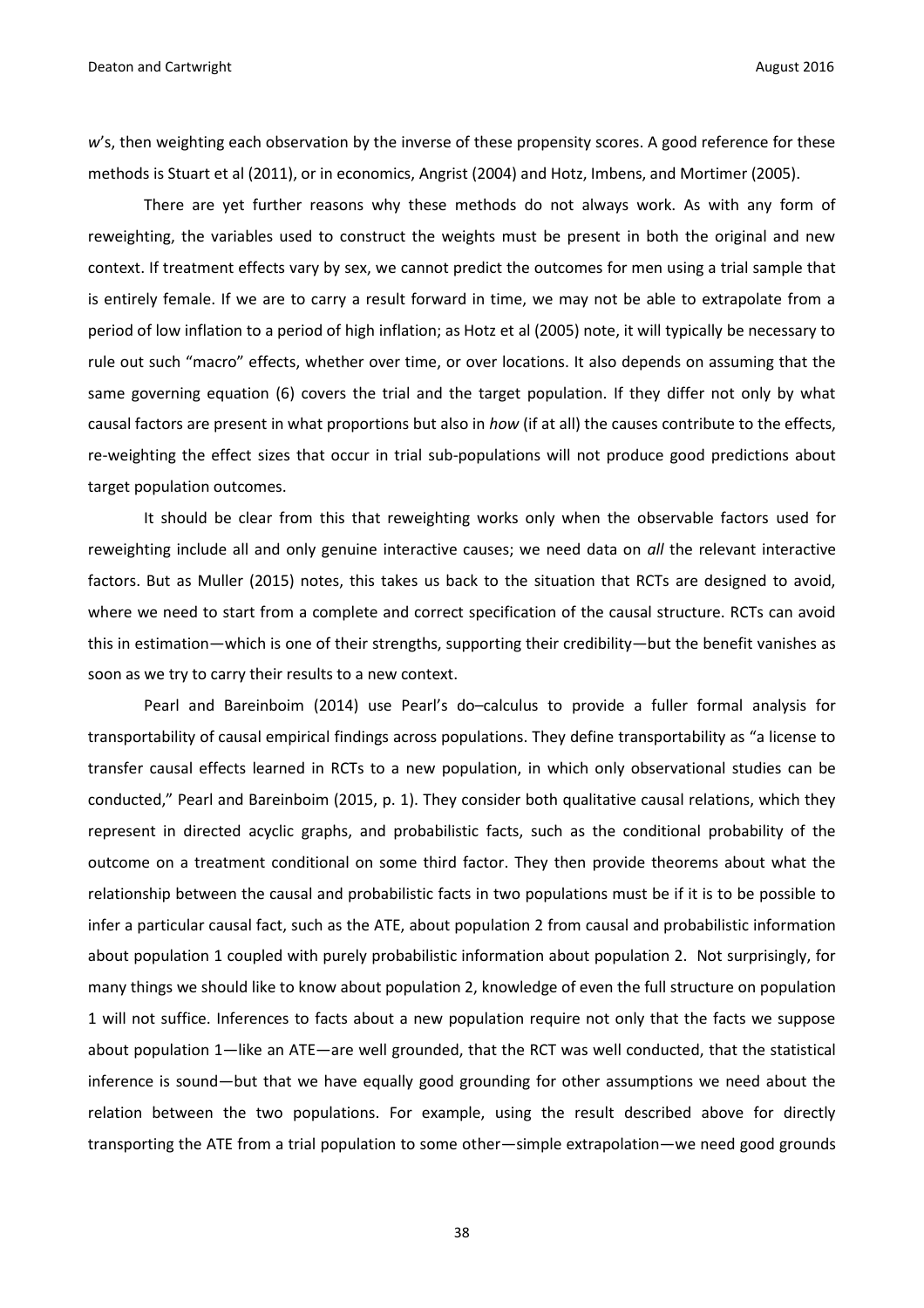to suppose both that the average of the net effect of the interactive factors is the same in both populations and also that the same governing equation describes both populations.

This discussion leads to a number of points. First, we cannot get to general claims by simple generalization; there is no warrant for the convenient assumption that the ATE estimated in a specific RCT is an invariant parameter. We need to think through the causal chain that has generated the RCT result, and the underlying structures that support this causal chain, whether that causal chain might operate in a new setting and how it would do so with different joint distributions of the causal variables; we need to know *why* and whether that *why* will apply elsewhere. While it is true that there exist general causal claims—the force of gravity, or that people respond to incentives—they use relatively abstract concepts and operate at a much higher level than the claims that can be reasonably inferred from a typical RCT, and cannot, by themselves, guarantee the outcomes that we are considering here. That transportation is far from automatic also tells us why (even ideal) RCTs of similar interventions can be expected to give different answers in different settings. Such differences do not necessarily reflect methodological failings and will hold across perfectly executed RCTs just as they do across observational studies.

Second, thoughtful pre-experimental stratification in RCTs is likely to be valuable, or failing that, subgroup analysis, because it can provide information that may be useful for generalization or transportation. For example, Kremer and Holla (2009) note that, in their trials, school attendance is surprisingly sensitive to small subsidies, which they suggest is because there are a large number of students and parents who are on the (financial) margin between attending and not attending school; if this is indeed the mechanism for their results, a good variable for stratification would be the fraction of people near the relevant cutoff. We also need to know that the same mechanism works in any new setting where we consider using small subsidies to increase school attendance.

Third, we need to be explicit about causal structure, even if that means more model building and more—or different—assumptions than advocates of RCTs are often comfortable with. To be clear, modeling causal structure does not necessarily commit us to the elaborate and often incredible assumptions that characterize some structural modeling in economics, but there is no escape from thinking about the way things work, the why as well as the what.

Fourth, we will typically need to know more than the results of the RCT itself, for example about differences in social, economic, and cultural structures and about the joint distributions of causal variables, knowledge that will often only be available through a range of empirical strategies including observational studies. We will also need to be able to characterize the population to which the original RCT and its ATE applied because how the population is described is commonly taken to be some indication of which other populations the results are likely to be exportable to and which not. Many medical and psychological journals are explicit about this. For instance, the rules for submission recommended by the International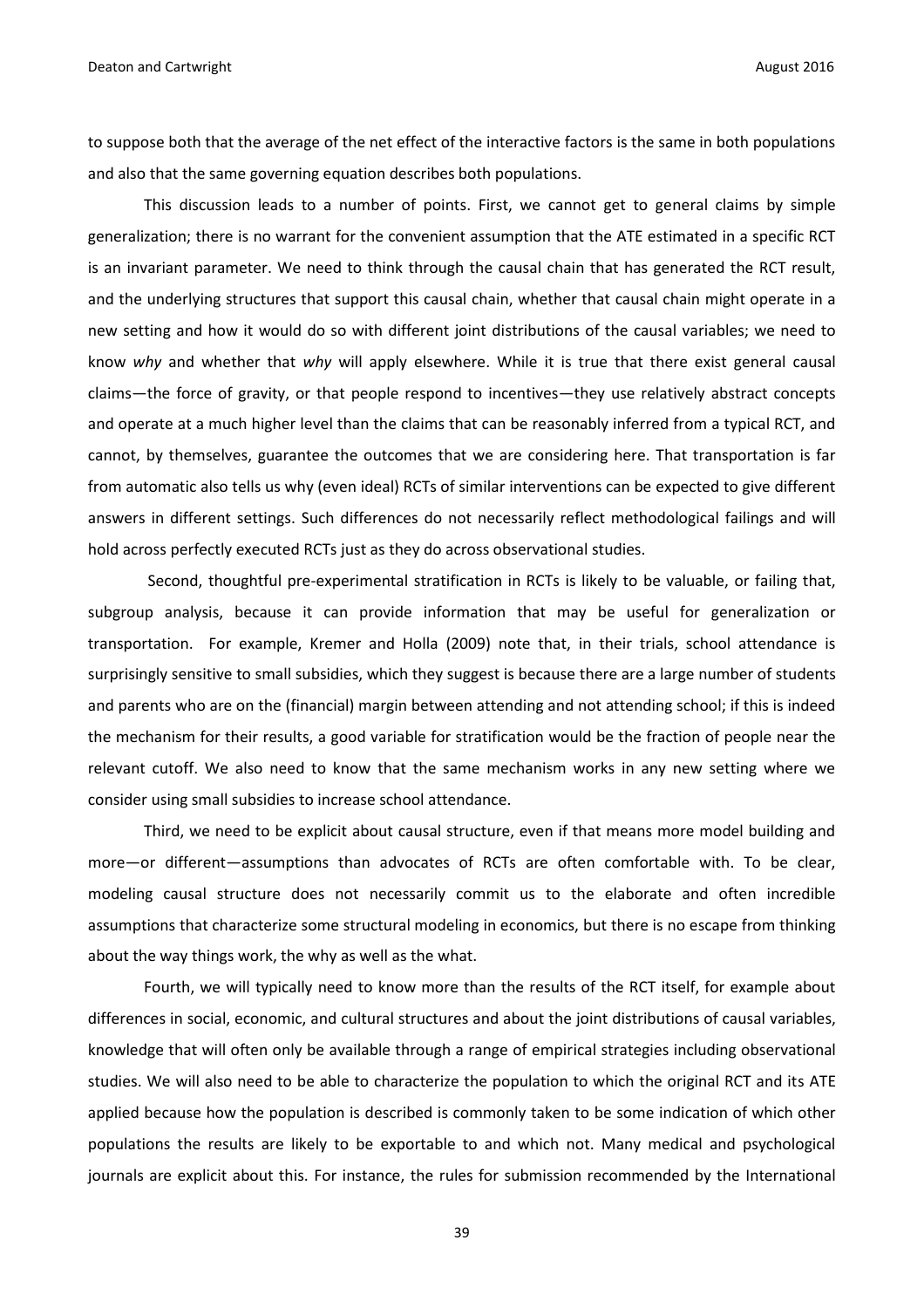Committee of Medical Journal Editors, ICMJE (2015, p14) insist that article abstracts "Clearly describe the selection of observational or experimental participants (healthy individuals or patients, including controls), including eligibility and exclusion criteria and a description of the source population." The problems of characterizing the population here goes beyond those we faced in considering a LATE. An RCT is conducted on a population of specific individuals. The results obtained, whether we think in terms of an ATE or in terms of establishing causality, are features of that population, of those *very* individuals at that very time, not any other population with any different individuals that might, for example, satisfy one of the infinite set of descriptions that the trial population satisfies. How is the description of the population that is used in reporting the results to be chosen? For choose we must—the alternative to describing is naming, identifying each individual in the study by name, which is cumbersome and unhelpful and often unethical.

This same issue is confronted already in study design. Apart from special cases, like post hoc evaluation for payment-for-results, we are not especially concerned to learn about the very population enrolled in the trial. Most experiments are, and should be, conducted with an eye to what the results can help us learn about other populations. This cannot be done without significant substantial assumptions about what might be and what might not be relevant to the production of the outcome studied. (For example, the ICMJE guidelines go on to say: "Because the relevance of such variables as age, sex, or ethnicity is not always known at the time of study design, researchers should aim for inclusion of representative populations into all study types and at a minimum provide descriptive data for these and other relevant demographic variables," p14.) So both intelligent study design and responsible reporting of study results involve substantial background assumptions. Of course this is true for all studies, not just RCTs. But RCTs require special conditions if they are to be conducted at all and especially if they are to be conducted successfully—local agreements, compliant subjects, affordable administrators, people competent to measure and record outcomes reliably, a setting where random allocation is morally and politically acceptable, etc., whereas observational data are often more readily and widely available. In the case of RCTs, there is danger that these kinds of considerations have too much effect. This is especially worrisome where the features the study population should have are not justified, made explicit, or subjected to serious critical review. This careful description of the study population is uncommon in economics, whether in RCTs or many observational studies.

The need for observational knowledge is one of many reasons why it is counter-productive to insist that RCTs are the unique gold standard, or that some categories of evidence should be prioritized over others; these strategies leave us helpless in using RCTs beyond their original context. The results of RCTs must be integrated with other knowledge, including the practical wisdom of policymakers, if they are to be useable outside the context in which they were constructed. Contrary to much practice in medicine as well as in economics, conflicts between RCTs and observational results need to be explained, for example by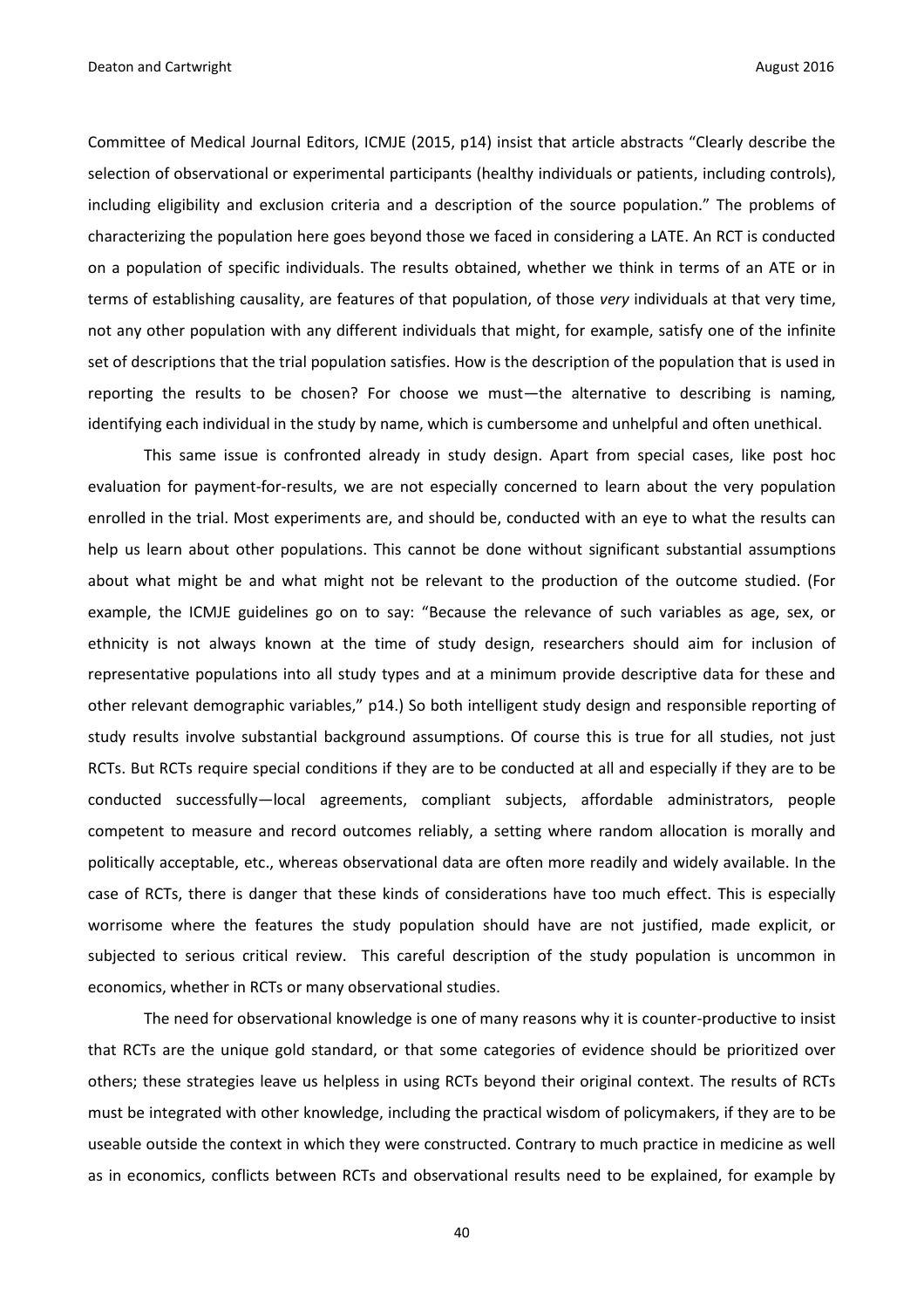reference to the different populations in each, a process that will sometimes yield important evidence, including on the range of applicability of the RCT itself. While the validity of the RCT will sometimes provide an understanding of why the observational study found a different answer, there is no basis (or excuse) for the common practice of dismissing the observational study simply because it was not an RCT and therefore must be invalid. It is a basic tenet of scientific advance that new findings must be able to explain previous results, even results that are now thought to be invalid; methodological prejudice is not an explanation.

These considerations can be seen in practice in the range of randomized controlled trials in economics, which we shall explore in the final subsection below.

#### 2.5 *Using theory for generalization*

Economists have been combining theory and randomized controlled trials since the early experiments. Orcutt and Orcutt (1968) laid out the inspiration for the income tax trials using a simple, static theory of labor supply. According to this, people choose how to divide their time between work and leisure in an environment in which they receive a minimum *G* if they do not work, and where they receive an additional amount  $(1 - t)w$  for each hour they work, where w is the wage rate, and t is a tax rate. The trials assigned different combinations of *G* and *t* to different trial groups, so that the results traced out the labor supply function, allowing estimation of the parameters of preferences, which could then be used in a wide range of policy calculations, for example to raise revenue at minimum utility loss to workers.

Following these early trials, there has been a long and continuing tradition of using trial results, together with the baseline data collected for the trial, to fit structural models that are to be used more generally. Early examples include Moffitt (1979) on labor supply and Wise (1985) on housing; more recent examples are Heckman, Pinto and Savelyev (2013) for the Perry pre-school program. Development economics examples include Attanasio, Meghir and Santiago (2012), Attanasio et al (2015), Todd and Wolpin (2006) and Duflo, Hanna and Ryan (2012). These structural models sometimes require formidable auxiliary assumptions on functional forms or the distributions of unobservables, which makes many economists reluctant to embrace them, but they have compensating advantages, including the ability to integrate theory and evidence, to make out-of-sample predictions, and to analyze welfare—which always requires some understanding of why things happen—and the use of RCT evidence allows the relaxation of at least some of the assumptions that are needed for identification. In this way, the structural models borrow credibility from the RCTs and in return help set the RCT results within a coherent framework. Without some such interpretation, the welfare implications of RCT results can be problematic; knowing how people in general (let alone just people in the trial population, which is what, as we keep repeating,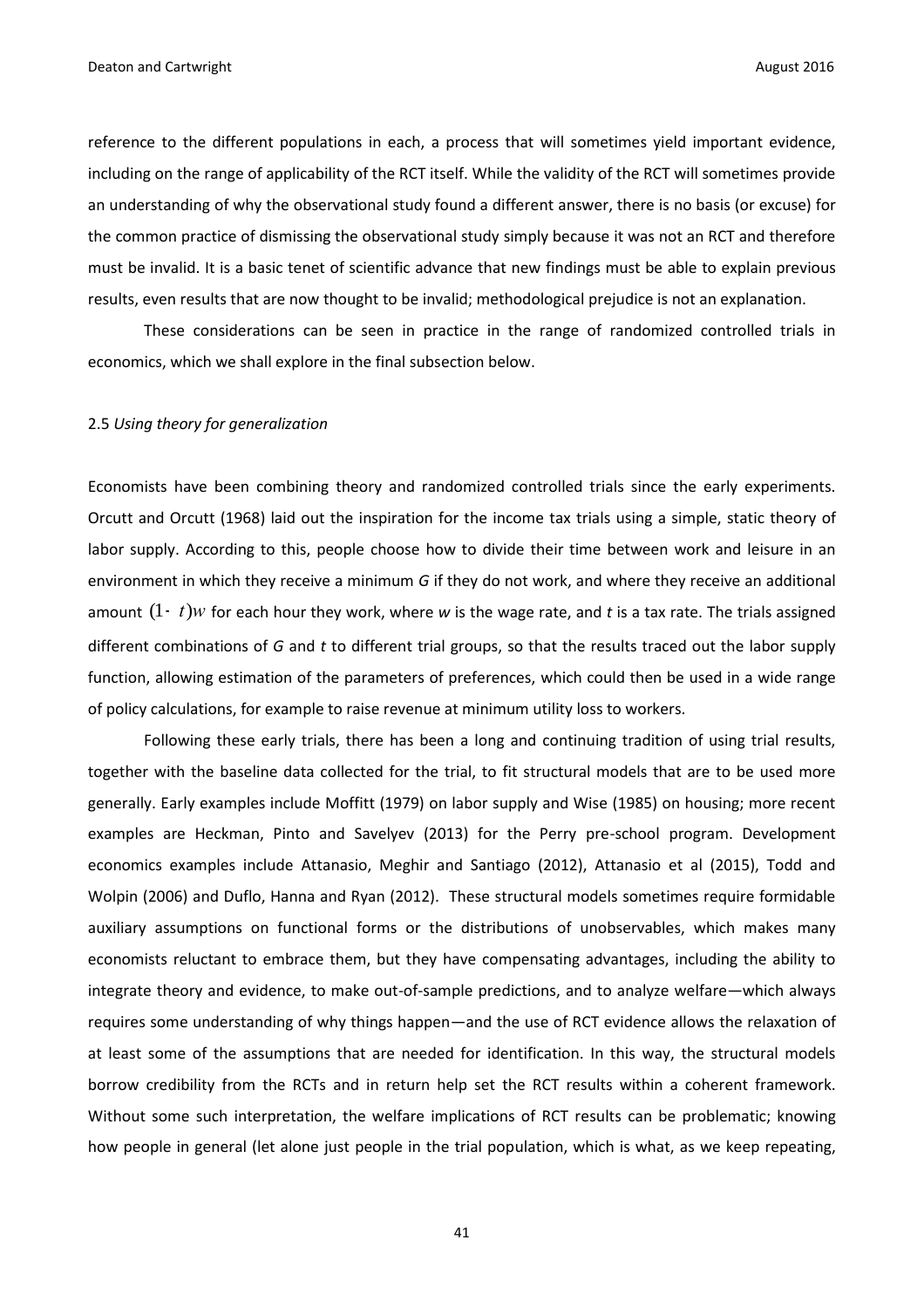the trial results tell us about) respond to some policy is rarely enough to tell whether or not they are made better off. What works is not equivalent to what should be.

In many papers, Heckman has developed ways to model how the beliefs and interests of participants affect their participation in, behavior during, and their outcomes in trials, for example using a Roy model of choice; see e.g. Heckman and Smith (1995), and more recently Chassang, Padró I Miguel, and Snowberg (2012) and Chassang et al (2015). The modeling of beliefs and behavior allows predictions about the results of trials that differ from the base trial, or where the risk and reward structures are different. Beyond that, and in line with a running theme of this Section, thinking about how to handle new situations can be incorporated into the design of the original trial so as to provide the information needed for transportation.

Light touch theory can do much to extend and to use RCT results. In both the RAND Health Experiment and negative income tax experiments, an immediate issue concerned the difference between short and long-run responses; indeed, differences between immediate and ultimate effects occur in a wide range of RCTs. Both health and tax RCTs aimed to discover what would happen if consumers/workers were *permanently* faced with higher or lower prices/wages, but the trials could only run for a limited period. A *temporarily* high tax rate on earnings was effectively a "fire sale" on leisure, so that the experiment provided an opportunity to take a vacation and make up the earnings later, an incentive that would be absent in a permanent scheme. How do we get from the short-run responses that come from the trial to the long-run responses that we want to know? Metcalf (1973) and Ashenfelter (1978) provided answers for the income tax experiments, as did Arrow (1975) for the Rand Health Experiment.

Arrow's analysis illustrates how to use both structure and observational data to transport and adapt results from one setting to another. He models the health experiment as a two-period model, in which the price of medical care is lowered in the first period only, and shows how to derive what we want, which is the response in the first period if prices were lowered by the same proportion in both periods. The magnitude that we want is *S*, the compensated price derivative of medical care in period 1 in the face of identical increases in  $p_1$  and  $p_2$  in both periods 1 and 2, and this is equal to  $s_{11} + s_{12}$ , the sum of the derivatives of period 1's demand with respect to the two prices. The trial gives only  $s_{11}$ . But if we have post-trial data on medical services for both treatments and controls, we can infer  $s_{21}$ , the effect of the experimental price manipulation on post-experimental care. Choice theory, in the form of Slutsky symmetry, allows Arrow to use this to infer  $s_{12}$  and thus S. He contrasts this with Metcalf's alternative solution, which makes different assumptions—that two period preferences are intertemporally additive, in which case the long-run elasticity can be obtained from knowledge of the income elasticity of postexperimental medical care, which would have to come from an observational analysis. These two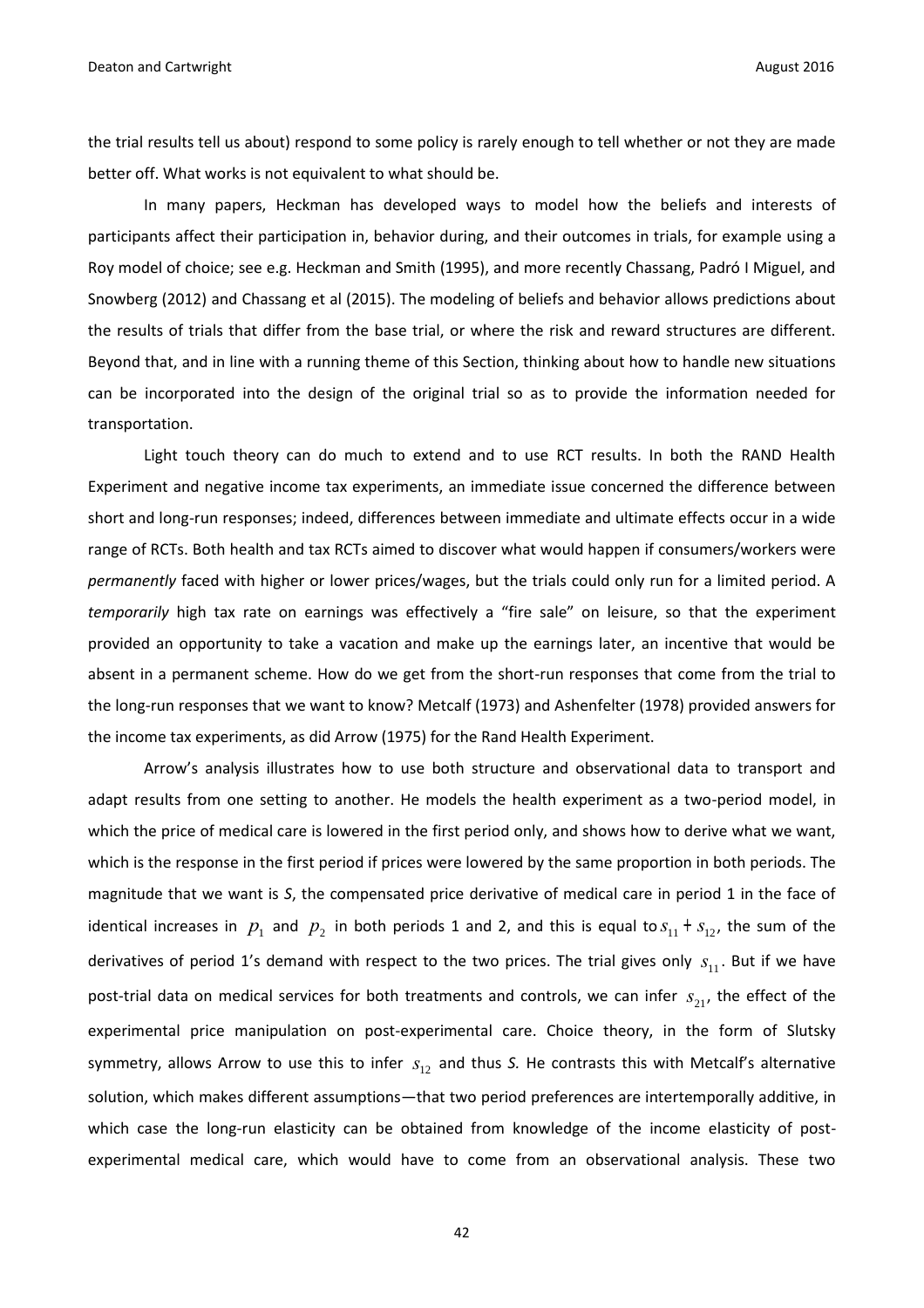alternative approaches show how we can choose, based on our willingness to make assumptions and on the data we have, a suitable combination of (elementary and transparent) theoretical assumptions and observational data in order adapt and use the trial results. Such analysis can also help design the original trial by clarifying what we need to know in order to be able to use the results of a temporary treatment to estimate the permanent effects that we need. Ashenfelter provides a third solution, noting that the two *period* model is formally identical to a two *person* model, so that we can use information on two-person labor supply to tell us about the dynamics.

Theory can often allow us to reclassify new or unknown situations as analogous to situations where we already have background knowledge. One frequently useful way of doing this is when the new policy can be recast as equivalent to a change in the budget constraint that respondents face. The consequences of a new policy may be easier to predict if we can reduce it to equivalent changes in income and prices, whose effects are often well understood and well studied. Todd and Wolpin (2008) make this point and provide examples. In the labor supply case, an increase in the tax rate *t* has the same effect as a decrease in the wage rate *w*, so that we can rely on previous literature to predict what will happen when tax rates are changed. In the case of Mexico's PROGRESA conditional cash transfer program, Todd and Wolpin note that the subsidies paid to parents if their children go to school can be thought of as a combination of reduction in children's wage rates and an increase in parents' income, which allows them to predict the results of the conditional cash experiment with limited additional assumptions. If this works, as it partially does in their analysis, the trial helps consolidate previous knowledge and contributes to an evolving body of theory and empirical, including trial, evidence.

The program of thinking about policy changes as equivalent to price and income changes has a long history in economics; much of rational choice theory can be so interpreted, see Deaton and Muellbauer (1980) for many examples. When this conversion is credible, and when a trial on some apparently unrelated topic can be modeled as equivalent to a change in prices and incomes, and when we can assume that people in different settings respond relevantly similarly to changes in prices and incomes, we have a readymade framework for incorporating the trial results into previous knowledge, as well as for extending the trial results and using them elsewhere. Of course, all depends on the validity and credibility of the theory; people may not in fact think of a tax increase as a decrease in the price of leisure, and behavioral economics is full of examples where apparently equivalent stimuli generate non-equivalent outcomes. The embrace of behavioral economics by many of the current generation of trialists may account for their limited willingness to use conventional choice theory in this way; unfortunately, behavioral economics does not yet offer a replacement for the general framework of choice theory that is so useful in this regard.

Theory can also help with the problem we raised of delineating the population to which the trial results immediately apply and for thinking about moving from this population to the population of interest.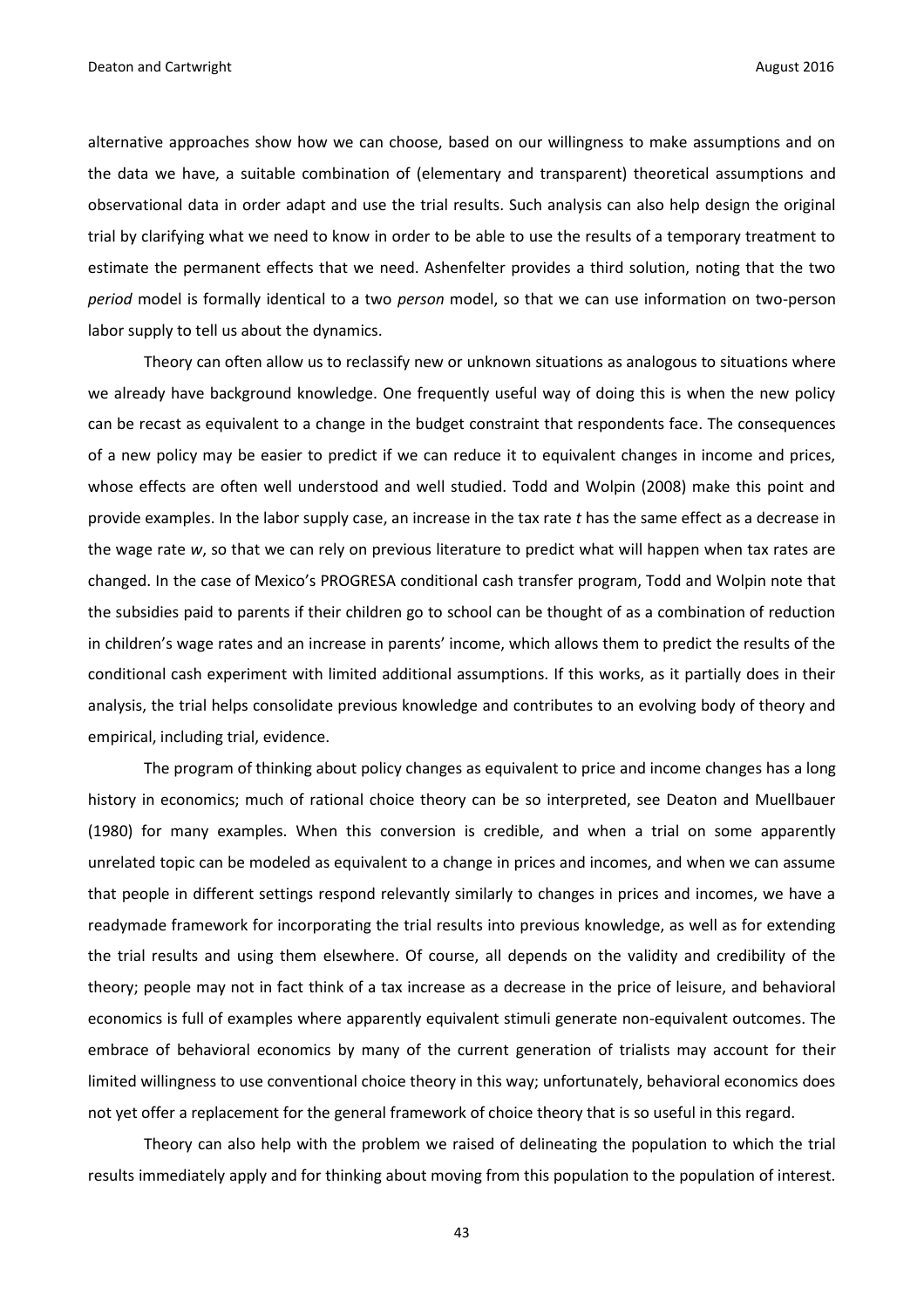Ashenfelter's (1978) analysis is again a good illustration and predates much similar work in later literature. The income tax experiments offered participation in the trial to a random sample of the population of interest. Because there was no blinding and no compulsion, people who were randomized into the treatment group were free to *choose to refuse treatment*. As in many subsequent analyses, Ashenfelter supposes that people choose to participate if it is in their interest to do so, depending on what has become known in the RCT and Instrumental Variables literature as their own idiosyncratic "gain." The simple labor supply model gives an approximate condition: if the treatment increases the tax rate from  $t_0$  to  $t_1$  with an offsetting increase in *G*, then an individual assigned to the experimental group will decline to participate if:

$$
(t_1 - t_0)w_0 h_0 + \frac{1}{2} s_{00} (t_1 - t_0) > G_1 - G_0
$$
 (7)

where subscript 1 refers to the treatment situation, 0 to the control,  $h_0^{}$  is hours worked, and  $s_{\rm 00}^{}$  is the (negative) utility-constant response of hours worked to the tax rate. If there is no substitution, the second term on the left-hand side is zero, and people will accept treatment if the increase in *G* more than makes up for the increases in taxes payable, the "breakeven" condition. In consequence, those with higher earnings are less likely to accept treatment. Some better-off people with high substitution effects will also accept treatment if the opportunity to buy more cheap leisure is sufficient enticement.

The selective acceptance of treatment limits the analyst's ability to learn about the better-off or low-substitution people who decline treatment but who would have to accept it if the policy were actually implemented. Both the ITT estimator and the "as treated" estimator that compares the treated and the untreated are affected, not just by the labor supply effects that the trial is designed to induce, but by the kind of selection effects that randomization is designed to eliminate. Of course, the analysis that leads to (3) can perhaps help us say something about this and help us adjust the trial estimates back to what we would like to know. Yet this is no easy matter because selection depends, not only on observables, such as pre-experimental earnings and hours worked, but on (much harder to observe) labor supply responses that likely vary across individuals. Paraphrasing Ashenfelter, we cannot estimate the effects of a permanent compulsory negative income tax program from a transitory voluntary trial without strong assumptions or additional evidence.

Much of the modern literature, for example on training programs, wrestles with the issue of exactly who is represented by the RCT results, see again Heckman, Lalonde and Smith (1999). When people are allowed to reject their randomly assigned treatment according to their own (real or perceived) individual advantage, we have come a long way away from the random allocation in the standard conception of a randomized controlled trial. Moreover, the absence of blinding is common in social and economic RCTs, and while there are trials, such as welfare trials, that effectively compel people to accept their assignments, and some where the treatment is generous enough to do so, there are trials where subjects have much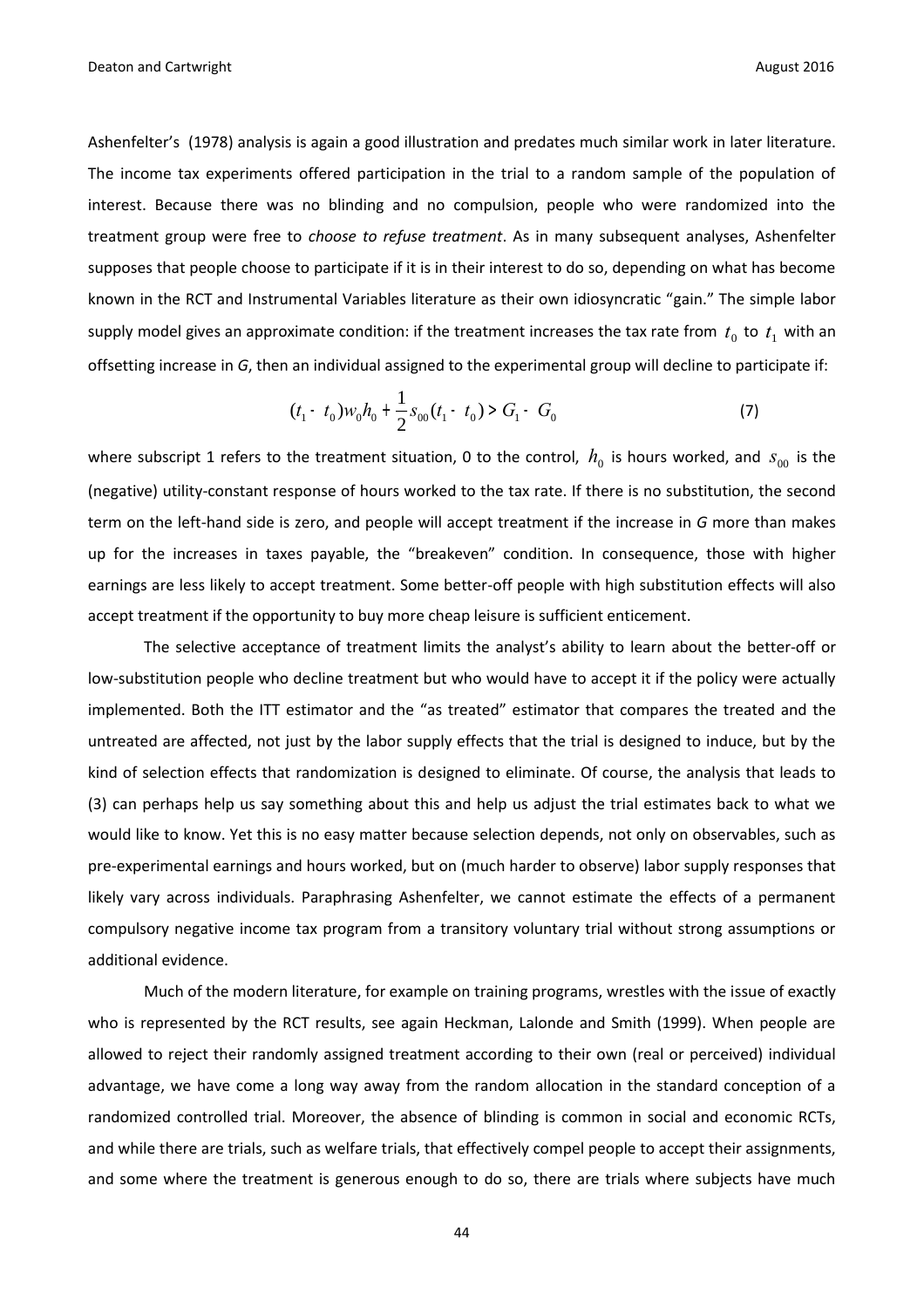freedom and, in those cases, it is less than obvious to us what role, if any, randomization plays in warranting the results.

#### 2.6 *Scaling up: using the average for populations*

A typical RCT, especially in the development context, is small-scale and local, for example in a few schools, clinics, or farms in a particular geographic, cultural, socio-economic setting. If successful according to a cost-effectiveness criterion, for example, it is a candidate for scaling-up, applying the same intervention for a much larger area, often a whole country, or sometimes even beyond, as when some treatment is considered for all relevant World Bank projects. The fact that the intervention might work differently at scale has long been noted in the economics literature, e.g. Garfinkel and Manski (1992), Heckman (1992), and Moffitt (1992), and is recognized in the recent review by Banerjee and Duflo (2009). We want here to emphasize the pervasiveness of such effects—that failure of the trial results to replicate at a larger scale is likely to be the rule rather than the exception—as well as to note once again that, as in failures of transportability, this should not be taken as an argument against using RCTs, but only against the idea that effects at scale are likely to be the same as in the trial. Using RCT results is not the same as assuming the same results holds in all circumstances.

An example of what are often called general equilibrium effects comes from agriculture. Suppose an RCT demonstrates that in the study population a new way of using fertilizer or insecticide had a substantial positive effect on, say, cocoa yields, so that farmers who used the new methods saw increases in production and in incomes compared to those in the control group. If the procedure is scaled up to the whole country, or to all cocoa farmers worldwide, the price will drop, and if the demand for cocoa is price inelastic—as is usually thought to be the case, at least in the short run—cocoa farmers' incomes will fall. Indeed, the conventional wisdom for many crops is that farmers do best when the harvest is small, not large. Of course, these considerations might not be decisive in deciding whether or not to promote the innovation, and there may still be long term gains if, for example, some farmers find something better to do than growing cocoa. But the basic point is that the scaled-up effect in this case is *opposite in sign* to the trial effect. The problem here is not with the trial results, which can be usefully incorporated into a more comprehensive market model that incorporates the responses estimated by the trial. The problem is only if we assume that the aggregate looks like the individual. That other ingredients of the aggregate model must come from observational studies should not be a criticism, even for those who favor RCTs; it is simply the price of doing serious analysis.

There are many possible interventions that alter supply or demand whose effect, in aggregate, will change a price or a wage that is held constant in the original RCT. Education will change the supplies of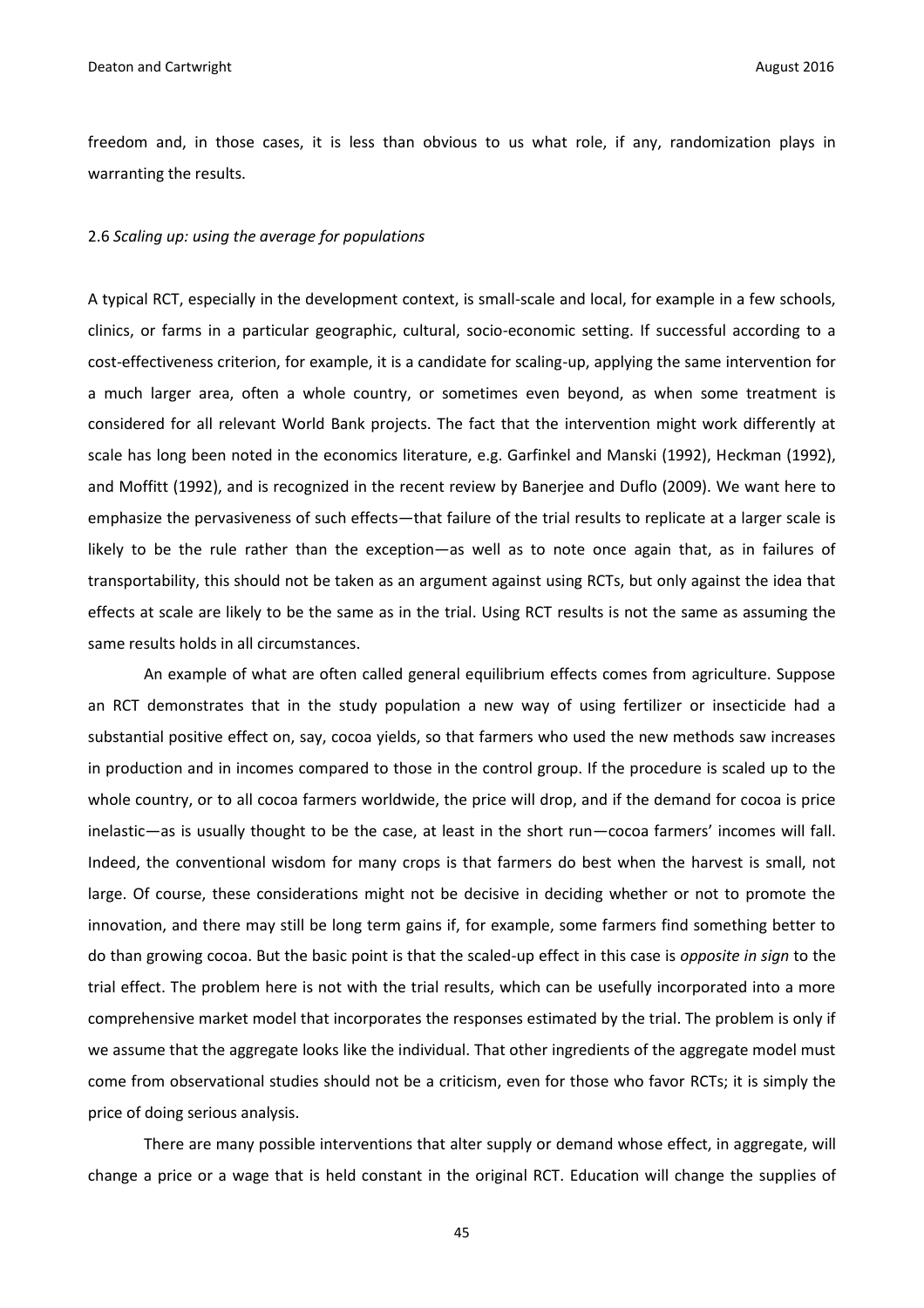skilled versus unskilled labor, with implications for relative wage rates. Conditional cash transfers increase the demand for (and perhaps supply of) schools and clinics, which will change prices or waiting lines, or both. There are interactions between people that will operate only at scale. Giving one child a voucher to go to private school might improve her future, but doing so for everyone can decrease the quality of education for those children who are left in the public schools, see the contrasting studies of Angrist et al (1999) and Hsieh and Urquiola (2002). Educational or training programs may benefit those who are treated, but harm those left behind; if the control group is selected from the latter, the RCT may generate a positive result in spite of hurting some and helping none; Crépon et al (2014) recognize the issue and show how to adapt an RCT to deal with it.

Scaling up can also disturb the political equilibrium. An exploitative government may not allow the mass transfer of money from abroad to a powerless segment of the population, though it may permit a small-scale RCT of cash transfers. Provision of healthcare by foreign NGOs may be successful in trials, but have unintended negative consequences to scale because of general equilibrium effects on the supply of healthcare personnel, or because it disturbs the nature of the contract between the people and a government that is using tax revenue to provide services. In India, the government spends large sums on food subsidies through a system (the PDS) that is both corrupt and inefficient, with much of the grain that is procured failing to find its way to the intended beneficiaries. Localized RCTs on whether or not families are better off with cash transfers are not informative about how politicians would change the amount of the transfer if faced with unanticipated inflation, and at least as important, whether the government could cut procurement from relatively wealthy and politically powerful farmers. Without a political and general equilibrium analysis, it is impossible to think about the effects of replacing food subsidies with cash transfers, see e.g. Basu (2010).

Even in medicine, where biological interactions between people are less common than are social interactions in social science, interactions can be important; infectious diseases are an example, and immunization programs affect the dynamics of disease transmission through herd immunity, so that the effects on an individual depend on how many others are vaccinated, Fine and Clarkson (1986), Manski (2013, p 52). The usual, if seldom correct, conception of an RCT in medicine is of a biological process—for example, the administration of aspirin after a heart attack—where the effect is thought to be similar across individuals, and where there are no interactions. Yet even here, the social and economic setting affects how drugs are actually used and the same issues can arise; the distinction between efficacy and effectiveness in clinical trials is in part recognition of the fact.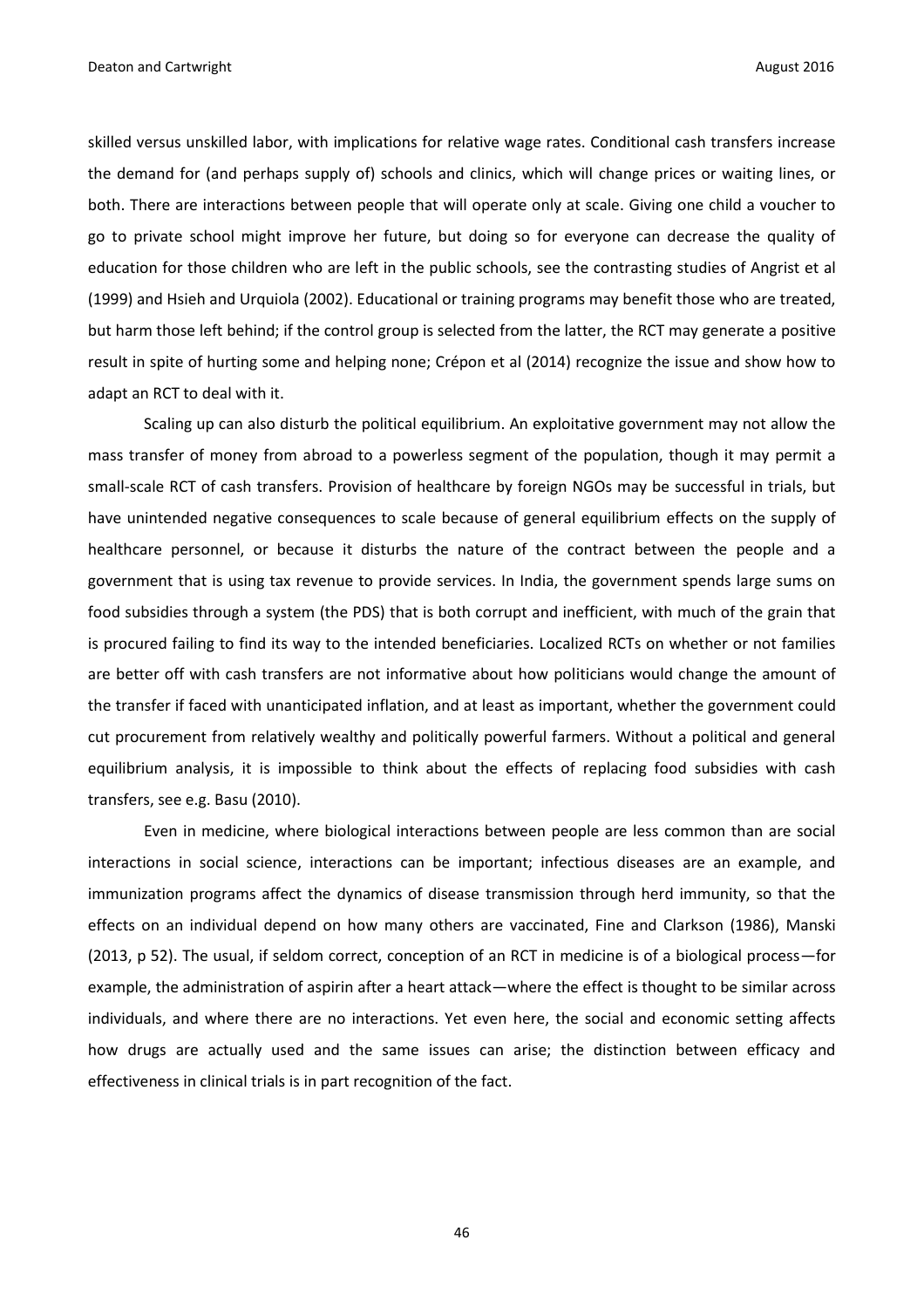#### 2.7 *Drilling down: using the average for individuals*

Just as there are issues with scaling-up, it is not obvious how to use the results from RCTs at the level of individual units, even individual units that were actually (or potentially) included in the trial. A wellconducted RCT delivers an average treatment effect for a well-defined population but, in general, that average does *not* apply to everyone. It is not true, for example, as argued in *JAMA'*s "Users' guide to the medical literature" that "if the patient would have been enrolled in the study had she been there—that is she meets all of the inclusion criteria and doesn't violate any of the exclusion criteria—there is little question that the results are applicable," Guyatt et al (1994). Even more misleading are the often-heard statements that an RCT with an *average* treatment effect insignificantly different from zero has shown that the treatment works for *no one*, though such a conclusion would be better supported by a Fisher randomization test.

These issues are familiar to physicians practicing evidence-based medicine whose guidelines require "integrating individual clinical expertise with the best available external clinical evidence from systematic research," Sackett et al (1996). Exactly what this means is unclear; physicians know much more about their patients than is allowed for in the ATE from the RCT (though, once again, stratification in the trial is likely to be helpful) and they often have intuitive expertise from long practice that they rely on to help them identify features in a particular patient that are likely to affect the effectiveness of a given treatment for that patient. But there is an odd balance being struck here. These judgments are deemed admissible in dealing with the individual patient, at least for discussion with the patient as possible considerations, but they don't add up to evidence to be made publicly available, with the usual cautions about credibility, by the standards adopted by most EBM sites. It is also true that physicians can have prejudices and "knowledge" that might be anything but. Clearly, there are situations where forcing practitioners to follow the average will do better, even for individual patients, and others where the opposite is true, see Kahneman and Klein (2009).

Whether or not averages are useful to individuals raises the same issue in social science research. Imagine two schools, St Joseph's and St. Mary's, both of which were included in an RCT of a classroom innovation, or at least were eligible to be so. The innovation is successful on average, but should the schools adopt it? Should St Mary's be influenced by a previous attempt in St Joseph's that was judged a failure? Many would dismiss this experience as anecdotal and ask how St Joseph's could have known that it was a failure without benefit of "rigorous" evidence. Yet if St Mary's is like St Joseph's, with a similar mix of pupils, a similar curriculum, and similar academic standing, might not St Joseph's experience be *more* relevant to what might happen at St Mary's than is the positive *average* from the RCT? And might it not be a good idea for the teachers and governors of St Mary's to go to St Joseph's and find out what happened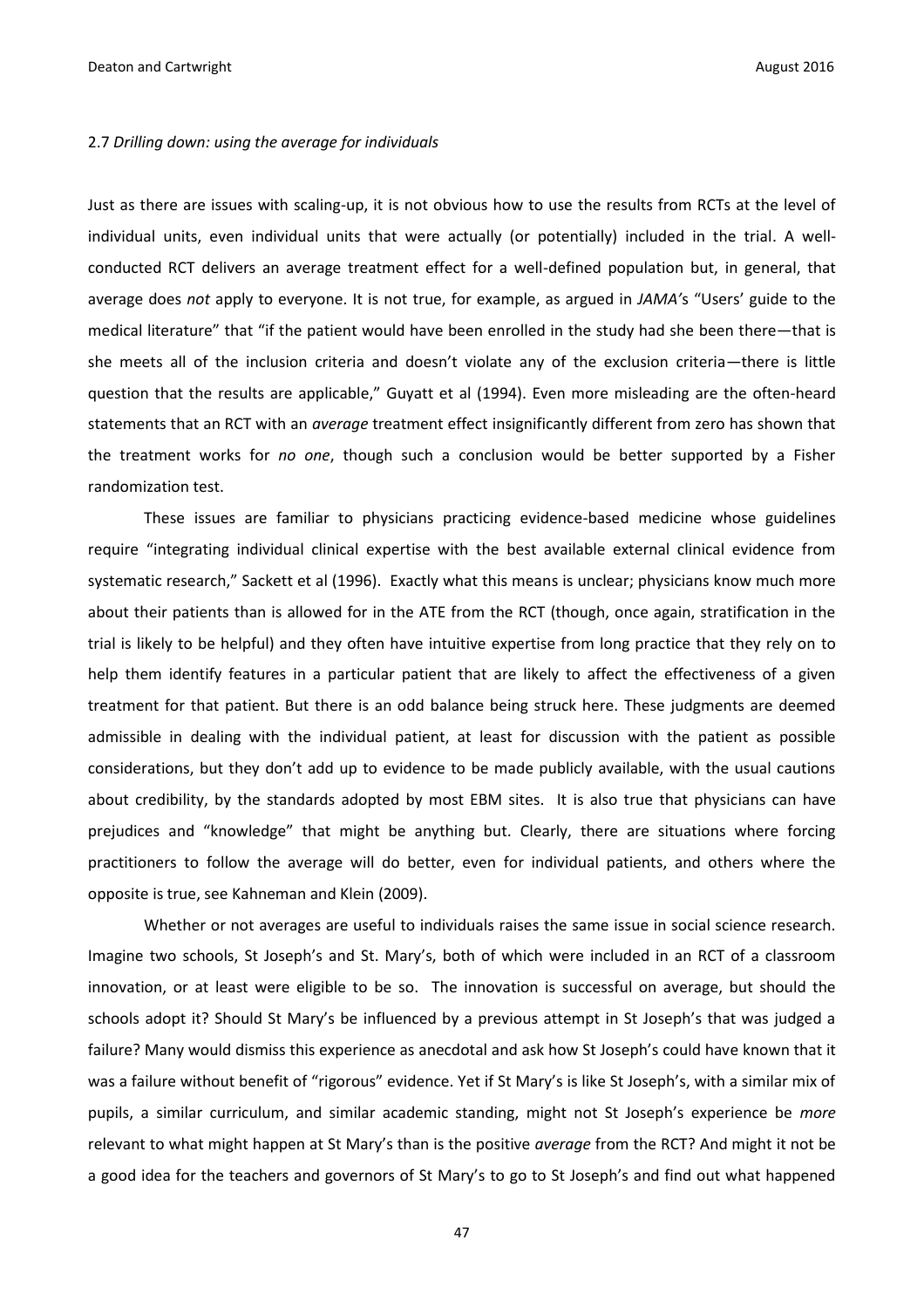and why? They may be able to observe the mechanism of the failure, if such it was, and figure out whether the same problems would apply for them, or whether they might be able to adapt the innovation to make it work for them, perhaps even more successfully than the positive average in the trial.

Once again, these questions are unlikely to be simply answered in practice; but, as with transportability, there is no serious alternative to trying. Assuming that the average works for you will often be wrong, and it will at least sometimes be possible to do better. As in the medical case, the advice to individual schools often lacks specificity. For example, the US Institute of Education Sciences has provided a "user-friendly" guide to practices supported by rigorous evidence, US Department of Education (2003). The advice, which is very similar to recommendations in development economics, is that the intervention be demonstrated effective through well-designed RCTs in more than one site of implementation, and that "the trials should demonstrate the intervention's effectiveness in school settings similar to yours" (2003, p. 17). No operational definition of "similar" is provided.

We note finally that these caveats, which apply to individuals (or schools) even if they were in the trial, provide another reason why the concept of "external" validity is unhelpful. The real issue is how to *use* the findings of a trial in new settings, including settings included in the trial; external validity in the sense of invariance of the ATE emphasizes simple replication, which guarantees nothing, while ignoring the possibility that lack of replication can be a key to understanding.

#### 2.8 *Examples and illustrations from economics*

Our arguments in this Section should not be controversial, yet we believe that they represent an approach that is different from most current practice. To document this and to fill out the arguments, we provide some examples. While these are occasionally critical, our purpose is constructive; indeed, we believe that misunderstandings about how to use RCTs have artificially limited their usefulness, as well as alienated some who would otherwise use them.

Conditional cash transfers (CCTs) are interventions that have been tested using RCTs (and other RCT-like methods) and are often cited as a leading example of how an evaluation with strong internal validity leads to a rapid spread of the policy, e.g. Angrist and Pischke (2010) among many others. IThink through the causal chain that is required for CCTs to be successful: people must like money, they must like (or do not object too much) to their children being educated and vaccinated, there must exist schools and clinics that are close enough and well enough staffed to do their job, and the government or agency that is running the scheme must care about the wellbeing of families and their children. That such conditions hold in a wide range of (although certainly not all) countries makes it unsurprising that CCTs "work" in many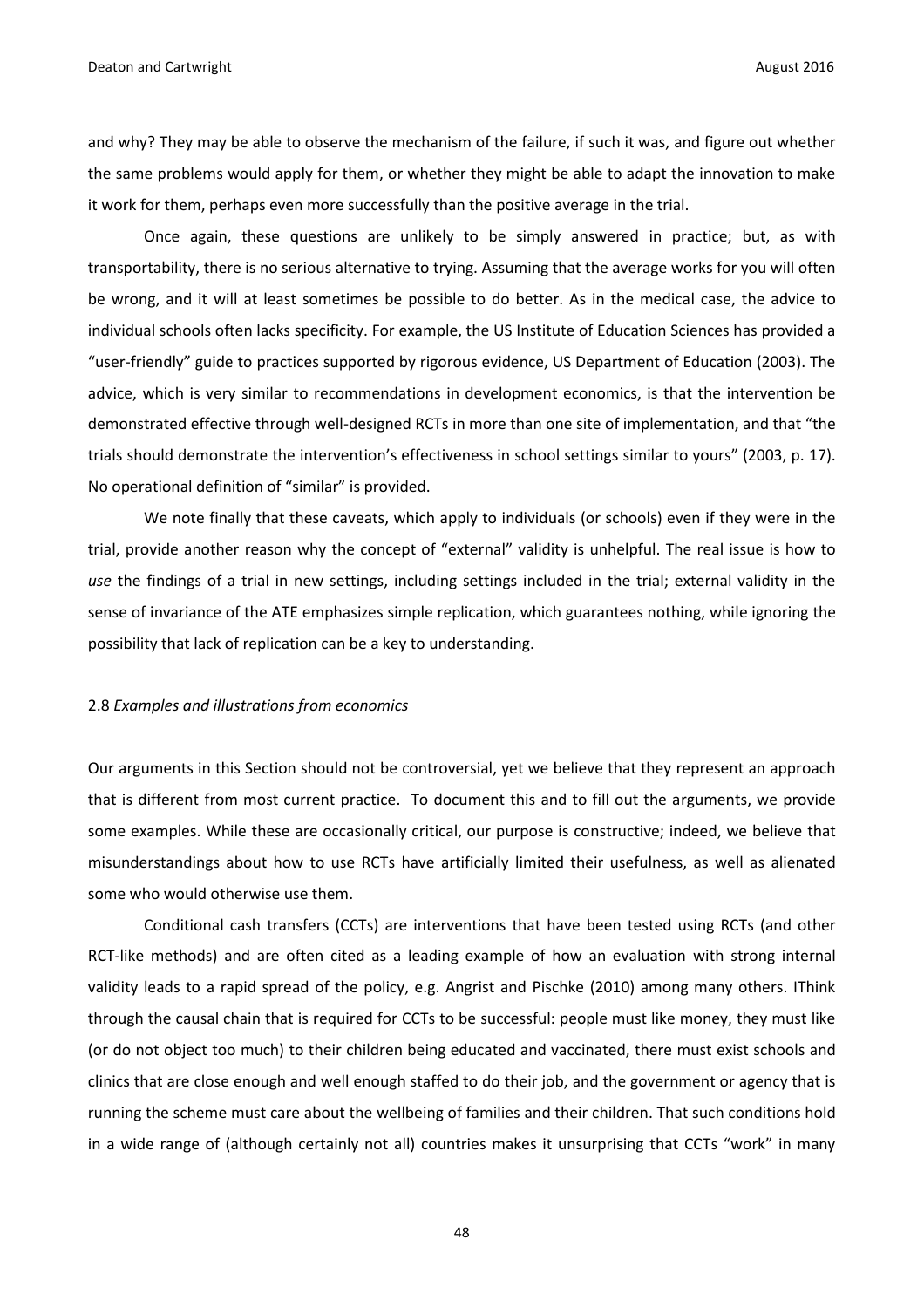replications, though they certainly will not work in places where the schools and clinics do not exist, Levy (2001), nor in places where people strongly oppose education or vaccination.

Similarly, given that the helping factors will operate with different strengths and effectiveness in different places, it is also not surprising that the size of the ATE differs from place to place; for example, Vivalt's AidGrade website lists 29 estimates from a range of countries of the standardized (divided by local standard deviation of the outcome) effects of conditional cash transfers on school attendance; all but four show the expected positive effect, and the range runs from –8 to +38 percentage points. Even in this leading case, where we might reasonably conclude that CCTs "work" in getting children into school, it would be hard to calculate credible cost-effectiveness numbers, or to come to a general conclusion about whether CCTs are more or less cost effective than other possible policies. Both costs and effect sizes can be expected to differ in new settings, just as they have in observed ones, making these predictions difficult.

The range of estimates illustrates that the simple view of external validity—that the ATE should transport from one place to another—is not well defined. AidGrade uses standardized measures of effect size divided by standard deviation of outcome at baseline, as does the major multi-country study by Banerjee et al (2015), But we might prefer measures that have an economic interpretation, such as additional months of schooling per \$100 spent (for example if a donor is trying to decide where to spend, see below). Nutrition might be measured by height, or by the log of height. Even if the ATE by one measure carries across, it will only do so using another measure if the relationship between the two measures is the same in both situations. This is exactly the sort of thing that a formal analysis of transportability forces us to think about. (Note also that ATE in the original RCT can differ depending on whether the outcome is measured in levels or in logs; the two ATEs could even have different signs.)

Deworming is surely more complicated than conditional cash transfers though not because anyone disputes the desirability of removing parasitical worms or the biological efficacy of the medicines, at least if they are repeatedly and effectively administered; that is the part of the causal process that is transportable from one place to another. Yet nutritional or school attendance outcomes depend on reinfection from one person to another—which depends on local customs about defecation (which vary from place to place and are subject to religious and cultural factors), particularly on the extent of open defecation and the density of population, on whether or not children wear shoes, and on the availability and use of public and private sanitation; this last was crucial in the elimination of hookworm in the southern states of the U.S. according to Stiles (1939). Temperature may also be important; indeed, such "macro" variables are likely to be important in a wide range of medical, employment, and production trials, Rosenzweig and Udry (2016). There are two prominent positive studies in the economics literature, one in Kenya, Kremer and Miguel (2000) and one in India, Bobonis, Miguel and Puri-Sharma (2006); these are often cited as examples of the power of RCTs to come up with the "right" answer, for example by Karlan and Appel (2008). Yet the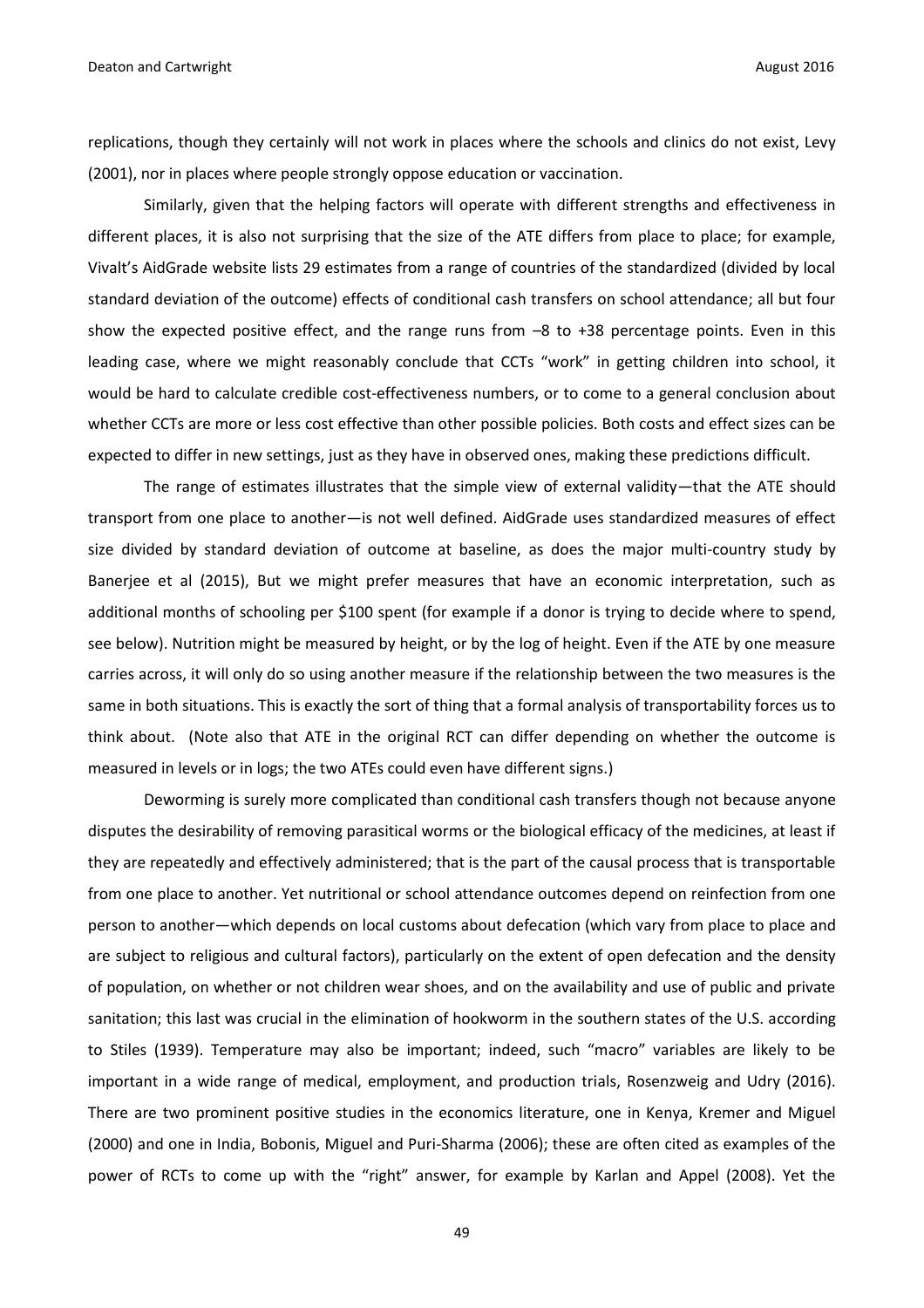Cochrane Collaboration review of deworming and schooling, Taylor-Robinson et al (2015), which reviews one trial (from India) covering more than a million participants, and 44 others covering 67,672 participants, including Kremer and Miguel (2004), conclude that there is "substantial evidence" that deworming shows no benefit in nutritional status, hemoglobin, cognition, school performance or death. The validity of this meta-analysis is disputed by Croke et al (2016). A replication, Aiken et al (2015) and re-analysis (using different methods) of Miguel and Kremer's original data by Davey et al (2015) concluded that the study "provided some evidence, but with high risk of bias," provoking a lengthy exchange, Hicks et al (2015) and Hargreaves et al (2015). Most of the differences in results come from different methodological choices, themselves largely based on disciplinary traditions, rather from the effects of mistakes or errors. In an impressive and clear reanalysis, Humphreys (2015) argues that one puzzling feature of Miguel and Kremer's results is the absence of any clear effect of deworming on health, as was the case in the large Indian RCT. Yet the effects of deworming on education, which are the main target of the paper, presumably work through health, so that the absence of health effects—a failure of expected mediators—is a puzzle, see also Miguel, Kremer and Hicks (2015), and Ahuja et al (2015). Recall too our earlier discussion of the difficulty of interpreting the standard errors of the original study in the absence of randomization.

It is not our purpose here to try to adjudicate these competing claims but rather to relate this work to our general argument. First, it is not clear that there is a right answer to be discovered; given the causal chains involved, deworming might be helpful in one place but unhelpful in another. Yet the focus of the debate is almost entirely on internal validity, on whether the original studies were correctly done. The Cochrane review, in line with this, and in line with much meta-analysis of trials, seems to suppose that there is a single effect to be uncovered that, once established, will be invariant to local and environmental differences. External validity, it seems, is implied by internal validity. Indeed, Chalmers, one of the founders of the Cochrane Collaboration, has explicitly argued (in response to one of us) that, in the absence of strong reasons to the contrary, results should be taken as applicable everywhere, Pettigrew and Chalmers (2011).

Second, the debate makes it clear that the practice of RCTs in economic development has done little to fulfill the original promise that their simplicity—how hard is it to subtract one mean from another?—would dispose of the methodological and econometric disputes that characterize so many observational studies and were thought to be one of their main flaws. While RCTs tend to take some contentious issues of identification off the table, they leave much to be disputed, including the handling of factors that interact with treatment effects, the appropriate level of randomization, the calculation of standard errors, the choice of outcome measure, the inclusion criteria for the sample, placebo and Hawthorne effects, and much more. The claim that RCTs cut through the usual econometric disputes to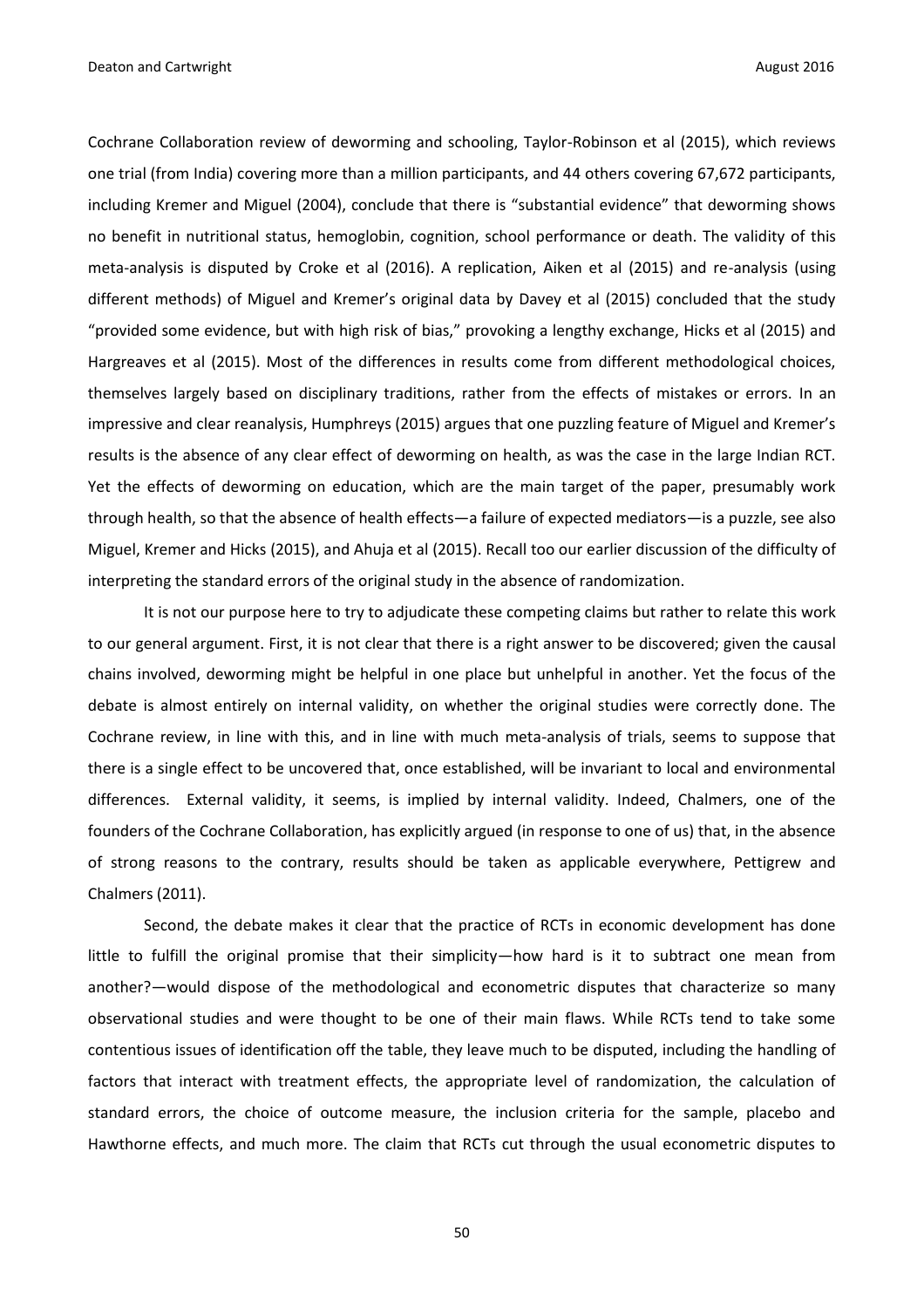deliver to policymakers a simple, convincing, and easily understood answer is simply false. The deworming debates are perhaps the leading illustration.

Much of the development literature, like the medical literature, works with the view of external validity that, unless there is evidence to the contrary, the direction and size of treatment effects can be transported from one place to another. The J-PAL website reports its findings under a general head of policy relevance, subdivided by a selection of topics. Under each topic, there is a list of relevant RCTs from a range of different settings around the world. These are conveniently converted into a common costeffectiveness measure so that, for example, under 'education', subhead 'student participation', there are four studies from Africa: on informing parents about the returns to education in Madagascar, on deworming, on school uniforms, and on merit scholarships, all from Kenya. The units of measurement are additional years of student education per \$100, and among these four studies, the average effect sizes of spending \$100 are 20.7 years, 13.9 years, 0.71 years and 0.27 years respectively. (Note that this is a different—and superior—standardization from the effect size standardization discussed above.)

What can we conclude from such comparisons? For a philanthropic donor interested in education, and if marginal and average effects are the same, they might indicate that the best place to devote a marginal dollar is in Madagascar, where it would be used to inform parents about the value of education. This is certainly useful, but it is not as useful as statements that information or deworming programs are everywhere more cost-effective than programs involving school uniforms or scholarships, or if not everywhere, at least over some domain, and it is these second kinds of comparison that would genuinely fulfill the promise of "finding out what works." But such comparisons only make sense if we can transport the results from one place to another, if the Kenyan results also hold in Madagascar, Mali, or Namibia, or some other list of African or non-African places. J-PAL's manual for cost-effectiveness, Dhaliwal et al (2012) explains in (entirely appropriate) detail how to handle variation in costs across sites, noting variable factors such as population density, prices, exchange rates, discount rates, inflation, and bulk discounts. But it gives short shrift to cross-site variation in the size of average treatment effects which play an equal part in the calculations of cost effectiveness. The manual briefly notes that diminishing returns (or the "last-mile" problem) might be important in theory, but argues that the baseline levels of outcomes are likely to be similar in the pilot and replication areas, so that the average treatment effect can be safely transported as is. All of this lacks a justification for transportability, some understanding of when results transport, when they do not, or better still, how they should be modified to make them transportable.

One of the largest and most technically impressive of the development RCTs is by Banerjee et al (2015), which tests a "graduation" program designed to permanently lift extremely poor people from poverty by providing them with a gift of a productive asset (from guinea-pigs, (regular-) pigs, sheep, goats, or chickens depending on locale), training and support, life skills coaching, as well as support for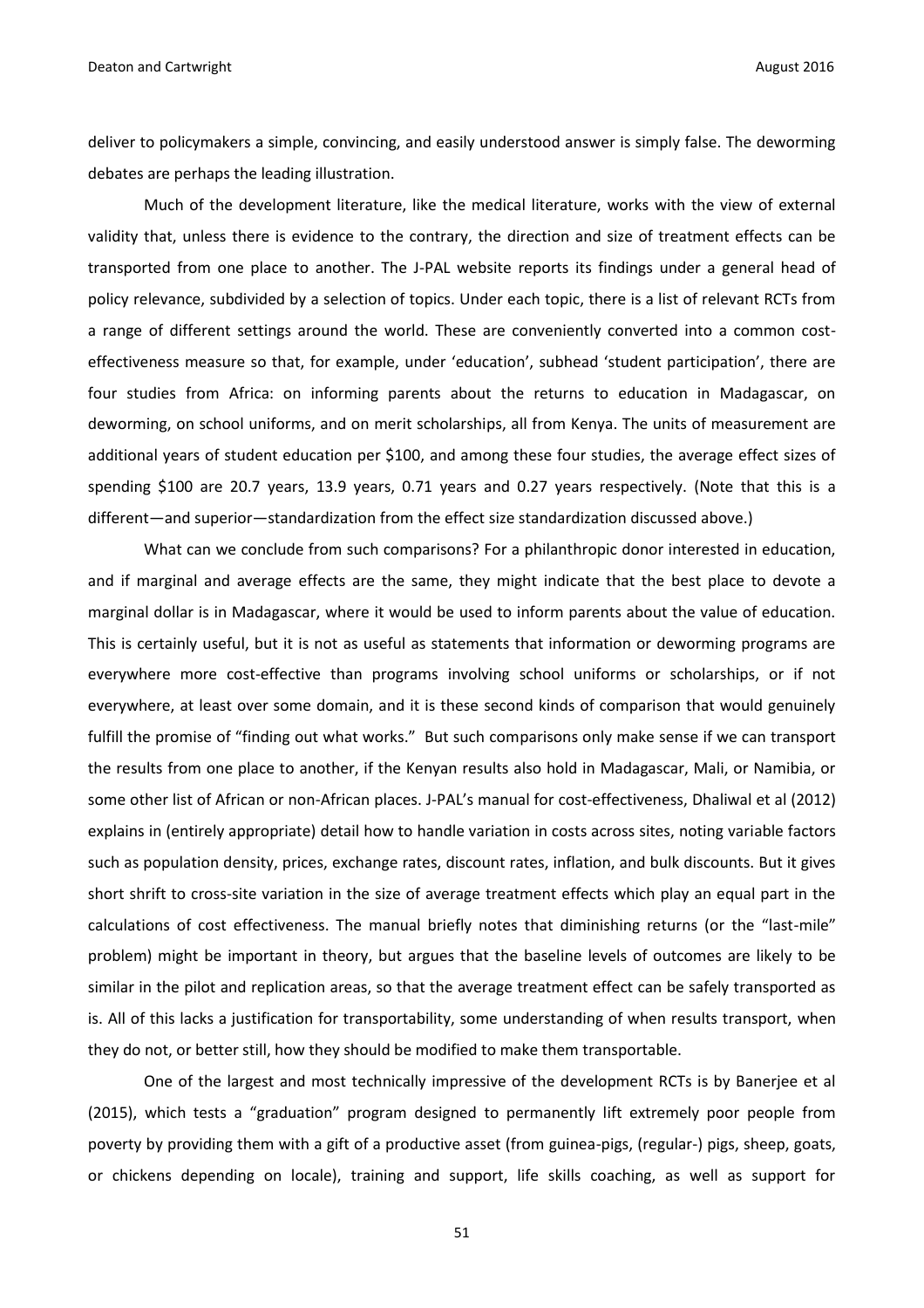consumption, saving, and health services; the idea is that this package of aid can help people break out of poverty traps in a way that would not be possible with one intervention at a time. Comparable versions of the program were tested in Ethiopia, Ghana, Honduras, India, Pakistan, and Peru and, excepting Honduras (where the chickens died) find largely positive and persistent effects—with similar (standardized) effect sizes—for a range of outcomes (economic, mental and physical health, and female empowerment). One site apart, essentially everyone accepted their assignment, so that many of the familiar caveats do not apply. Replication of positive ATEs over such a wide range of places certainly provides proof of concept for such a scheme. Yet Bauchet, Morduch, and Ravi (2015) fail to replicate the result in South India, where the control group got access to much the same benefits, what Heckman, Hohman, and Smith (2000) call 'substitution bias'. Even so, the results are important because, although there is a longstanding interest in poverty traps, many economists have long been skeptical of their existence or that they could be sprung by such aid-based policies. In this sense, the study is an important contribution to the *theory* of economic development; it tests a theoretical proposition and will (or should) change minds about it.

A number of difficulties remain. As the authors note, such trials cannot tell us which component of the treatment accounted for the results, or which might be dispensable—a much more expensive multifactorial trial would be required—though it seems likely in practice that the costliest component—the repeated visits for training and support—is likely to be the first to be cut by cash-strapped politicians or administrators. And as noted, it is unclear what should count as (simple) replication in international comparisons; it is hard to think of the uses of standardized effect sizes, except to document that effects exist everywhere and that they are similarly large relative to local variation in such things.

The effect size—the average treatment effect expressed in numbers of standard deviations of the original outcome—though conveniently dimensionless, has little to recommend it. As with much of RCT practice, it strips out any economic content—no rates of return, or benefits minus costs—and it removes any discipline on what is being compared. Apples and oranges become immediately comparable, as do treatments whose inclusion in a meta-analysis is limited only by the imagination of the analysts in claiming similarity. In psychology, where the concept originated, there are endless disputes about what should and should not be pooled in a meta-analysis. Beyond that, as argued by Simpson (2016), restrictions on the trial sample—often good practice to reduce background noise and to help detect an effect—will reduce the baseline standard deviation and inflate the effect size. More generally, effect sizes are open to manipulation by exclusion rules. It makes no sense to claim replicability on the basis of effect sizes, let alone to use them to rank projects.

The graduation study can be taken as the closest to fulfilling the "finding out what works" aim of the RCT movement in development. Yet it is silent on perhaps the crucial aspect for policy, which is that the trial was run entirely in partnership with NGOs, whereas what we would like to know is whether it could be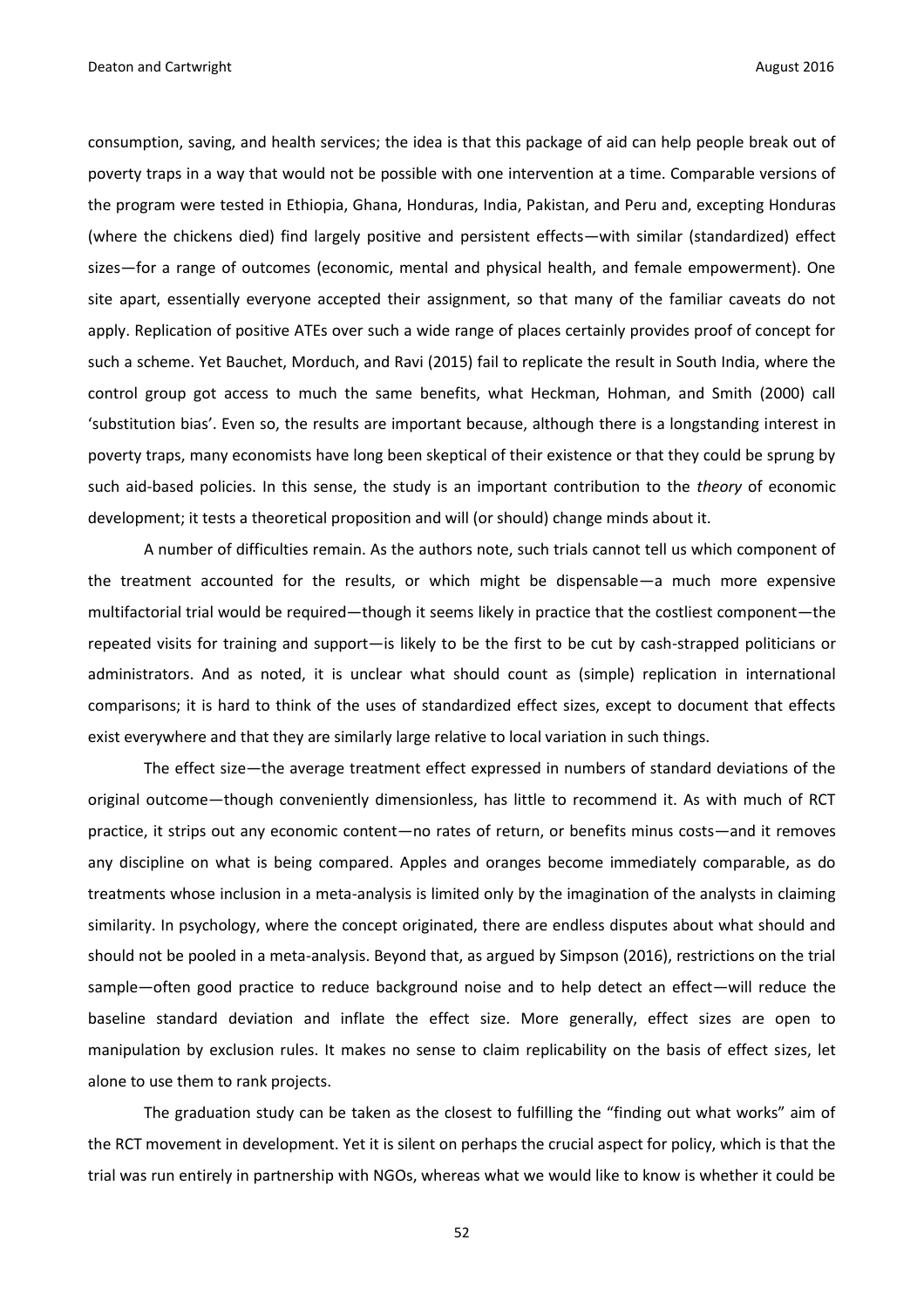replicated by governments, including those governments that are incapable of getting doctors, nurses, and teachers to show up to clinics, or schools, Chaudhury et al (2005), Banerjee, Deaton and Duflo (2004), or of regulating the quality of medical care in either the public or private sectors, Filmer, Hammer and Pritchett (2000) or Das and Hammer (2005). In fact, we already know a great deal about "what works." Vaccinations work, maternal and child healthcare services work, and classroom teaching works. Yet knowing this does not get those things done. Adding another program that works under ideal conditions is useful only where such conditions exist, and that would likely be unnecessary when they exist. Finding out what works is not the magic key to economic development. Technical knowledge, though always worth having, requires suitable institutions if it is to do any good.

A similar point is documented in the contrast between a successful trial that used cameras and threats of wage reductions to incentivize attendance of teachers in schools run by an NGO in Rajasthan in India, Duflo, Hanna, and Ryan (2012), and the subsequent failure of a follow-up program in the same state to tackle mass absenteeism of health workers, Banerjee, Duflo, and Glennerster (2008). In the schools, the cameras and timekeeping worked as intended, and teacher attendance increased. In the clinics, there was a short-run effect on nurse attendance, but it was quickly eliminated. (The ability of agents eventually to undermine policies that are initially effective is common enough and not easily handled within an RCT.) In both trials, there were incentives to improve attendance, and there were incentives to find a way to sabotage the monitoring and restore workers to their accustomed positions; the force of these incentives is a "high-level" cause, like gravity, or the principle of the lever, that works in much the same way everywhere. For the clinics, some sabotage was direct—the smashing of cameras—and some was subtler, when government supervisors provided official, though essentially specious reasons, for missing work. We can only conjecture why the causality was switched in the move from NGO to government; we suspect that working for a highly-respected local NGO is a different contract from working for the government, where not showing up for work is widely (if informally) understood to be part of the deal. The incentive lever works when it is wired up right, as with the NGOs, but not when the wiring cuts it out, as with the government. Knowing "what works" in the sense of the treatment effect on the trial population is of limited value without understanding the political and institutional environment in which it is set. This underlines the need to understand the underlying social, economic, and cultural structures—including the incentives and agency problems that inhibit service delivery—that are required to support the causal pathways that we should like to see at work.

Trials in economic development are susceptible to the critique that they take place in artificial environments. Drèze (2016) notes, based on extensive experience in India, "when a foreign agency comes in with its heavy boots and suitcases of dollars to administer a `treatment,' whether through a local NGO or government or whatever, there is a lot going on other than the treatment." There is also the suspicion that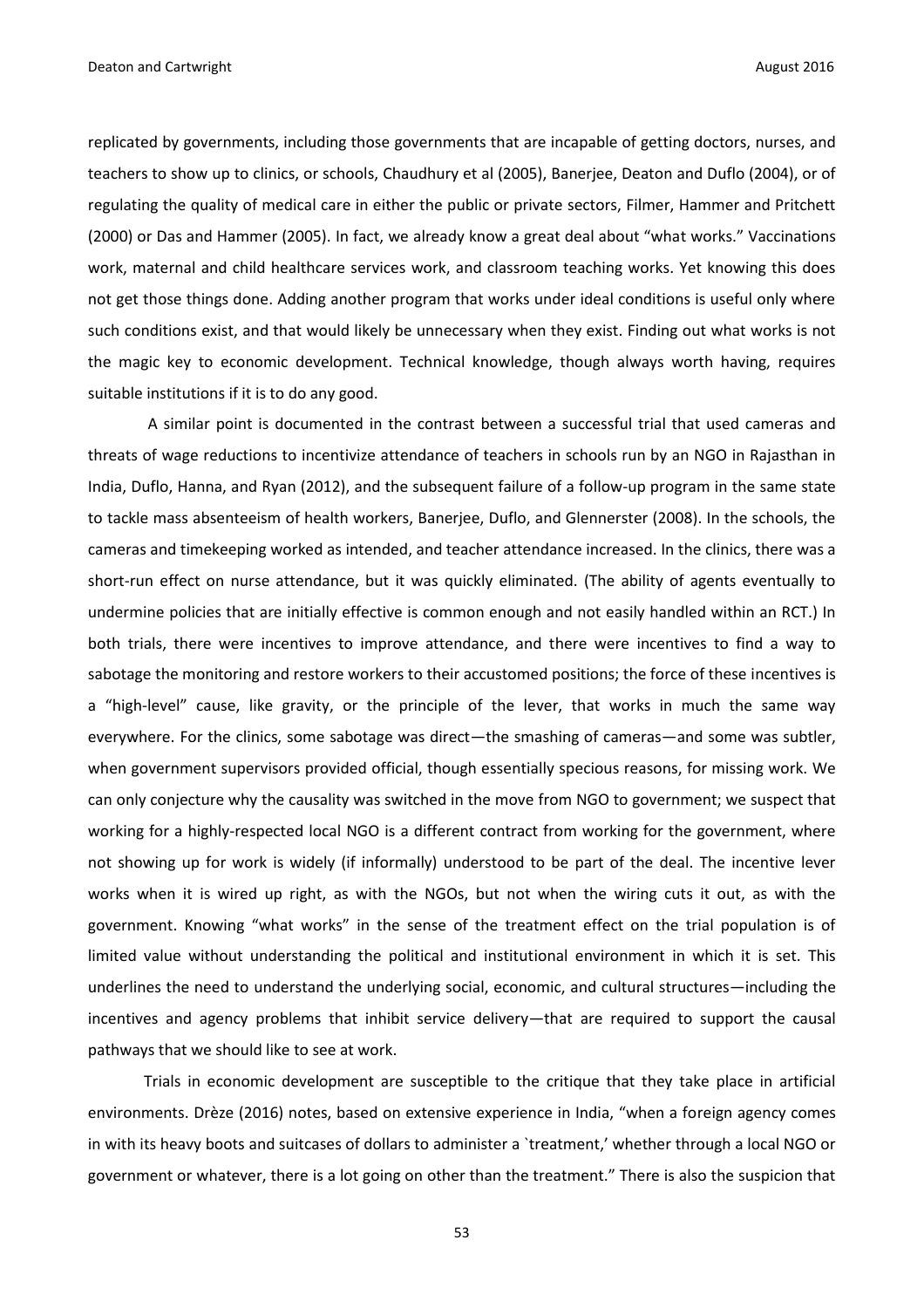a treatment that works does so because of the presence of the "treators," often from abroad, rather than because of the people who will be called to work it in reality.

There is also much to be learned from many years of economic trials in the United States, particularly from the work of the Manpower Demonstration Research Corporation (now known by its initials MDRC), from the early income tax trials, as well as from the Rand Health Experiment. Following the income tax trials, MDRC has run many randomized trials since the 1970s, mostly for the Federal government but also for individual states and for Canada, see the thorough and informative account by Gueron and Rolston (2011) for the factual information underlying the following discussion. MRDC's program, like that of JPAL in development, is intended to find out "what works" in the state and federal welfare programs. These programs are conditional cash transfers in which poor recipients are given cash provided they satisfy certain conditions which are often the subject of the trial. Should there be work requirements? Should there be remedial educational before work requirements? What are the benefits and costs of various alternatives, both to the recipients and to the local and federal taxpayers? All of these programs are deeply politicized, with sharply different views over both facts and desirability. Many engaged in these disputes feel certain of what should be done and what its consequences will be so that, by their lights, control groups are unethical because they deprive some people of what the advocates "know" will be certain benefits. Given this, it is perhaps surprising that RCTs have become the accepted norm for this kind of policy evaluation in the US.

The reasons owe much to political institutions, as well as to the common faith that RCTs can reveal the truth. At the Federal level, prospective policies are vetted by the non-partisan Congressional Budget Office, which makes its own estimates of the budgetary implications of the program. Ideologues whose programs score poorly by the CBO have an incentive to support an RCT, not to convince themselves, but to convince their opponents; once again, RCTs are especially valuable when your opponents do not share your prior. And control groups are easier to put in place when there are insufficient funds to cover the whole population. There was also a widespread and largely uncritical belief that RCTs always give the right answer, at least for the budgetary implications, which, rather than the wellbeing of the recipients, were often the primary (and indeed sometimes the only) concern; note that all of these trials are on poor people by rich people who are typically more concerned with cost than with the wellbeing of the poor, Greenberg, Schroder and Onstott (1999). MDRCs trials could therefore be effective dispute reconciliation mechanisms both for those who saw the need for evidence and for those who did not (except instrumentally). Note that the outcome here fits with our "public health" case; what the politicians need to know is not the outcomes for individuals, or even how the outcomes in one state might transport to another, but the average budgetary cost in a specific place for each poor person treated, something that a good RCT conducted on a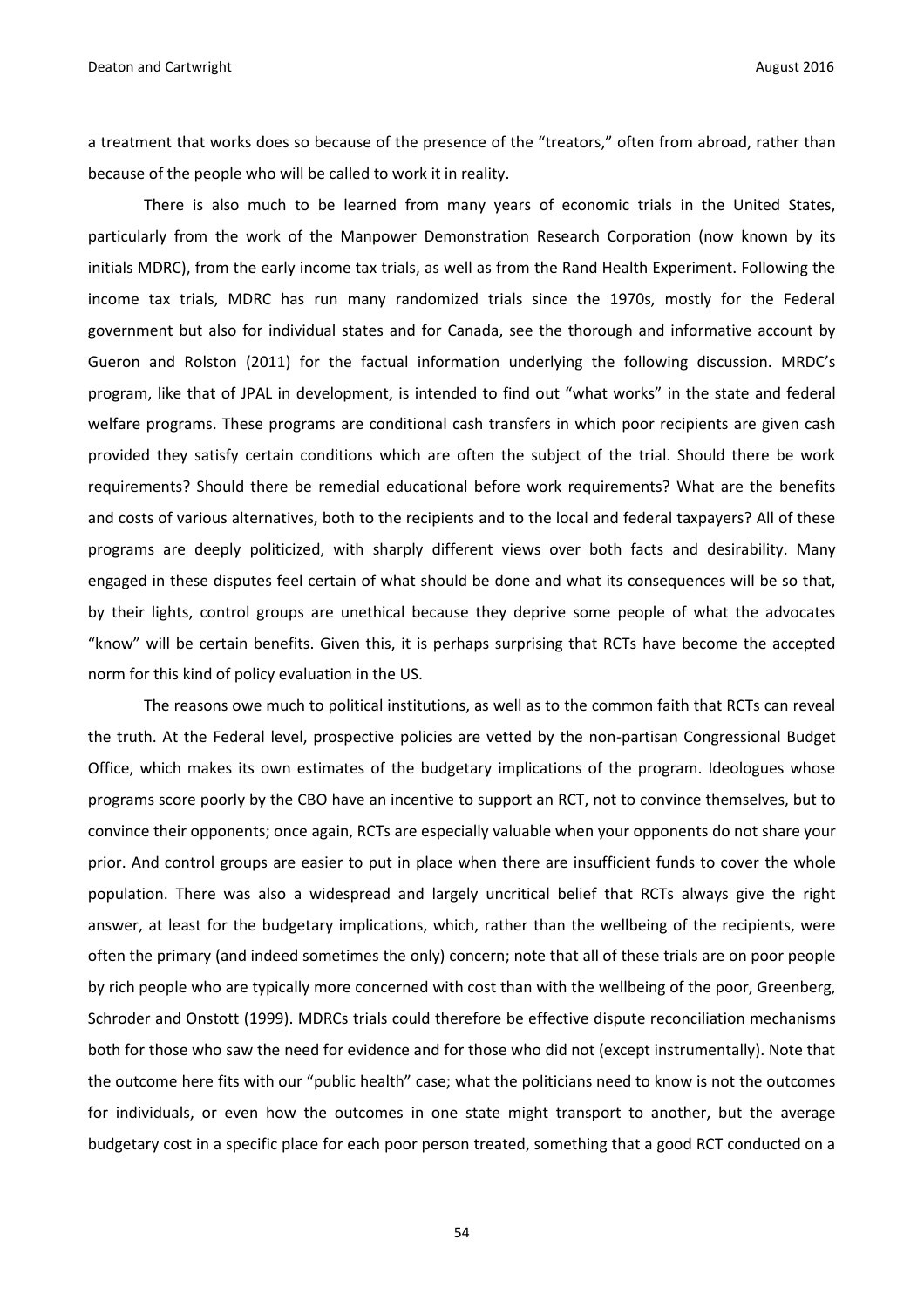representative sample of the target population is equipped to deliver, at least in the absence of general equilibrium effects, timing effects, etc.

These RCTs by MDRC and other contractors deserve much credit. They have demonstrated both the feasibility of large-scale social trials including the possibility of randomization in these settings (where many participants were hostile to the idea), as well as their usefulness to policymakers. They also seem to have changed beliefs, for example in favor of the desirability of work requirements as a condition of welfare, even among many of those who were originally opposed. There are also limitations; the trials appear to have had at best a limited influence on scientific thinking about behavior in labor markets. The results of similar programs have often been different across different sites, and there has to date been no firm understanding of why; indeed, the trials are not designed to reveal this, Moffitt (2004). Finally, and perhaps crucially for the potential contribution to economic science, there has been little success in understanding either the underlying structures or chains of causation, in spite of a determined effort from the very beginning to peer into the black boxes. Without such mechanisms, transportability is always in doubt, it is impossible for policymakers or academics to purposively improve the policies, and the contributions to cumulative science are severely limited.

The RAND health experiment, Manning et al (1975a, b), provides a different but equally instructive story if only because its results have permeated the academic and policy discussions about healthcare ever since. It was originally designed to test the question of whether more generous insurance would cause people to use more medical care and, if so, by how much. The incentive effects are hardly in doubt today; the immortality of the study comes rather from the fact that its multi-arm (response surface) design allowed the calculation of an elasticity for the study population, that medical expenditures decreased by – 0.1 to –0.2 percent for every percentage increase in the copayment. According to Aron-Dine, Einav, and Finkelstein (2013), it is this dimensionless and thus apparently transportable number that has been used ever since to discuss the design of healthcare policy; the elasticity has come to be treated as a universal constant. Ironically, they argue that the estimate cannot be replicated in recent studies, and it is even unclear that it is firmly based on the original evidence. This account points, once again, to the central importance of transportability for the usefulness and long-term usefulness of a trial. Here, the simple direct transportability of the result seems to have been largely illusory though, as we have argued, this does not mean that more complex constructions based on the results of the trial would not have done better.

#### **Conclusions**

RCTs are the ultimate in credible estimation of average treatment effects in the population being studied because they make so few assumptions about heterogeneity, causal structure, choice of variables, and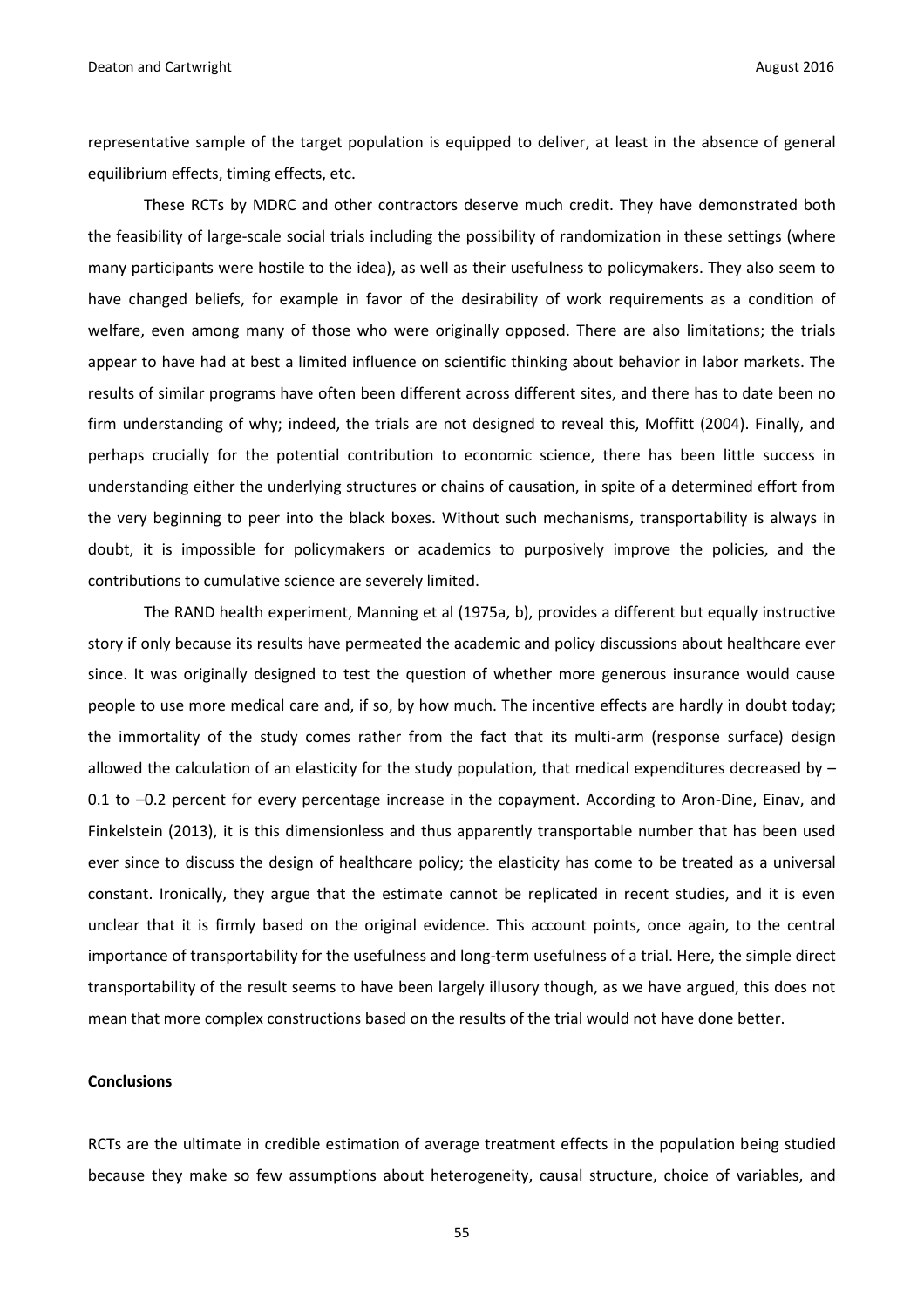functional form. They are truly nonparametric. And indeed, this is sometimes just what we want, particularly where we have little credible prior information. RCTs are often convenient ways to introduce experimenter-controlled variance—if you want to see what happens, then kick it and see, twist the lion's tail—but note that many experiments, including many of the most important (and Nobel Prize winning) experiments in economics, do not and did not use randomization, Harrison (2013), Svorencik (2015). But the credibility of the results, even internally, can be undermined by excessive heterogeneity in responses, and especially when the distribution of effects is asymmetric, where inference on means can be hazardous. Ironically, the price of the credibility in RCTs is that all we get are means. Yet, in the presence of outliers, means themselves do not provide the basis for reliable inference. And randomization in and of itself does nothing unless the details are right; purposive selection into the experimental population, like purposive selection into and out of assignment, undermines inference in just the same way as does selection in observational studies. Lack of blinding, whether of participants, trialists, data collectors, or analysts, undermines inference by permitting factors other than the treatment to affect the outcome, akin to a failure of exclusion restrictions in instrumental variable analysis.

The lack of structure can become seriously disabling when we try to use RCT results, outside of a few contexts, such as program evaluation, hypothesis testing, or establishing proof of concept. Beyond that, we are in trouble. We cannot use the results to help make predictions elsewhere without more structure, without more prior information, and without having some idea of what makes treatment effects vary from place to place, or time to time. There is no option but to commit to some causal structure if we are to know how to use RCT evidence elsewhere, or to use the estimates out of the original context. Simple generalization and simple extrapolation just do not cut the mustard. This is true of any study, experimental or observational. But observational studies are familiar with, and routinely work with, the sort of assumptions that RCTs claim to avoid, so that if the aim is to use empirical evidence, any credibility advantage that RCTs have in estimation is no longer operative.

Yet once that commitment has been made, RCT evidence can be extremely useful, pinning down part of a structure, helping to build stronger understanding and knowledge, and helping to assess welfare consequences. As our examples show, this can often be done without committing to the full complexity of what are often thought of as structural models. Yet without the structure that allows us to place RCT results in context, or to understand the mechanisms behind those results, not only can we not transport whether "it works" elsewhere, but we cannot do the standard stuff of economics, which is to say whether or not the intervention is actually welfare improving, see Harrison (2014) for a vivid account that sharply identifies this and other issues. Without knowing *why* things happen and *why* people do things, we run the risk of worthless casual ("fairy story") causal theorizing and have essentially given up on one of the central tasks of economics.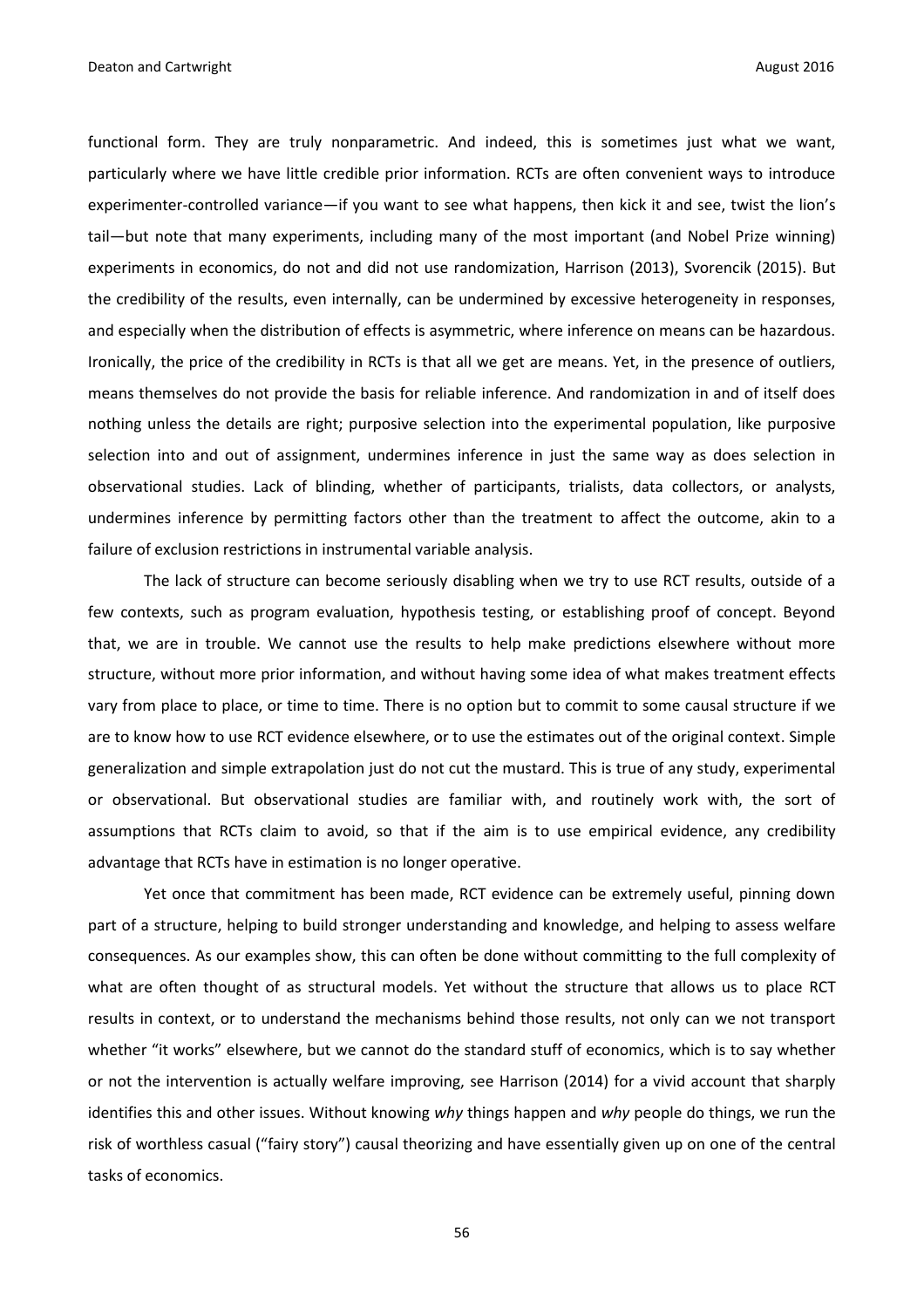We must back away from the refusal to theorize, from the exultation in our ability to handle unlimited heterogeneity, and actually SAY something. Perhaps paradoxically, unless we are prepared to make assumptions, and to say what we know, making statements that will be incredible to some, all the credibility of the RCT is for naught.

In the specific context of development that has concerned us here, RCTs have proven their worth in providing proofs of concept and at testing predictions that some policies must always work or can never work. But, as elsewhere in economics, we cannot find out *why* something works by simply demonstrating that it *does* work, no matter how often, which leaves us uninformed as to whether the policy *should* be implemented. Beyond that, small scale, demonstration RCTs are not capable of telling us what would happen if these policies were implemented to scale, of capturing unintended consequences that typically cannot be included in the protocols, or of modeling what will happen if schemes are implemented by governments, whose motives and operating principles are different from the NGOs who typically run trials. While it is true that abstract knowledge is always likely to be beneficial to economic development, successful development depends on institutions and on politics, matters on which RCTs have little to say. In the end, RCTs are one of the many external technical fixes that have meandered off and on the development stage since the Second World War, including building infrastructure, getting prices right, and service delivery, none of which have faced up to the essential domestic political foundations for development.

#### **Citations**

- Ahuja, Amrita, Sarah Baird, Joan Hamory Hicks, Michael Kremer, Edward Miguel, and Shawn Powers, 2015, "When should governments subsidize health? The case of mass deworming," *World Bank Economic Review*, 29, S9–S24.
- Aigner, Dennis J., 1985, "The residential electricity time-of-use pricing experiments. What have we learned?" in David A. Wise and Jerry A. Hausman, *Social experimentation*, Chicago, Il. Chicago University Press for National Bureau of Economic Research, 11–54.
- Aiken, Alexander M., Calum Davey, James R. Hargreaves and Richard J. Hayes, "Re-analysis of health and educational impacts of a school-based deworming programme in western Kenya: a pure replication," *International Journal of Epidemiology*, 0(0), 1–9.
- Al-Ubaydil, Omar, and John A. List, 2013, "On the generalizability of experimental results in economics," in G. Frechette and A. Schotter, *Methods of modern experimental economics,* Oxford University Press.
- Altman, Douglas G., 1985, "Comparability of randomized groups," *Journal of the Royal Statistical Society, Series D (The Statistician)*, 34(1), Statistics in health, 125–36.
- Angrist, Joshua D., 2004, "Treatment effect heterogeneity in theory and practice," *Economic Journal*, 114, C52–C83.
- Angrist, Joshua D., Eric Bettinger, Erik Bloom, Elizabeth King and Michael Kremer, 2002, "Vouchers for private schooling in Colombia: evidence from a randomized natural experiment," *American Economic Review*, 92(5), 1535–58.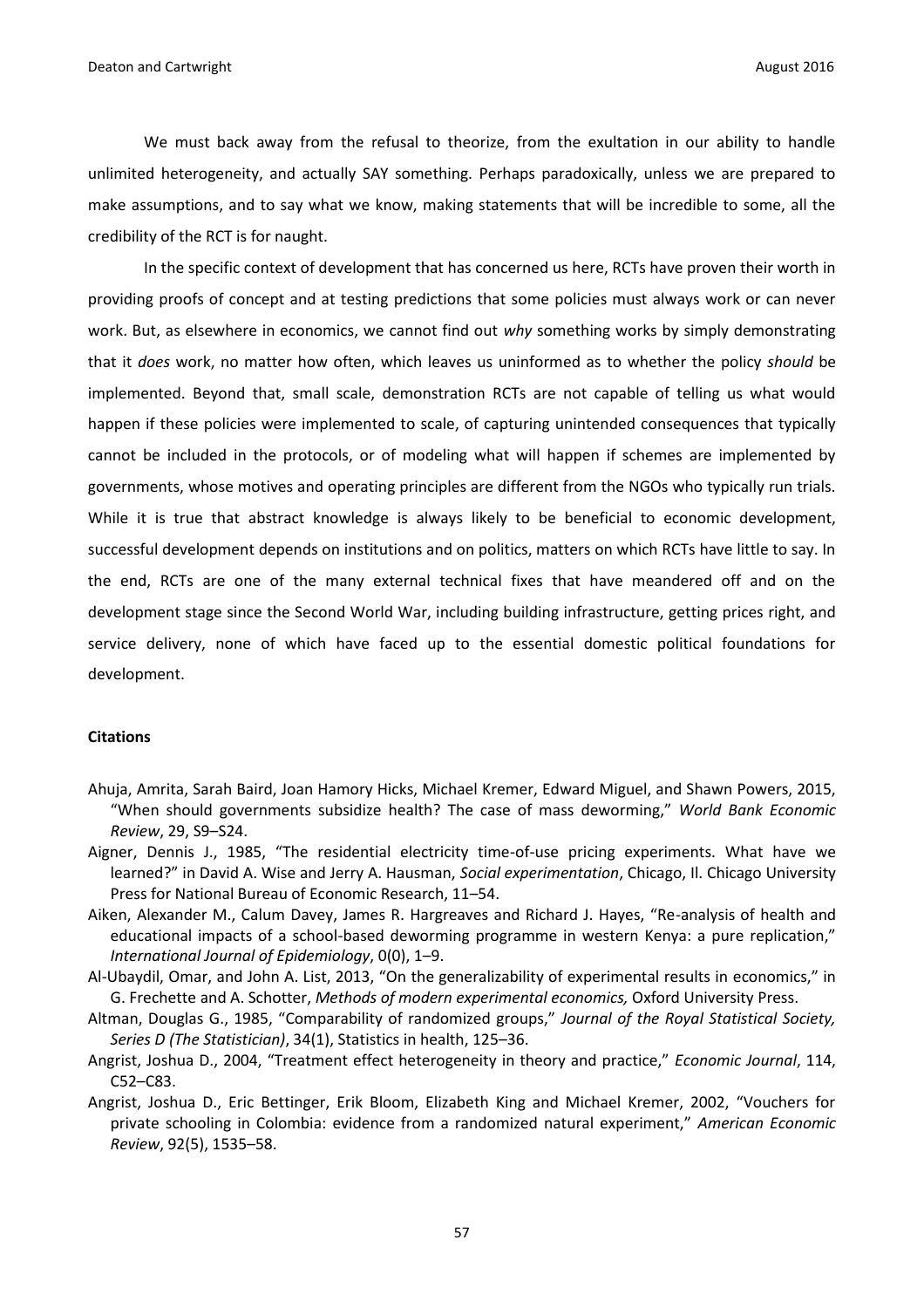- Angrist, Joshua D., and Jörn-Steffen Pischke, 2010, "The credibility revolution in empirical economics: how better research design is taking the con out of econometrics," *Journal of Economic Perspectives*, 24(2), 3–30.
- Aron-Dine, Aviva, Liran Einav, and Amy Finkelstein, 2013, "The RAND health insurance experiment, three decades later," *Journal of Economic Perspectives*, 27(1), 197–222.
- Arrow, Kenneth J., 1975, "Two notes on inferring long run behavior from social experiments," Document No. P-5546, Santa Monica, CA. Rand Corporation.
- Ashenfelter, Orley, 1978, "Estimating the effect of training programs on earnings," *Review of Economics and Statistics*, 60(1), 47–57.
- Ashenfelter, Orley, 1978, "The labor supply response of wage earners," in John L. Palmer and Joseph A. Pechman, eds., *Welfare in rural areas: the North Carolina–Iowa Income Maintenance Experiment*, Washington, DC. The Brookings Institution. 109–38.
- Attanasio, Orazio, Costas Meghir, and Ana Santiago, 2012, "Education choices in Mexico: using a structural model and a randomized experiment to evaluate PROGRESA," *Review of Economic Studies*, 79(1), 37–66.
- Attanasio, Orazio, Sarah Cattan, Emla Fitzsimons, Costas Meghir, and Marta Rubio Codina, 2015, "Estimating the production function for human capital: results from a randomized controlled trial in Columbia," London. Institute for Fiscal Studies, Working Paper no W15/06.
- Bahadur, R. R., and Leonard J. Savage, 1956, "The non-existence of certain statistical procedures in nonparametric problems," *Annals of Mathematical Statistics*, 25: 1115–22.
- Banerjee, Abhijit, Sylvain Chassang, Sergio Montero, and Erik Snowberg, 2016, "A theory of experimenters," processed, July 2016.
- Banerjee, Abhijit, Sylvain Chassang, and Erik Snowberg, 2016, "Decision theoretic approaches to experiment design and external validity," Cambridge, MA. NBER Working Paper no 22167, April.
- Banerjee, Abhijit, Angus Deaton, and Esther Duflo, 2004, "Healthcare delivery in rural Rajasthan," *Economic and Political Weekly*, 39(9), 944–9.
- Banerjee, Abhijit, and Esther Duflo, 2012, *Poor economics: a radical rethinking of the way to fight global poverty*, Public Affairs.
- Banerjee, Abhijit, Esther Duflo, Nathanael Goldberg, Dean Karlan, Robert Osei, William Parienté, Jeremy Shapiro, Bram Thuysbaert, and Christopher Udry, 2015, "A multifaceted program causes lasting progress for the very poor: evidence from six countries," *Science*, 348 (6236), 1260799.
- Banerjee, Abhijit, Esther Duflo, and Rachel Glennerster, 2008, "Putting a band-aid on a corpse: incentives for nurses in the Indian public health care system," *Journal of the European Economic Association*, 6(2– 3), 487–500.
- Banerjee, Abhijit V., and Ruimin He, 2003, "The World Bank of the future," *American Economic Review*, 93(2), 39–44.
- Bauchet, Jonathan, Jonathan Morduch and Shamika Ravi, 2015, "Failure vs displacement: why an innovative anti-poverty program showed no net impact in South India," *Journal of Development Economics*, 116, 1–16.
- Basu, Kaushik, 2010, "The economics of foodgrain management in India," Ministry of Finance, Delhi. <http://finmin.nic.in/workingpaper/Foodgrain.pdf>
- Bloom, Howard S., Carolyn J. Hill, and James A. Riccio, 2005, "Modeling cross-site experimental differences to find out why program effectiveness varies," in Howard S. Bloom, ed., *Learning more from social experiments: evolving analytical approaches*, New York, NY. Russell Sage.
- Bobonis, Gustavo, Edward Miguel, and Charu Puri-Sharma, 2006, "Anemia and school participation," *Journal of Human Resources*, 41(4), 692–721.
- Bold, Tessa, Mwangi Kimenyi,, Germano Mwabu, Alice Ng'ang'a and Justin Sandefur, 2013, "Scaling up what works: experimental evidence on external validity in Kenyan education," Washington, DC. Center for Global Development, Working Paper 321.
- Bothwell, Laura E., and Scott H. Podolsky, 2016, "The emergence of the randomized, controlled trial," *New England Journal of Medicine*, 375(6), 501–4. doi: 10.1056/NEJMp1604635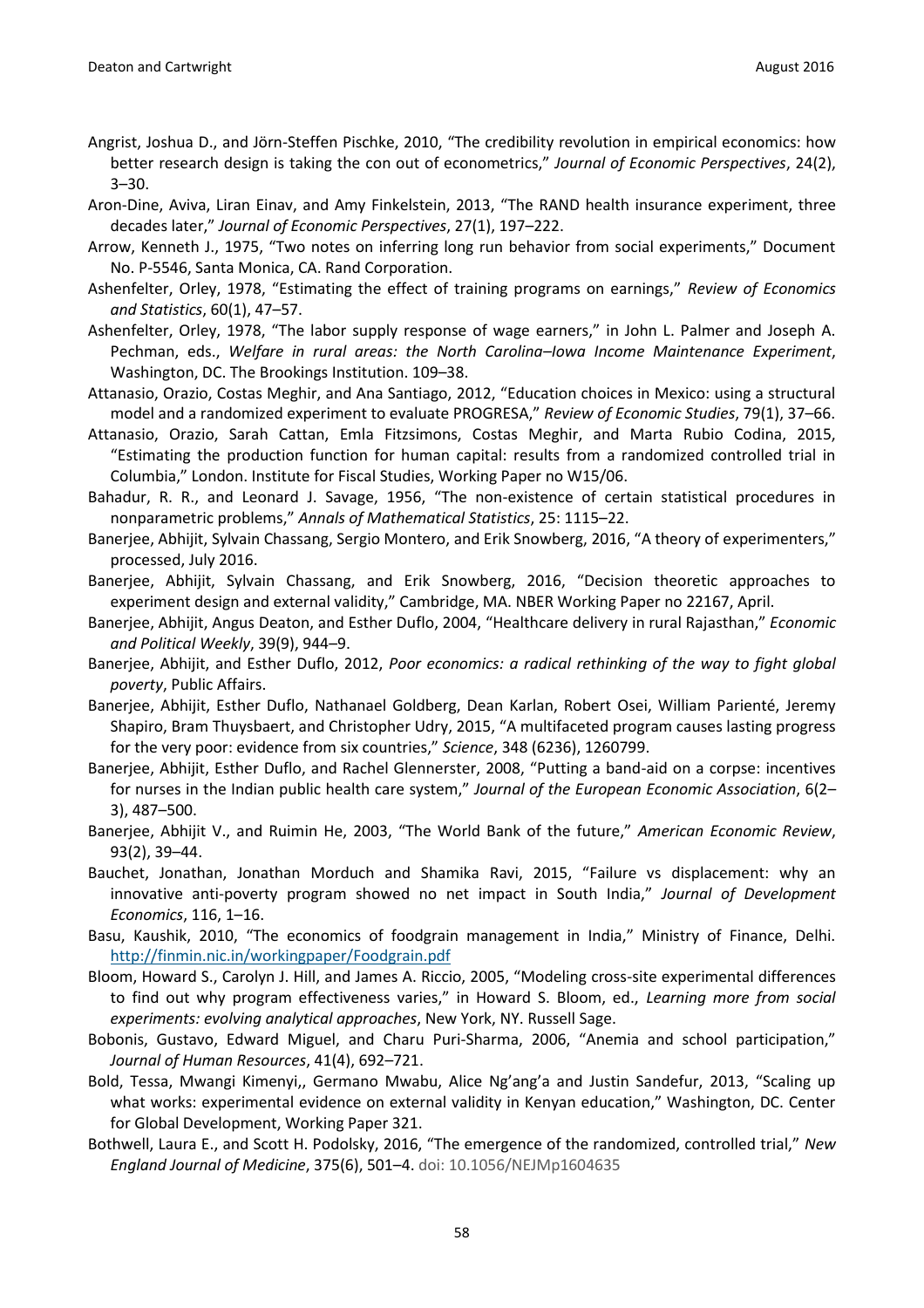- Campbell, D. T., and J. C. Stanley, 1963, *Experimental and quasi-experimental designs for research*. Chicago. RandMcNally.
- Cartwright, Nancy, 1994, *Nature's capacities and their measurement*. Oxford. Clarendon Press.
- Cartwright, Nancy, and Jeremy Hardie, 2012, *Evidence based policy: a practical guide to doing it better*, Oxford. Oxford University Press.
- Chalmers, Iain, 2001, "Comparing like with like: some historical milestones in the evolution of methods to create unbiased comparison groups in therapeutic experiments," *International Journal of Epidemiology*, 30, 1156–64.
- Chalmers, Iain, 2003, "Fisher and Bradford Hill: theory and pragmatism?" *International Journal of Epidemiology*, 32, 922–24.
- Chassang, Sylvain, Gerard Padró I Miguel, and Erik Snowberg, 2012, "Selective trials: a principal–agent approach to randomized controlled experiments," *American Economic Review*, 102(4), 1279–1309.
- Chassang, Sylvain, Erik Snowberg, Ben Seymour, and Cayley Bowles, 2015, "Accounting for behavior in treatment effects: new applications for blind trials," *PLoS One*, 10(6), e0127227. doi: 10:1371/journal.pone.0127227.
- Chaudhury, Nazmul, Jeffrey Hammer, Michael Kremer, Karthik Muralidharan and F. Halsey Rogers, 2005, "Missing in action: teacher and health worker absence in developing countries," *Journal of Economic Perspectives*, 19(4), 91–116. Chyn, Eric, 2016, "Moved to opportunity: the long-run effect of public housing demolition on labor market outcomes of children," University of Michigan. [http://www](http://www-personal.umich.edu/~ericchyn/Chyn_Moved_to_Opportunity.pdf)[personal.umich.edu/~ericchyn/Chyn\\_Moved\\_to\\_Opportunity.pdf](http://www-personal.umich.edu/~ericchyn/Chyn_Moved_to_Opportunity.pdf)
- Conlisk, John, 1973, "Choice of response functional form in designing subsidy experiments," *Econometrica*, 41(4), 643–56.
- Crépon, Bruno, Esther Duflo, Marc Gurgand, Roland Rathelot, and Philippe Zamora, 2014, "Do labor market policies have displacement effects? evidence from a clustered randomized experiment," *Quarterly Journal of Economics*, 128(2), 531–80.
- Croke, Kevin, Joan Hamory Hicks, Eric Hsu, Michael Kremer, and Edward Miguel, 2016, "Does mass deworming affect children's nutrition? Meta analysis, cost effectiveness, and statistical power," Cambridge, MA. NBER Working Paper No. 22382 (July.)
- Cronbach, Lee J., S. R. Ambron, S. M. Dornbusch, R. D. Hess, R. C. Hornick, D.C. Phillips, D. F. Walker, and S. S. Weiner, 1980, *Towards reform of program evaluation*, San Francisco, Jossey-Bass.
- Das, Jishnu and Jeffrey Hammer, 2005, "'Which doctor? Combining vignettes and item response to measure clinical competence," *Journal of Development Economics*, 78, 348–83.
- Davey, Calum, Alexander M. Aitken, Richard J. Hayes, and James R. Hargreaves, 2015, "Re-analysis of health and educational impacts of a school-based deworming programme in western Kenya: a statistical replication of a cluster quasi-randomized stepped wedge trial," *International Journal of Epidemiology*,  $0(0), 1-12.$
- Deaton, Angus, and John Muellbauer, 1980, *Economics and consumer behavior*, New York. Cambridge University Press.
- Dhaliwal, Iqbal, Esther Duflo, Rachel Glennerster, and Caitlin Tulloch, 2012, "Comparative costeffectiveness analysis to inform policy in developing countries: a general framework with applications for education," J-PAL, MIT, December 3<sup>rd</sup>. [http://www.povertyactionlab.org/publication/cost](http://www.povertyactionlab.org/publication/cost-effectiveness)[effectiveness](http://www.povertyactionlab.org/publication/cost-effectiveness)

Drèze, Jean, 2016, Personal email communication.

- Duflo, Esther, Rema Hanna, and Stephen P. Ryan, 2012, "Incentives work: getting teachers to come to school," *American Economic Review*, 102(4), 1241–78.
- Duflo, Esther, and Michael Kremer, 2008, "Use of randomization in the evaluation of development effectiveness," in William Easterly, ed., *Reinventing foreign aid*. Washington, DC. Brookings, 93–120.
- Dynarski, Susan, 2015,"Helping the poor in education: the power of a simple nudge," *New York Times*, Jan 17, 2015.
- Fine, Paul E. M., and Jacqueline A. Clarkson, 1986, "Individual versus public priorities in the determination of optimal vaccination policies," *American Journal of Epidemiology*, 124(6), 1012–20.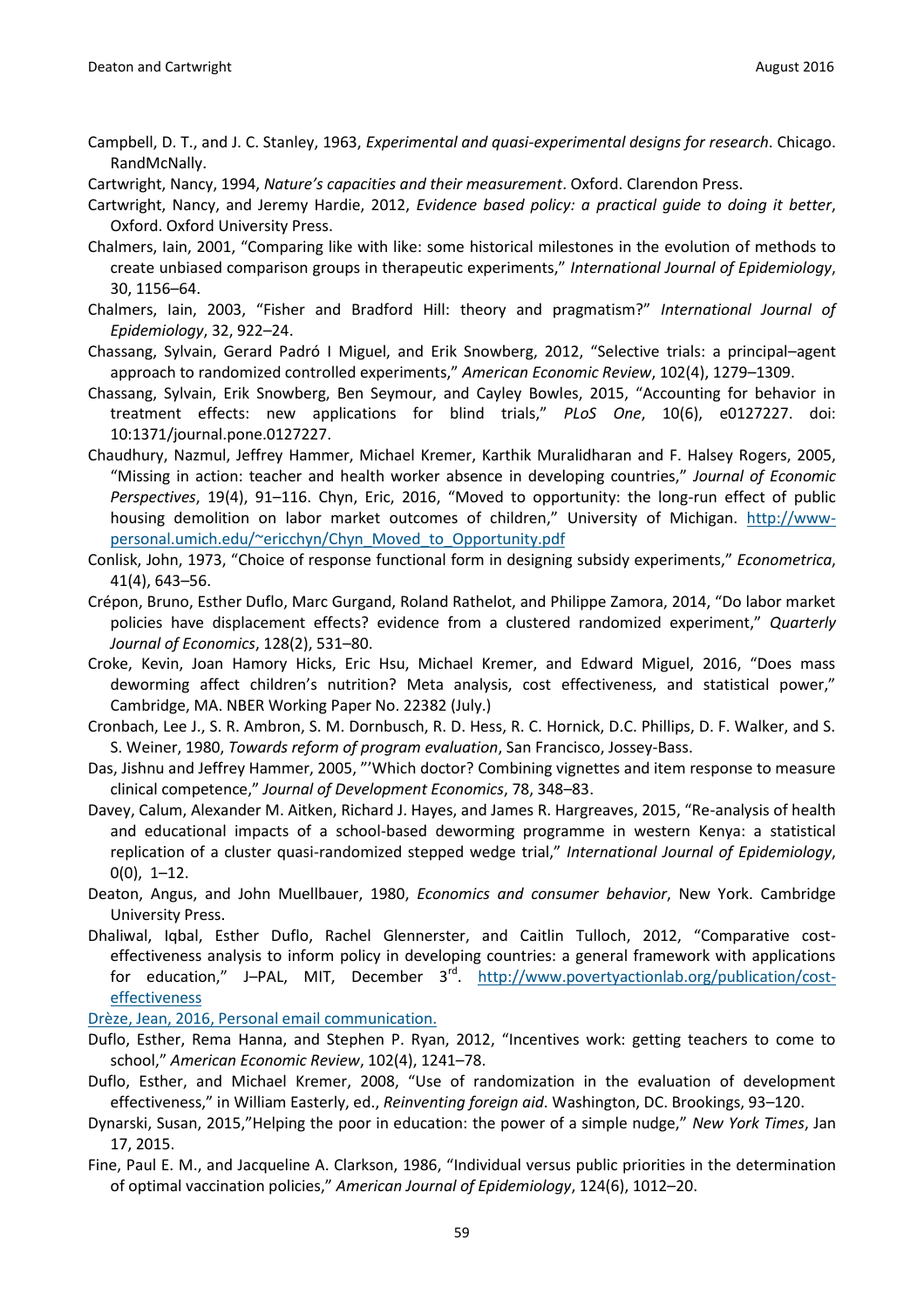- Fisher, Ronald A., 1926, "The arrangement of field experiments," *Journal of the Ministry of Agriculture of Great Britain*, 33, 503–13.
- Filmer, Deon, Jeffrey Hammer, and Lant Pritchett, 2000, "Weak links in the chain: a diagnosis of health policy in poor countries," *World Bank Research Observer*, 15(2), 199–204.
- Freedman, David A., 2006, "Statistical models for causation: what inferential leverage do they provide?" *Evaluation Review, 30: 691-713.*
- Freedman, David A., 2008, "On regression adjustments to experimental data," *Advances in Applied Mathematics*, 40, 180–93.
- Garfinkel, Irwin, and Charles F. Manski, 1992, "Introduction," in Irwin Garfinkel and Charles F. Manski, eds., *Evaluating welfare and training programs*, Cambridge, MA. Harvard University Press. 1–22.
- Gertler, Paul J., Sebastian Martinez, Patrick Premand, Laura B. Rawlings, and Christel M. J. Vermeersch, *Impact evaluation in practice*, Washington, DC. The World Bank.
- Glewwe, Paul, Michael Kremer, Sylvie Moulin, and Eric Zitzewitz, 2004, "Retrospective vs. prospective analyses of school inputs: the case of flip-charts in Kenya," *Journal of Development Economics*, 74, 251– 68.
- Greenberg, David and Mark Shroder, 2004, *The digest of social experiments* (3rd ed.), Washington, DC. Urban Institute Press.
- Greenberg, David, Mark Shroder, and Matthew Onstott, 1999, "The social experiment market," *Journal of Economic Perspectives*, 13(3), 157–72.
- Gueron, Judith M., and Howard Rolston, 2013, *Fighting for reliable evidence*, New York, Russell Sage.
- Guyatt, Gordon, David L. Sackett and Deborah J. Cook for the Evidence-Based Medicine Working Group, 1994, "Users' guides to the medical literature II: how to use an article about therapy or prevention. B. What were the results and will they help me in caring for my patients?" *Journal of the American Medical Association*, 271(1), 59–63.
- Hargreaves, James R., Alexander M. Aiken, Calum Davey, and Richard J. Hayes, 2015, "Authors' response to: deworming externalities and school impacts in Kenya," *International Journal of Epidemiology*, 0(0), 1–3.
- Harrison, Glenn W., 2013, "Field experiments and methodological intolerance," *Journal of Economic Methodology*, 20(2), 103–17.
- Harrison, Glenn W., 2014, "Impact evaluation and welfare evaluation," *European Journal of Development Research*, 26, 39–45.
- Hausman, Jerry A., and David A. Wise, 1985, "Technical problems in social experimentation: cost versus ease of analysis," in Jerry A. Hausman and David A. Wise, eds., *Social Experimentation*, Chicago, IL. Chicago University Press. 187–220.
- Heckman, James J., 1992, "Randomization and social policy evaluation," in Charles F. Manski and Irwin Garfinkel, eds., *Evaluating welfare and training programs*, Cambridge, MA. Harvard University Press. 547–70.
- Heckman, James J., 1997, "Instrumental variables: a study of implicit behavioral assumptions used in making program evaluations," *Journal of Human Resources*, 32(3), 441–62.
- Heckman, James J., Neil Hohman, and Jeffrey Smith, with the assistance of Michael Khoo, 2000, "Substitution and drop out bias in social experiments: a study of an influential social experiment," *Quarterly Journal of Economics*, 115(2), 651–94.
- Heckman, James J., Robert J. Lalonde, and Jeffrey A. Smith, 1999, "The economics and econometrics of active labor markets," Chapter 31 in Ashenfelter, Orley and David Card, eds. *Handbook of labor economics*, Amsterdam. North-Holland, 3(A), 1866–2097.
- Heckman, James J,, Rodrigo Pinto, and Peter Savelyev, 2013, "Understanding the mechanisms through which an influential early childhood program boosted adult outcomes," *American Economic Review*, 103(6), 2052–86.
- Heckman, James J., Jeffrey Smith, and Nancy Clements, 1997, "Making the most out of programme evaluations and social experiments: accounting for heterogeneity in programme impacts," *Review of Economic Studies*, 64(4), 487–535.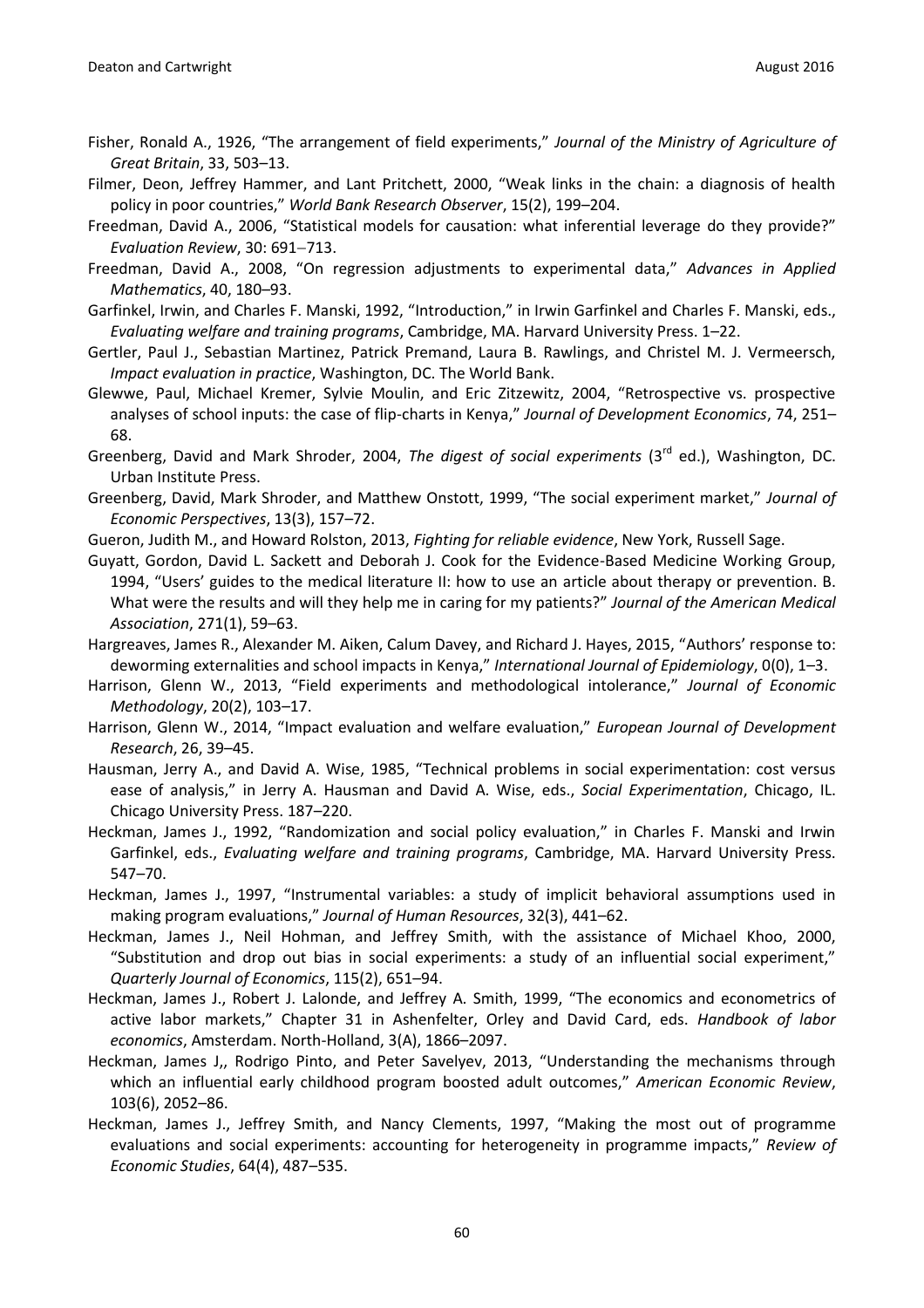- Heckman, James J, and Edward Vytlacil, 2005, "Structural equations, treatment effects, and econometric policy evaluation," *Econometrica*, 73(3), 669–738.
- Heckman, James J. and Edward J. Vytlacil, 2007, "Econometric evaluation of social programs, Part 1: causal models, structural models, and econometric policy evaluation," Chapter 70 in James J. Heckman and Edward E. Leamer, eds., *Handbook of Econometrics*, 6B, 4779–874.
- Hicks, Joan Hamory, Michael Kremer, and Edward Miguel, 2015, "Commentary: deworming externalities and schooling impacts in Kenya: a comment on Aiken et al (2015) and Davey et al. (2015)," *International Journal of Epidemiology*, 0(0), 1–4.
- Horton, Richard, 2000, "Common sense and figures: the rhetoric of validity in medicine: Bradford Hill memorial lecture 1999," *Statistics in medicine*, 19, 3149–64.
- Hotz, V. Joseph, Guido W. Imbens and Julie H. Mortimer, 2005, "Predicting the efficacy of future training programs using past experience at other locations," *Journal of Econometrics*, 125, 241–70.
- Hsieh, Chang-tai and Miguel Urquiola, 2006, "The effects of generalized school choice on achievement and stratification: evidence from Chile's voucher program," *Journal of Public Economics*, 90, 1477–1503.
- Humphreys, Macartan, 2015, "What has been learned from the deworming replications: a nonpartisan view," Columbia University, Aug. <http://www.columbia.edu/~mh2245/w/worms.html>
- Imbens, Guido W., 2004, "Nonparametric estimation of average treatment effects under exogeneity: a review," *Review of Economics and Statistics*, 86(1), 4–29.
- Imbens, Guido W., 2010, "Better LATE than nothing: some comments on Deaton (2009) and Heckman and Urzua," *Journal of Economic Literature*, 48 (2), 399–423.
- Imbens, Guido W. and Joshua D. Angrist, 1994, "Identification and estimation of local average treatment effects," *Econometrica*, 62(2), 467–75.
- Imbens, Guido W., and Jeffrey M. Wooldridge, 2009, "Recent developments in the econometrics of program evaluation," *Journal of Economic Literature*, 47 (1), 5–86.
- International Committee of Medical Journal Editors, 2015, *Recommendations for the conduct, reporting, editing, and publication of scholarly work in medical journals*, [http://www.icmje.org/icmje](http://www.icmje.org/icmje-recommendations.pdf)[recommendations.pdf](http://www.icmje.org/icmje-recommendations.pdf) (accessed, August 20, 2016.)
- Kahneman, Daniel and Gary Klein, 2009, "Conditions for intuitive expertise: a failure to disagree," *American Psychologist*, 64(6), 515–26.
- Karlan, Dean and Jacob Appel, 2011, *More than good intentions: how a new economics is helping to solve global poverty*, Dutton.
- Karlan, Dean, Nathaneal Goldberg and James Copestake, 2009, "Randomized controlled trials are the best way to measure impact of microfinance programs and improve microfinance product designs," *Enterprise Development and Microfinance*, 20(3), 167–76.
- Kasy, Maximilian, 2016, "Why experimenters might not want to randomize, and what they could do instead," *Political Analysis*, 1–15 doi: 10.1093/pan/mpw012
- Kendall, Maurice G., 1959, "Hiawatha designs an experiment," *American Statistician*, 13(5), 23–4.
- Kramer, Peter, 2016, *Ordinarily well: the case for antidepressants*, Farrar, Straus, and Giroux.
- Kremer, Michael, and Alaka Holla, 2009, "Improving education in the developing world: what have we learned from randomized evaluations?" *Annual Review of Economics*, 1, 513–42.
- Lehman, Erich. L., and Joseph P. Romano, 2005, *Testing statistical hypotheses* (third edition), New York. Springer.
- Levy, Santiago, 2006, *Progress against poverty: sustaining Mexico's Progresa-Oportunidades program*, Washington, DC. Brookings.
- Mackie, John L., 1974, *The cement of the universe: a study of causation*, Oxford. Oxford University Press.
- Manning, Willard G., Joseph P. Newhouse, Naihua Duan, Emmett Keeler and Arleen Leibowitz, 1988a, "Health insurance and the demand for medical care: evidence from a randomized experiment," *American Economic Review*, 77(3), 251–77.
- Manning, Willard G., Joseph P. Newhouse, Naihua Duan, Emmett Keeler, Bernadette Benjamin, Arleen Leibowitz, M. Susan Marquis, and Jack Zwanziger, 1988b, *Health insurance and the demand for medical care: evidence from a randomized experiment*, Santa Monica, CA. RAND.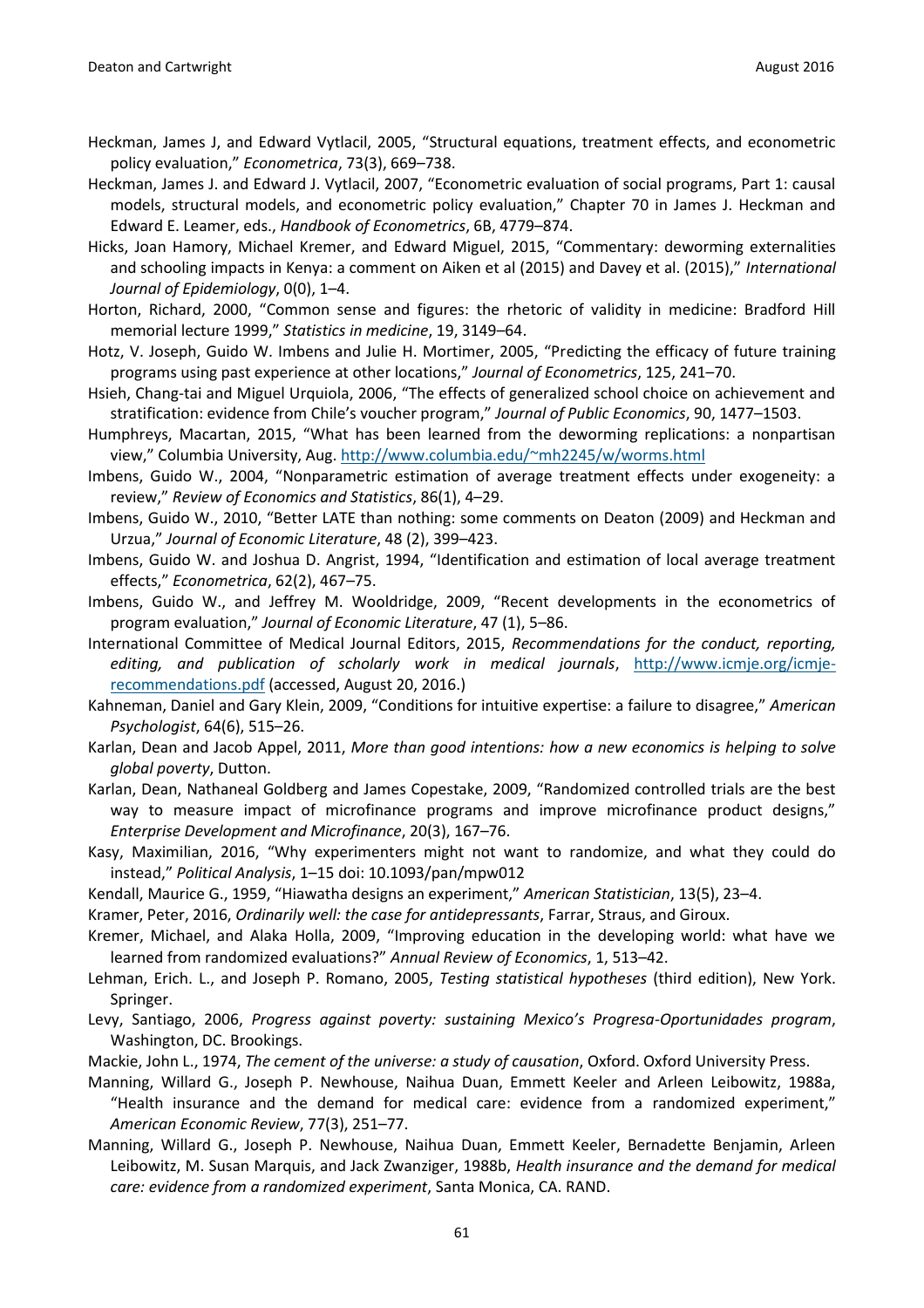- Manski, Charles F., 1990, "Nonparametric bounds on treatment effects" *American Economic Review*, 80(2), 319–23.
- Manski, Charles F., 1995, *Identification problems in the social sciences*, Cambridge, MA. Harvard University Press.
- Manski, Charles F., 2003, *Partial identification of probability distributions*, New York. Springer.
- Manski, Charles F., 2013, *Public policy in an uncertain world: analysis and decisions*, Cambridge, MA. Harvard University Press.
- Metcalfe, Charles E., 1973, "Making inferences from controlled income maintenance experiments," *American Economic Review*, 63(3), 478–83.
- Miguel, Edward, and Michael Kremer, 2004, "Worms: identifying impacts on education and health in the presence of treatment externalities," *Econometrica*, 72(1), 159–217.
- Miguel, Edward, Michael Kremer, and Joan Hamory Hicks, 2015, "Comment on Macartan Humphreys' and other recent discussions of the Miguel and Kremer (2004) study," Berkeley, Dec. [http://emiguel.econ.berkeley.edu/assets/miguel\\_research/63/Worms-Comment\\_2015-12-21.pdf](http://emiguel.econ.berkeley.edu/assets/miguel_research/63/Worms-Comment_2015-12-21.pdf)
- Moffitt, Robert, 1979, "The labor supply response in the Gary experiment," *Journal of Human Resources*, 14(4), 477–87.
- Moffitt, Robert, 1992, "Evaluation methods for program entry effects," Chapter 6 in Charles Manski and Irwin Garfinkel, *Evaluating welfare and training programs*, Cambridge, MA. Harvard University Press, 231–52.
- Moffitt, Robert, 2004, "The role of randomized field trials in social science research: a perspective from evaluations of reforms of social welfare programs," *American Behavioral Scientist*, 47(5), 506–40
- Morgan, Kari Lock, and Donald B. Rubin, 2012, "Rerandomization to improve covariate balance in experiments," *Annals of Statistics*, 40(2), 1263–82.
- Muller, Seán M., 2015, "Causal interaction and external validity: obstacles to the policy relevance of randomized evaluations," *World Bank Economic Review*, 29, S217–S225.
- Orcutt, Guy H., and Alice G. Orcutt, 1968, "Incentive and disincentive experimentation for income maintenance policy purposes," *American Economic Review*, 58(4), 754–72.
- Pearl, Judea, 2009, *Causality: models, reasoning, and inference*, 2<sup>nd</sup> edition, Cambridge. Cambridge University Press.
- Pettigrew, Mark, and Iain Chalmers, 2011, "Use of research evidence in practice," *Lancet*, 378(9804), 1696. Rodrik, Dani, 2006, personal email communication.
- Rosenzweig, Mark and Christopher Udry, 2016, "External validity in a stochastic world," Cambridge, MA. NBER Working Paper 22449 (July).
- Rothwell, Peter M., 2005, "External validity of randomized controlled trials: 'to whom do the results of the trial apply'", *Lancet*, 365, 82–93.
- Russell, Bertrand, 2008 [1912], *The problems of philosophy*, Rockville, MD. Arc Manor.
- Sackett, David L., William M. C. Rosenberg, J. A. Muir Gray, R. Brian Haynes and W. Scott Richardson, 1996, "Evidence based medicine: what it is and what it isn't," *British Medical Journal*, 312 (January 13), 71–2.
- Scriven, Michael, 1974, "Evaluation perspectives and procedures," in W. James Popham, ed., *Evaluation in education—current applications*, Berkeley, CA. McCutchan Publishing Corporation.
- Sen, Amartya K., 2011, *The idea of justice*, Cambridge, MA. Harvard University Press.
- Senn, Stephen, 1994, "Testing for baseline balance in clinical trials," *Statistics in Medicine*, 13, 1715–26.
- Senn, Stephen, 2013, "Seven myths of randomization in clinical trials," *Statistics in Medicine* 32, 1439–50.
- Shadish, William R., Thomas D. Cook, and Donald T. Campbell, 2002, *Experimental and quasi-experimental designs for generalized causal inference*, Boston, MA. Houghton Mifflin.
- Simpson, Adrian, 2016, "Comparing and combining standardized effect sizes: the misdirection of public policy," Working Paper, University of Durham (July).
- Singer, Burton H., and Steve Pincus, 1998, "Irregular arrays and randomization," *Proceedings of the National Academy of Sciences of the USA*," 95, 1363–8.
- Stiles, Charles Wardell, 1939, "Early history, in part esoteric, of the hookworm (uncinariasis) campaign in our southern United States," *Journal of Parasitology*, 25(4), 283–308.